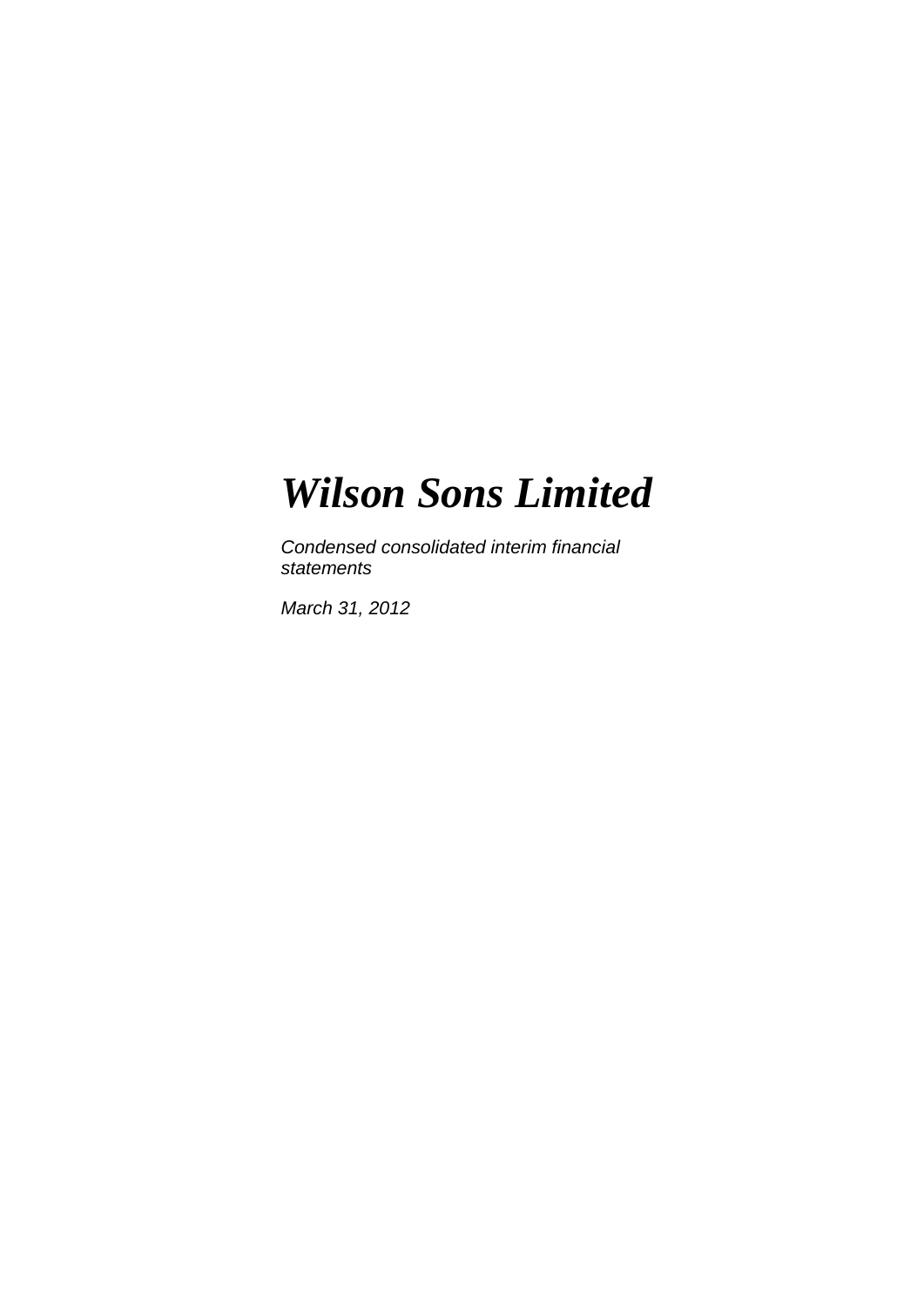

**KPMG Auditores Independentes**  Av. Almirante Barroso, 52 - 4º 20031-000 - Rio de Janeiro, RJ - Brasil Caixa Postal 2888 20001-970 - Rio de Janeiro, RJ - Brasil

Central Tel 55 (21) 3515-9400 Fax 55 (21) 3515-9000 Internet www.kpmg.com.br

# Independent Accountants' Review Report on the Quarterly Information (ITR)

To The Board of Directors and Shareholders' of Wilson Sons Limited Hamilton - Bermuda

# **Introduction**

- **1.** We have reviewed the condensed consolidated interim accounting information of Wilson Sons Limited ("the Company"), contained in the quarterly information form for the quarter ended March 31, 2012, which comprises the statement of financial position as of March 31, 2012 and the respective statements of comprehensive income, changes in shareholders' equity, and cash flows for the three-month period ended at that date, as well as the explanatory notes.
- **2.** Management is responsible for the preparation of the interim accounting information in accordance with IAS 34 - Interim Financial Reporting, as issued by the International Accounting Standards Board (IASB), applicable to the preparation of quarterly information. Our responsibility is to express our conclusion on this condensed consolidated interim accounting information based on our review.

#### **Scope of the review**

**3.** We have conducted our review in accordance with international interim information review standards (ISRE 2410 - Review of Interim Financial Information Performed by the Independent Auditor of the Entity). A review of interim information consists of making inquiries primarily to persons responsible for financial and accounting matters and applying analytical and other review procedures. The scope of a review is significantly less than that of an audit conducted in accordance with auditing standards and, accordingly, we were unable to obtain reasonable assurance that we were aware of all the material issues that would have been identified in an audit. Therefore, we do not express an audit opinion.

#### **Conclusion on the condensed consolidated interim information**

**4.** Based on our review, we are not aware of any fact that might lead us to believe that the condensed consolidated interim accounting information included in the aforementioned quarterly information was not prepared, in all material respects, in accordance with IAS 34 applicable to the preparation of the interim information.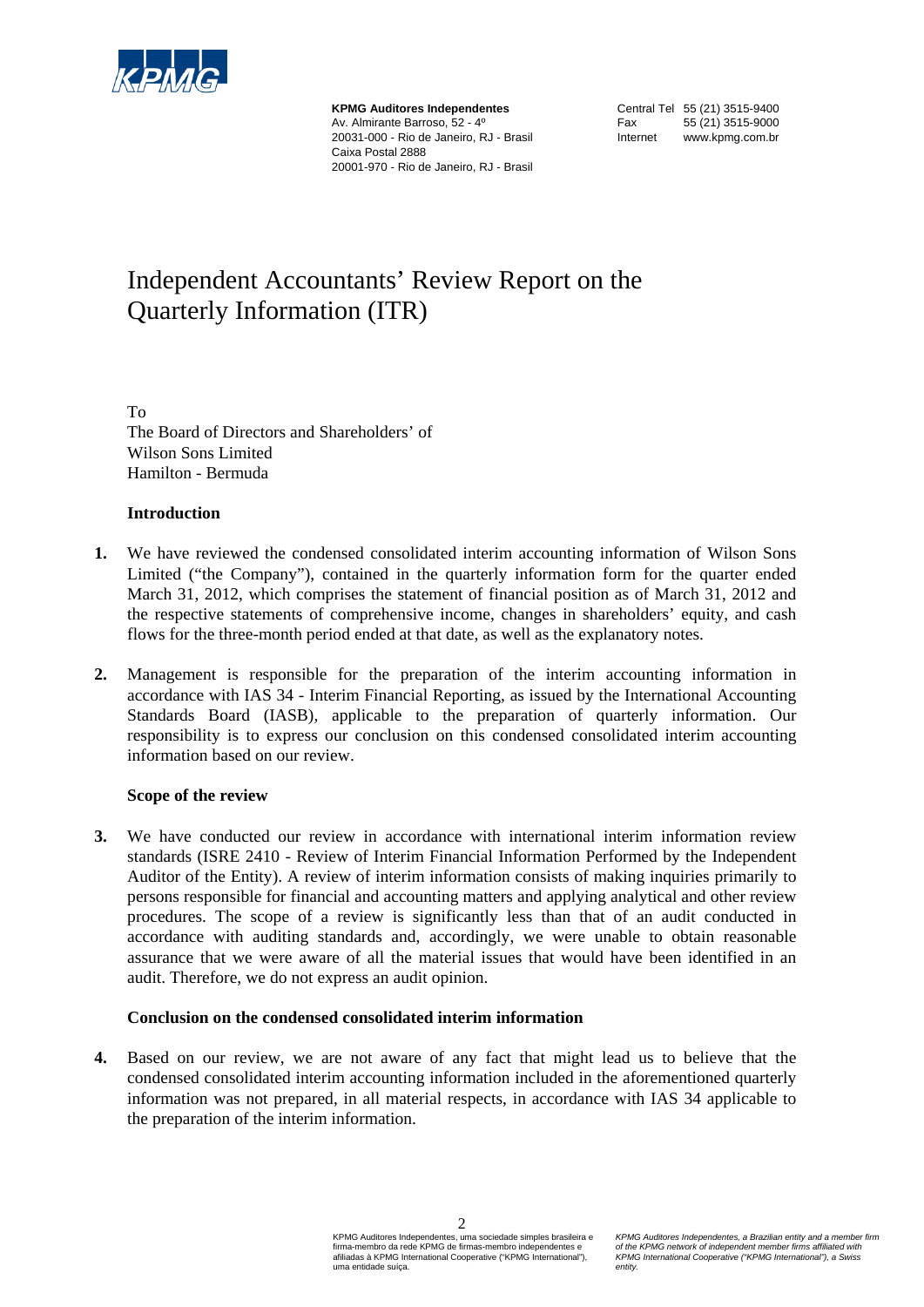

# Independent Accountants' Review Report on the Quarterly Information (ITR) (continued)

# **Other issues**

**5.** Our review also comprehended the convenience translation of the presentation currency amounts (United States Dollar) into Brazilian Real amounts and, based on our review nothing has come to our attention that causes us to believe that such convenience translation has been made in conformity with the basis stated in Note 2. The translation of the condensed consolidated interim financial information amounts into Brazilian Reais has been made solely for the convenience of readers in Brazil and does not purport to represent amounts in accordance with International Financial Reporting Standards.

# **Audit and review of the figures corresponding to the previous year and quarter, respectively**

**6.** Figures corresponding to the year ended December 31, 2011 and March 31, 2011, presented for comparison purposes, were audited and reviewed by other independent auditors, which issued an unqualified report dated March 23, 2012 and May 12, 2011, respectively.

Rio de Janeiro, May 14, 2012

HPMG Audibos Independents

KPMG Auditores Independentes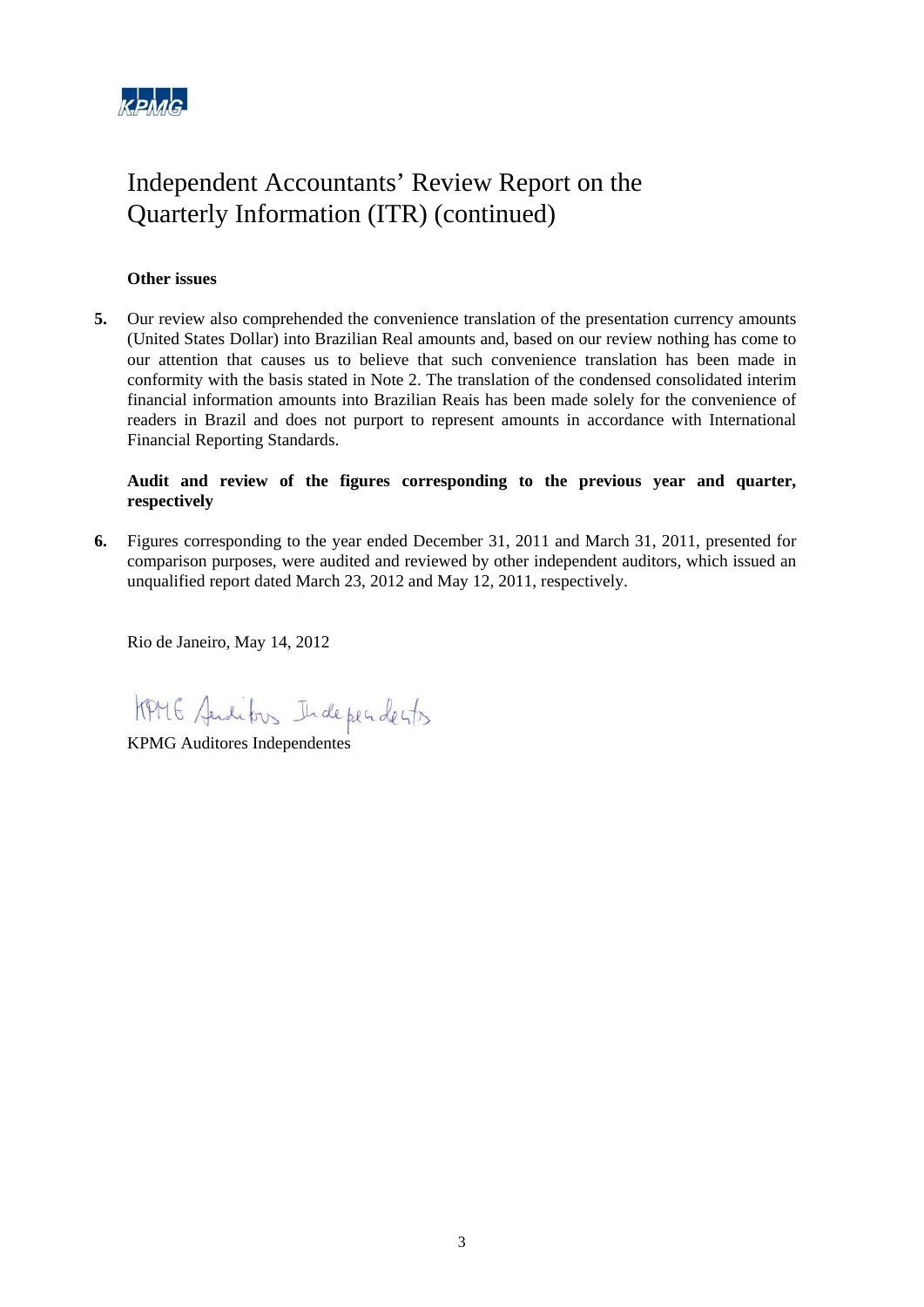# CONDENSED CONSOLIDATED STATEMENT OF COMPREHENSIVE INCOME FOR THE QUARTERS ENDED MARCH 31, 2012 AND 2011

(Amounts expressed in thousands, unless otherwise noted – Brazilian Real amounts are the result of a convenience translation) - Unaudited

|                                                                                   |              |           |                               |            | Convenience translation       |
|-----------------------------------------------------------------------------------|--------------|-----------|-------------------------------|------------|-------------------------------|
|                                                                                   |              |           | March 31, 2012 March 31, 2011 |            | March 31, 2012 March 31, 2011 |
|                                                                                   | <b>Notes</b> | US\$      | US\$                          | R\$        | R\$                           |
| <b>REVENUE</b>                                                                    | 4            | 157,165   | 156,633                       | 286,370    | 255,108                       |
| Raw materials and consumables used                                                |              | (19,560)  | (17, 330)                     | (35, 642)  | (28, 225)                     |
| Employee benefits expense                                                         | 5            | (64,970)  | (48, 545)                     | (118, 382) | (79,065)                      |
| Depreciation and amortization expenses                                            |              | (17, 436) | (12, 871)                     | (31,769)   | (20,963)                      |
| Other operating expenses                                                          | 6            | (44,038)  | (50, 872)                     | (80, 242)  | (82, 855)                     |
| Gains /(loss) in respect of property, plant and<br>equipment                      |              | 14        | 30                            | 26         | 49                            |
| Finance income                                                                    | 7            | 7,203     | 4,172                         | 13,125     | 6,795                         |
| Finance costs                                                                     | 7            | (4,217)   | (3,360)                       | (7,684)    | (5, 472)                      |
| PROFIT BEFORE TAX                                                                 |              | 14,161    | 27,857                        | 25,802     | 45,372                        |
| Income tax expense                                                                | 8            | (7,661)   | (8,160)                       | (13,959)   | (13,292)                      |
| PROFIT FOR THE PERIOD<br>Profit for the period attributable to:                   |              | 6,500     | 19,697                        | 11,843     | 32,080                        |
| Owners of the Company                                                             |              | 6,238     | 19,485                        | 11,366     | 31,735                        |
| Non-controlling interests                                                         |              | 262       | 212                           | 477        | 345                           |
|                                                                                   |              | 6,500     | 19,697                        | 11,843     | 32,080                        |
| OTHER COMPREHENSIVE INCOME                                                        |              |           |                               |            |                               |
| Exchange differences on translating                                               |              | 2,620     | 1,915                         | 4,775      | 3,119                         |
| TOTAL COMPREHENSIVE INCOME FOR THE<br><b>PERIOD</b>                               |              | 9,120     | 21,612                        | 16,618     | 35,199                        |
| Total comprehensive income for the period<br>attributable to:                     |              |           |                               |            |                               |
| Owners of the Company                                                             |              | 8.803     | 21,341                        | 16.040     | 34,758                        |
| Non-controlling interests                                                         |              | 317       | 271                           | 578        | 441                           |
|                                                                                   |              | 9,120     | 21,612                        | 16,618     | 35,199                        |
| Earnings per share from continuing operations                                     |              |           |                               |            |                               |
| Basic and diluted (cents per share)                                               | 21           | 8,77c     | 27,39c                        | 15.98c     | 44,61c                        |
| Exchange rates<br>$03/31/12 - R$1.8221/US$1.00$<br>12/31/11 - R\$1.8758/ US\$1.00 |              |           |                               |            |                               |

*03/31/11 – R\$1.6287/ US\$1.00*

# The accompanying notes are an integral part of the condensed consolidated interim financial statements.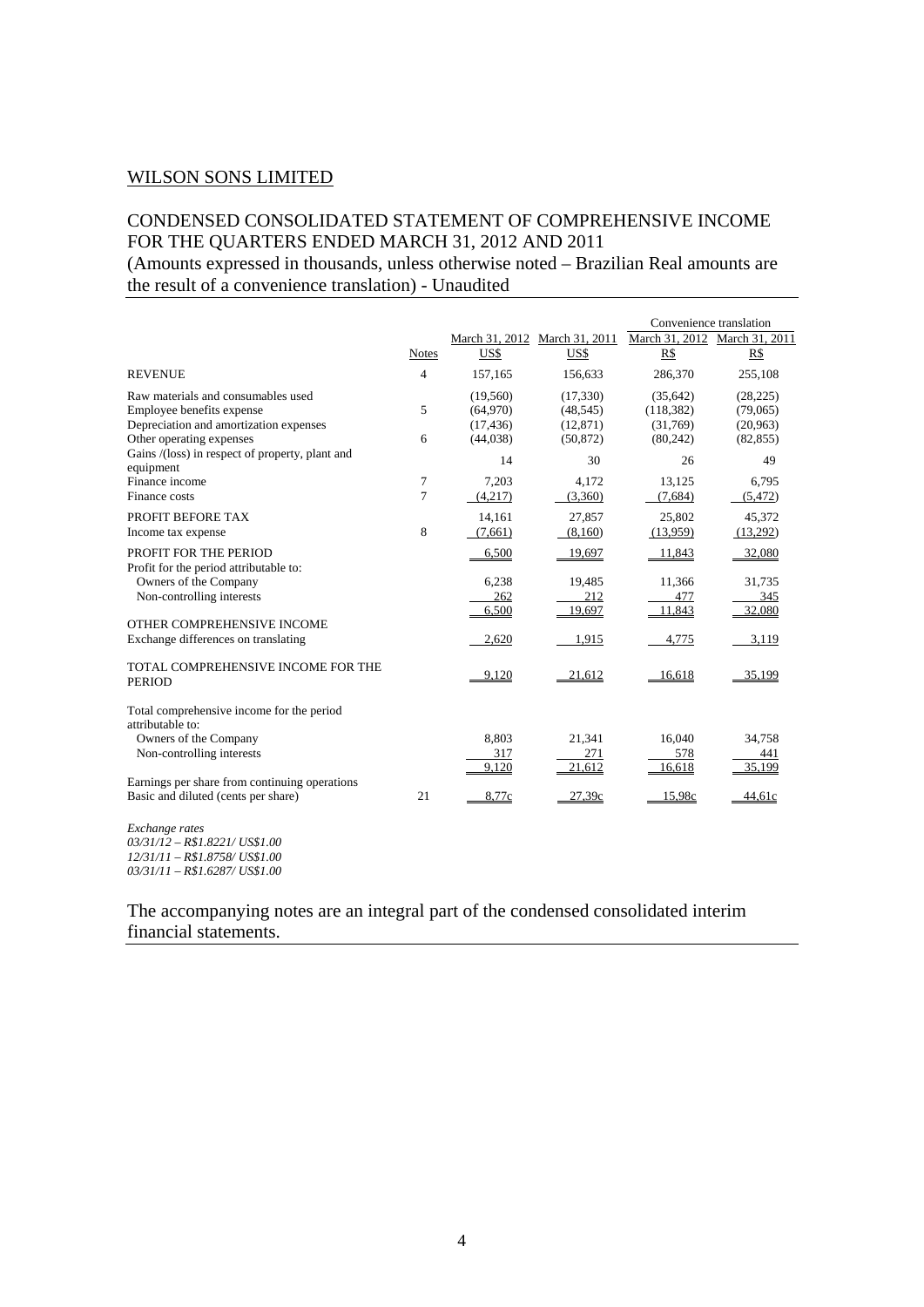# CONDENSED CONSOLIDATED STATEMENT OF FINANCIAL POSITION AS AT MARCH 31, 2012 AND DECEMBER, 2011

(Amounts expressed in thousands, unless otherwise noted – Brazilian Real amounts are the result of a convenience translation)

|                                                        |              |                             |                     | Convenience translation    |                    |
|--------------------------------------------------------|--------------|-----------------------------|---------------------|----------------------------|--------------------|
|                                                        | <b>Notes</b> | 2012<br>US\$<br>(Unaudited) | 2011<br><u>US\$</u> | 2012<br>R\$<br>(Unaudited) | 2011<br><u>R\$</u> |
| <b>ASSETS</b>                                          |              |                             |                     |                            |                    |
| <b>NON-CURRENT ASSETS</b><br>Goodwill                  | 9            |                             |                     |                            |                    |
| Other intangible assets                                | 10           | 15,612<br>30,401            | 15,612<br>28,546    | 28,447<br>55,394           | 29,285<br>53,547   |
| Property, plant and equipment                          | 11           | 757,786                     | 725,859             | 1,380,762                  | 1,361,566          |
| Deferred tax assets                                    | 16           | 31,164                      | 28,525              | 56,784                     | 53,507             |
| Trade and other receivables                            | 13           | 28,217                      | 28,240              | 51,414                     | 52,972             |
| Long term-investments                                  | 14           | 1,084                       | 1.072               | 1,976                      | 2,012              |
| Other non-current assets                               |              | 9,303                       | 8.414               | 16,949                     | 15,783             |
| Total non-current assets                               |              | 873,567                     | 836,268             | 1,591,726                  | 1,568,672          |
| <b>CURRENT ASSETS</b>                                  |              |                             |                     |                            |                    |
| Inventories                                            | 12           | 12,389                      | 21,142              | 22,574                     | 39,657             |
| Trade and other receivables                            | 13           | 140,330                     | 135,517             | 255,695                    | 254,203            |
| Short-term investments                                 | 14           | 24,100                      | 24,500              | 43,913                     | 45,957             |
| Cash and cash equivalents                              | 14           | 114,696                     | 112,388             | 208,988                    | 210,817            |
| Total current assets                                   |              | 291,515                     | 293,547             | 531,170                    | 550,634            |
| <b>TOTAL ASSETS</b>                                    |              | 1,165,082                   | 1,129,815           | 2,122,896                  | 2,119,306          |
| <b>EQUITY AND LIABILITIES</b>                          |              |                             |                     |                            |                    |
| <b>CAPITAL AND RESERVES</b>                            |              |                             |                     |                            |                    |
| Share capital                                          | 21           | 9,905                       | 9.905               | 18,048                     | 18,580             |
| Capital reserves                                       |              | 94,324                      | 94,324              | 171,867                    | 176,932            |
| Profit reserve                                         |              | 1,981                       | 1,981               | 3,610                      | 3,716              |
| Contributed surplus                                    |              | 9,379                       | 9,379               | 17,090                     | 17,594             |
| Retained earnings                                      |              | 356,854                     | 350,616             | 650,223                    | 657,685            |
| <b>Translation reserve</b>                             |              | 11,708                      | 9,143               | 21,333                     | 17,150             |
| Equity attributable to owners of the Company           |              | 484,151                     | 475,348             | 882,171                    | 891,657            |
| Non-controlling interests<br>Total equity              |              | 2,464<br>486,615            | 2,147<br>477,495    | 4,491<br>886,662           | 4,028<br>895,685   |
|                                                        |              |                             |                     |                            |                    |
| <b>NON-CURRENT LIABILITIES</b>                         |              |                             |                     |                            |                    |
| Trade and other payables                               | 19           | 2,381                       | 2,471               | 4,338                      | 4,635              |
| <b>Bank</b> loans<br>Deferred tax liabilities          | 15<br>16     | 472,536<br>25,686           | 451.381             | 861,008<br>46,802          | 846,700            |
| Provisions for tax, labor and civil risks              | 17           | 14,849                      | 26,093<br>13,378    | 27,056                     | 48,945<br>25,094   |
| Obligations under finance leases                       | 18           | 3,045                       | 3,278               | 5,548                      | 6,149              |
| Total non-current liabilities                          |              | 518,497                     | 496,601             | 944,752                    | 931,523            |
|                                                        |              |                             |                     |                            |                    |
| <b>CURRENT LIABILITIES</b><br>Trade and other payables | 19           | 116,270                     | 115,788             | 211,857                    | 217,196            |
| Current tax liabilities                                |              | 3,250                       | 3,472               | 5,921                      | 6,512              |
| Obligations under finance leases                       | 18           | 3,489                       | 3,787               | 6,357                      | 7,104              |
| Bank overdrafts and loans                              | 15           | 36,961                      | 32,672              | 67,347                     | 61,286             |
| Total current liabilities                              |              | 159,970                     | 155,719             | 291,482                    | 292,098            |
| Total liabilities                                      |              | 678,467                     | 652,320             | 1,236,234                  | 1,223,621          |
| TOTAL EQUITY AND LIABILITIES                           |              | 1,165,082                   | 1,129,815           | 2,122,896                  | 2,119,306          |

*Exchange rates 03/31/12 – R\$1.8221/ US\$1.00 12/31/11 – R\$1.8758/ US\$1.00 03/31/11 – R\$1.6287/ US\$1.00*

The accompanying notes are an integral part of the condensed consolidated interim financial statements.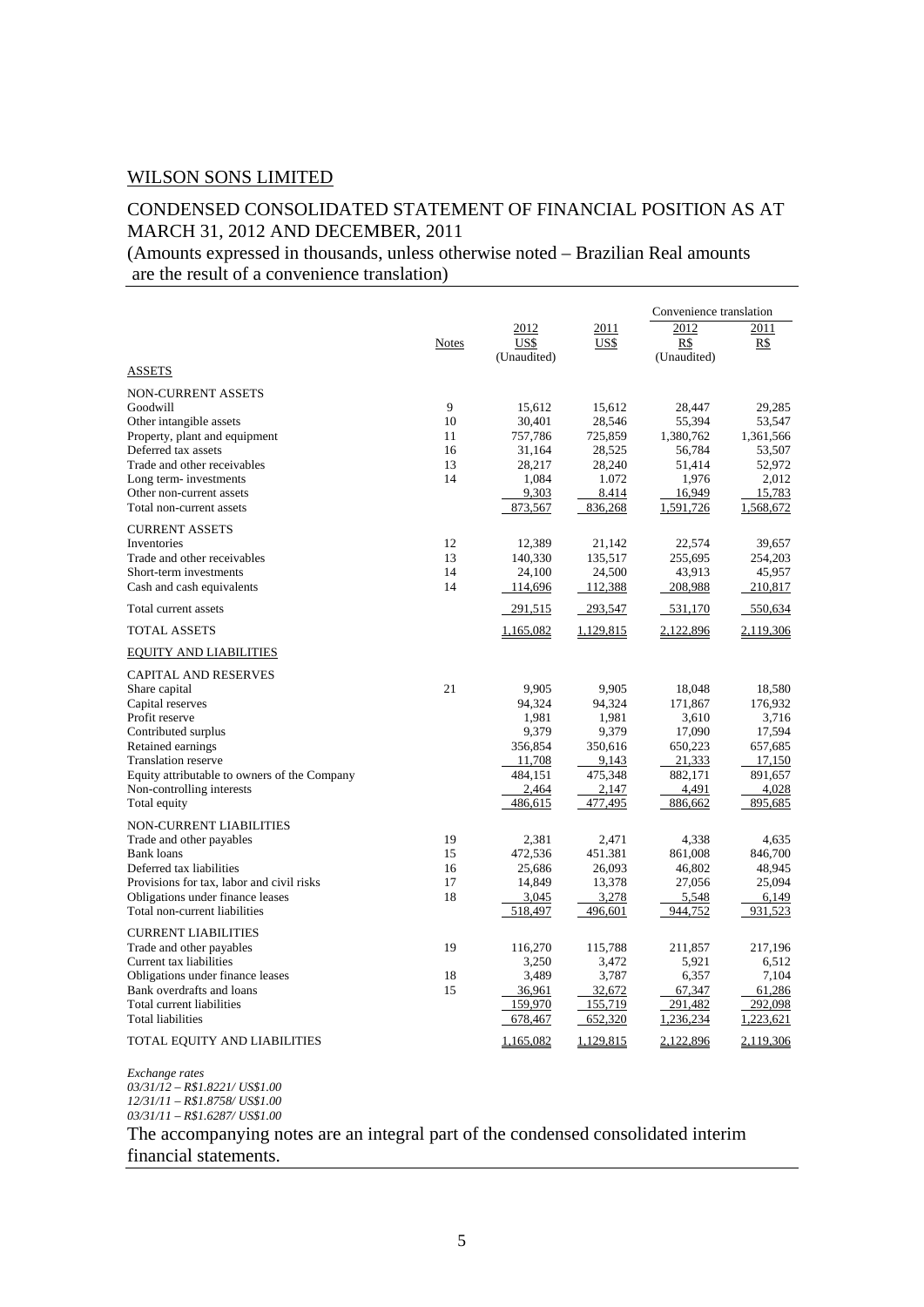# CONDENSED CONSOLIDATED STATEMENTS OF CHANGES IN EQUITY FOR THE QUARTERS ENDED MARCH 31, 2012 AND 2011

(Amounts expressed in thousands, unless otherwise noted – Brazilian Real amounts are the result of a convenience translation) - Unaudited

|                                                                                                                                                 | <b>Notes</b> | <b>Share</b><br>capital<br>US\$ | Share<br>premium<br>US\$ | Capital reserves<br>Others<br>US\$ | Additional<br>paid- in capital<br>US\$ | Profit<br>reserve<br>US\$ | Contributed<br>surplus<br>US\$ | Retained<br>earnings<br>US\$ | Translation<br>reserve<br>US\$ | Attributable<br>to owners of<br>the Company<br>US\$ | Non-<br>controlling<br>interests<br>US\$ | Total<br>US\$                      |
|-------------------------------------------------------------------------------------------------------------------------------------------------|--------------|---------------------------------|--------------------------|------------------------------------|----------------------------------------|---------------------------|--------------------------------|------------------------------|--------------------------------|-----------------------------------------------------|------------------------------------------|------------------------------------|
| <b>BALANCE AT JANUARY 1, 2011</b>                                                                                                               |              | 9,905                           | 67,951                   | 28,383                             | (4,850)                                | 1,981                     | 27,449                         | 313,299                      | 20,924                         | 465,042                                             |                                          | 465,042                            |
| Profit for the period<br>Other comprehensive income<br>Total comprehensive income for the period<br>Sale of shares to non-controlling interests |              |                                 |                          |                                    | 2,840                                  |                           |                                | 19,485<br>19,485             | 1,856<br>1,856                 | 19,485<br>1,856<br>21,341<br>2,840                  | 212<br>59<br>271<br>2,408                | 19,697<br>1,915<br>21,612<br>5,248 |
| <b>BALANCE AT MARCH 31, 2011</b>                                                                                                                |              | 9,905                           | 67,951                   | 28,383                             | (2,010)                                | 1,981                     | 27,449                         | 332,784                      | 22,780                         | 489,223                                             | 2,679                                    | 491,902                            |
| <b>BALANCE AT JANUARY 1, 2012</b>                                                                                                               |              | 9,905                           | 67,951                   | 28,383                             | (2,010)                                | 1,981                     | 9,379                          | 350,616                      | $-9,143$                       | 475,348                                             | 2,147                                    | 477,495                            |
| Profit for the period<br>Other comprehensive income<br>Total comprehensive income for the period                                                |              |                                 |                          |                                    |                                        |                           |                                | 6,238<br>6,238               | 2,565<br>2,565                 | 6,238<br>2,565<br>8,803                             | 262<br>55<br>317                         | 6,500<br>2,620<br>9,120            |
| <b>BALANCE AT MARCH 31, 2012</b>                                                                                                                |              | $-9.905$                        | 67.951                   | 28,383                             | (2.010)                                | 1,981                     | 9,379                          | 356.854                      | 11,708                         | 484.151                                             | 2,464                                    | 486,615                            |

(continues)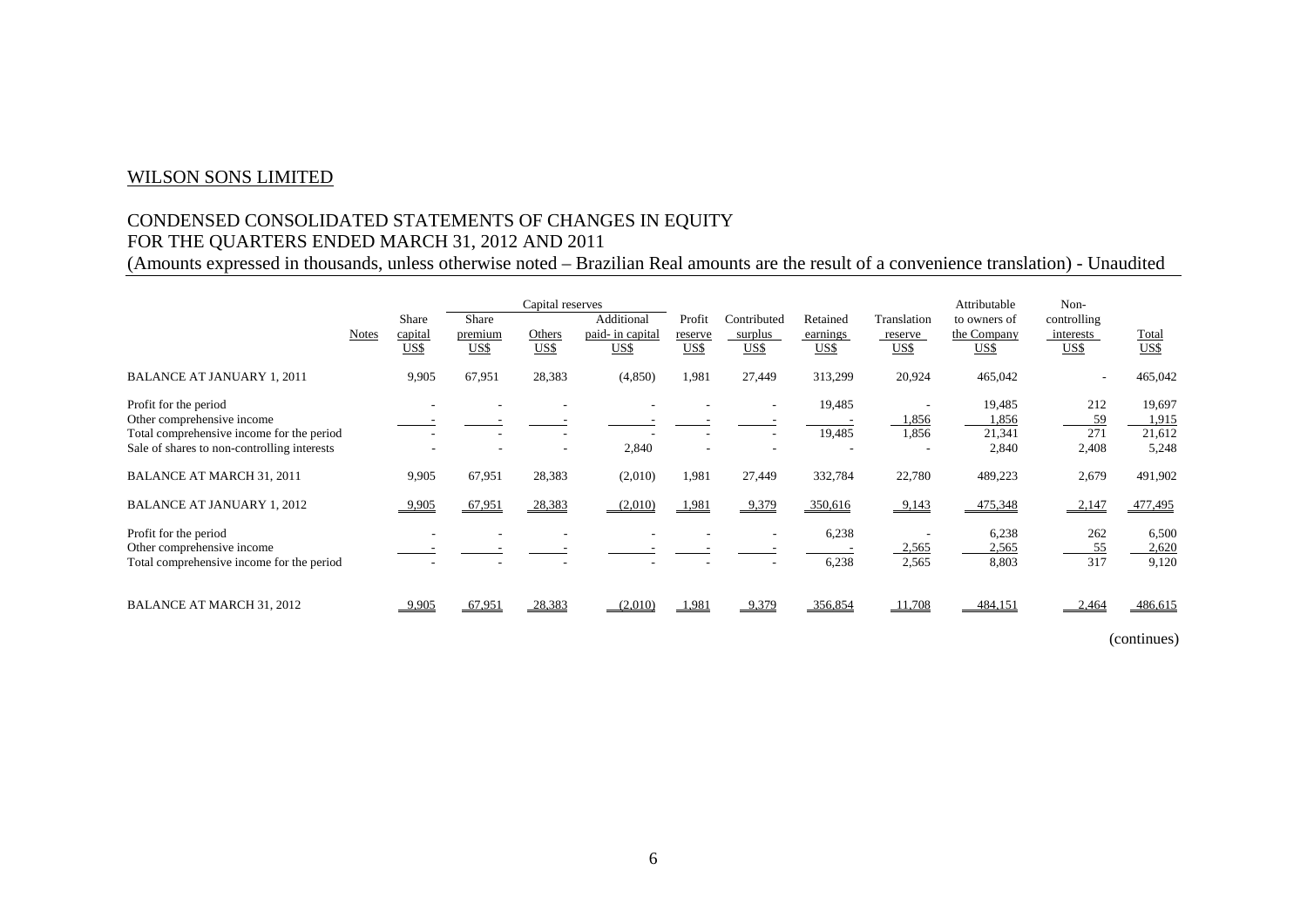# CONDENSED CONSOLIDATED STATEMENTS OF CHANGES IN EQUITY FOR THE QUARTER ENDED MARCH 31, 2012 AND 2011

(Amounts expressed in thousands, unless otherwise noted – Brazilian Real amounts are the result of a convenience translation) - Unaudited

|                                                                    | <b>Notes</b> | Share<br>capital<br>R\$ | <b>Share</b><br>premium<br>$R\$ | Capital reserves<br>Others<br>R\$ | Additional<br>paid- in capital<br>$R\$ | Profit<br>reserve<br>R\$ | Contributed<br>surplus<br>$R\$ | Retained<br>earnings<br>R\$ | Translation<br>reserve<br>R\$ | Attributable<br>to owners of<br>the parent<br>$R\$ | Non-<br>controlling<br>interests<br>R\$ | Total<br>R\$         |
|--------------------------------------------------------------------|--------------|-------------------------|---------------------------------|-----------------------------------|----------------------------------------|--------------------------|--------------------------------|-----------------------------|-------------------------------|----------------------------------------------------|-----------------------------------------|----------------------|
|                                                                    |              |                         |                                 |                                   |                                        |                          |                                |                             |                               |                                                    |                                         |                      |
| <b>BALANCE AT JANUARY 1, 2011</b>                                  |              | 16,504                  | 113,220                         | 47,291                            | (8,080)                                | 3,301                    | 45,737                         | 522,017                     | 34,864                        | 774,854                                            |                                         | 774,854              |
| Profit for the period                                              |              |                         |                                 |                                   |                                        |                          |                                | 31,735                      |                               | 31,735                                             | 345                                     | 32,080               |
| Other comprehensive income                                         |              |                         |                                 |                                   |                                        |                          |                                |                             | 3,023                         | 3,023                                              | 96                                      | 3,119                |
| Total comprehensive income for the period                          |              |                         |                                 |                                   |                                        |                          |                                | 31,735                      | 3,023                         | 34,758                                             | 441                                     | 35,199               |
| Sale of shares to non-controlling interests                        |              |                         |                                 |                                   | 4,625                                  |                          |                                |                             |                               | 4,625                                              | 3,922                                   | 8,547                |
| Translation adjustment to Real<br><b>BALANCE AT MARCH 31, 2011</b> | 21           | (372)<br>16,132         | (2,548)<br>110,672              | (1,064)<br>46,227                 | 181<br>(3,274)                         | (75)<br>3,226            | (1,031)<br>44,706              | (11,747)<br>542,005         | (785)<br>37,102               | (17, 441)<br>796,796                               | 4,363                                   | (17, 441)<br>801,159 |
| <b>BALANCE AT JANUARY 1, 2012</b>                                  |              | 18,580                  | 127,462                         | 53,241                            | (3,771)                                | 3,716                    | 17,594                         | 657,685                     | 17,150                        | 891,657                                            | 4,028                                   | 895,685              |
| Profit for the period                                              |              |                         |                                 |                                   |                                        |                          |                                | 11,366                      |                               | 11,366                                             | 477                                     | 11,843               |
| Other comprehensive income                                         |              |                         |                                 |                                   |                                        |                          |                                |                             | 4,674                         | 4,674                                              | 101                                     | 4,775                |
| Total comprehensive income for the period                          |              |                         |                                 |                                   |                                        |                          |                                | 11,366                      | 4,674                         | 16,040                                             | 578                                     | 16,618               |
| Translation adjustment to Real                                     |              | (532)                   | (3,648)                         | (1,524)                           | 107                                    | (106)                    | (504)                          | (18, 828)                   | (491)                         | (25, 526)                                          | (115)                                   | (25, 641)            |
| BALANCE AT MARCH 31, 2012                                          | 21           | 18.048                  | 123.814                         | 51.717                            | (3.664)                                | 3.610                    | 17.090                         | 650.223                     | 21.333                        | 882,172                                            | 4.491                                   | 886,662              |

The accompanying notes are an integral part of the condensed consolidated interim financial statements.

*Exchange rates 03/31/12 – R\$1.8221/ US\$1.00 12/31/11 – R\$1.8758/ US\$1.00 03/31/11 – R\$1.6287/ US\$1.00*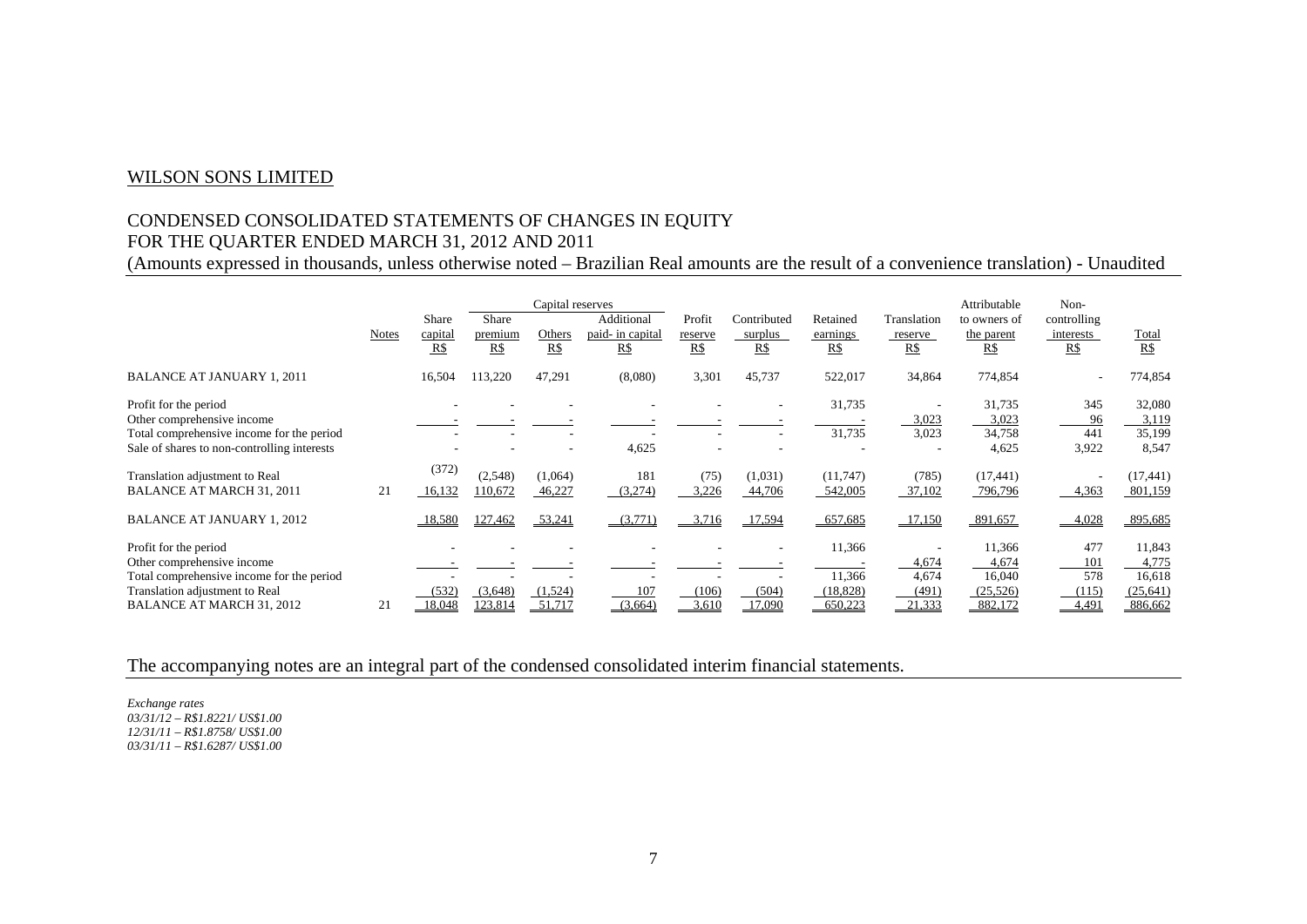# CONSOLIDATED STATEMENT OF CASH FLOWS FOR THE QUARTER ENDED MARCH 31, 2012 AND 2011 (Amounts expressed in thousands, unless otherwise noted – Brazilian Real amounts are the result of a Convenience Translation) - Unaudited

|                                                                                  |      |          |           | Convenience translation |            |
|----------------------------------------------------------------------------------|------|----------|-----------|-------------------------|------------|
|                                                                                  |      | 2012     | 2011      | 2012                    | 2011       |
|                                                                                  | Note | US\$     | US\$      | R\$                     | R\$        |
| NET CASH GENERATED BY OPERATING ACTIVITIES                                       | 27   | 15,477   | 20,755    | 28.201                  | 33,804     |
| CASH FLOWS FROM INVESTING ACTIVITIES                                             |      |          |           |                         |            |
| Interest received                                                                |      | 2,848    | 2,005     | 5,189                   | 3,265      |
| Proceeds from disposal of property, plant and equipment                          |      | (212)    | 1,082     | (386)                   | 1,762      |
| Purchases of property, plant and equipment                                       |      | (40,248) | (52,692)  | (73, 336)               | (85, 819)  |
| Other intangible assets                                                          |      | (2,276)  |           | (4,147)                 |            |
| <b>Investments</b>                                                               |      | 388      | 4,879     | 707                     | 7.946      |
| Net cash used in investing activities                                            |      | (39,500) | (44, 726) | (71, 973)               | (72, 846)  |
|                                                                                  |      |          |           |                         |            |
| CASH FLOW FROM FINANCING ACTIVITIES                                              |      |          |           |                         |            |
| Repayments of borrowings                                                         |      | (8,367)  | (6,896)   | (15,246)                | (11,231)   |
| Repayments of obligation under finance leases                                    |      | (767)    | (1,121)   | (1,398)                 | (1,826)    |
| New bank loans raised                                                            |      | 32,253   | 2,737     | 58,768                  | 4,458      |
| Net cash generated by financing activities                                       |      | 23,119   | (5,280)   | 42,124                  | (8,599)    |
| NET INCREASE (DECREASE) IN CASH AND CASH EQUIVALENTS                             |      | (904)    | (29,251)  | (1,648)                 | (47, 641)  |
| CASH AND CASH EQUIVALENTS AT BEGINNING                                           |      |          |           |                         |            |
| OF THE PERIOD                                                                    |      | 112,388  | 118,172   | 210,817                 | 196,898    |
| Effect of foreign exchange rate on cash                                          |      | 3,212    | 1,686     | 5,853                   | 2,745      |
| Foreign currency gains / (loss) in respect of translation into<br>Brazilian Real |      |          |           | (6.034)                 | (4, 430)   |
| CASH AND CASH EQUIVALENTS AT END OF THE PERIOD                                   |      | 114.696  | 90.607    | 208.988                 | $-147.572$ |

*Exchange rates for convenience translation 03/31/12 – R\$1.8221/ US\$1.00 12/31/11 – R\$1.8758/ US\$1.00 03/31/11 – R\$1.6287/ US\$1.00*

The accompanying notes are an integral part of the condensed consolidated interim financial statements.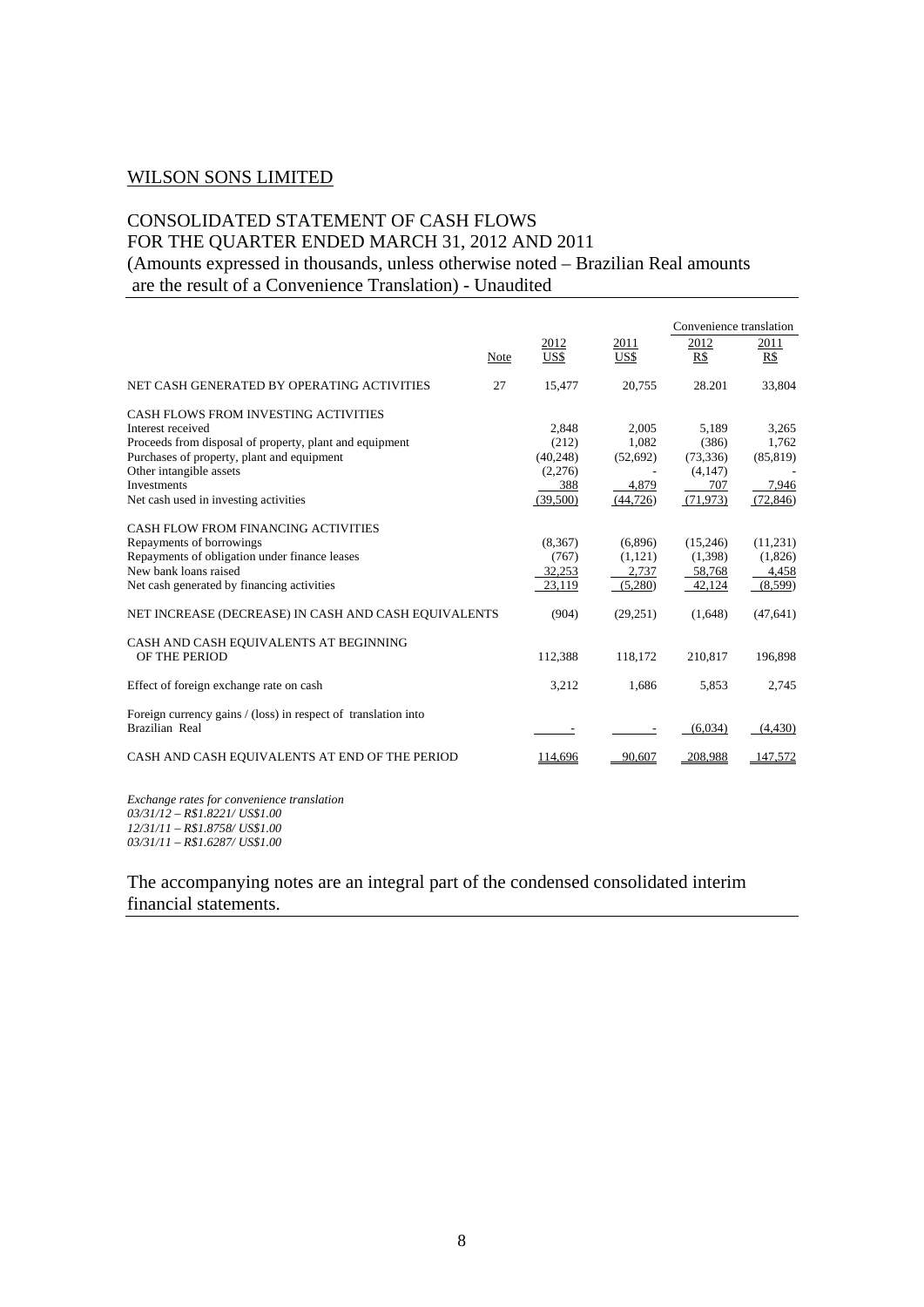NOTES TO THE CONDENSED CONSOLIDATED INTERIM FINANCIAL STATEMENTS FOR THE QUARTER ENDED MARCH 31, 2012 (Amounts expressed in thousands, unless otherwise noted – Brazilian real amounts are the result of a Convenience Translation – See Note 2) - Unaudited

# **1. GENERAL INFORMATION**

Wilson Sons Limited (the "Group" or "Company") is a limited company incorporated in Bermuda under the Companies Act 1981. The address of the registered office is Clarendon House, 2 Church Street, Hamilton, HM11, Bermuda. The Group is one of the largest providers of integrated port and maritime logistics and supply chain solutions in Brazil. Throughout over 175 years in the Brazilian market, the Company has developed a nationwide network and has also provided a variety of services related to international trade, particularly in the port and maritime sectors. The Company's principal activities are divided into the following segments: operation of port terminals, towage services, logistics, shipping agency, support to offshore oil and natural gas platforms and shipyards.

# **2. SIGNIFICANT ACCOUNTING POLICIES AND CRITICAL ACCOUNTING JUDGEMENTS**

# Statement of compliance

The condensed consolidated interim financial statements have been prepared in accordance with International Financial Reporting Standards ("IFRS"), specifically with International Accounting Standards ("IAS") 34, and do not include all of the information required for full annual financial accounts.

# Basis of preparation

The condensed consolidated interim financial statements are presented in US Dollars because that is the currency of the economic environment in which Company operates. Entities with a functional currency other than US Dollars are consolidated in accordance with the IFRS.

The condensed consolidated interim financial statements have been prepared on the historical cost basis except for financial instruments and the share-based payments liability that are measured at fair values. Historical cost is generally based on the fair value of the consideration given in exchange for assets.

The accounting policies and most significant judgments adopted by the Group's management were not modified in relation to those presented in the consolidated financial statements for the year ended December 31, 2011, approved in March 23, 2012.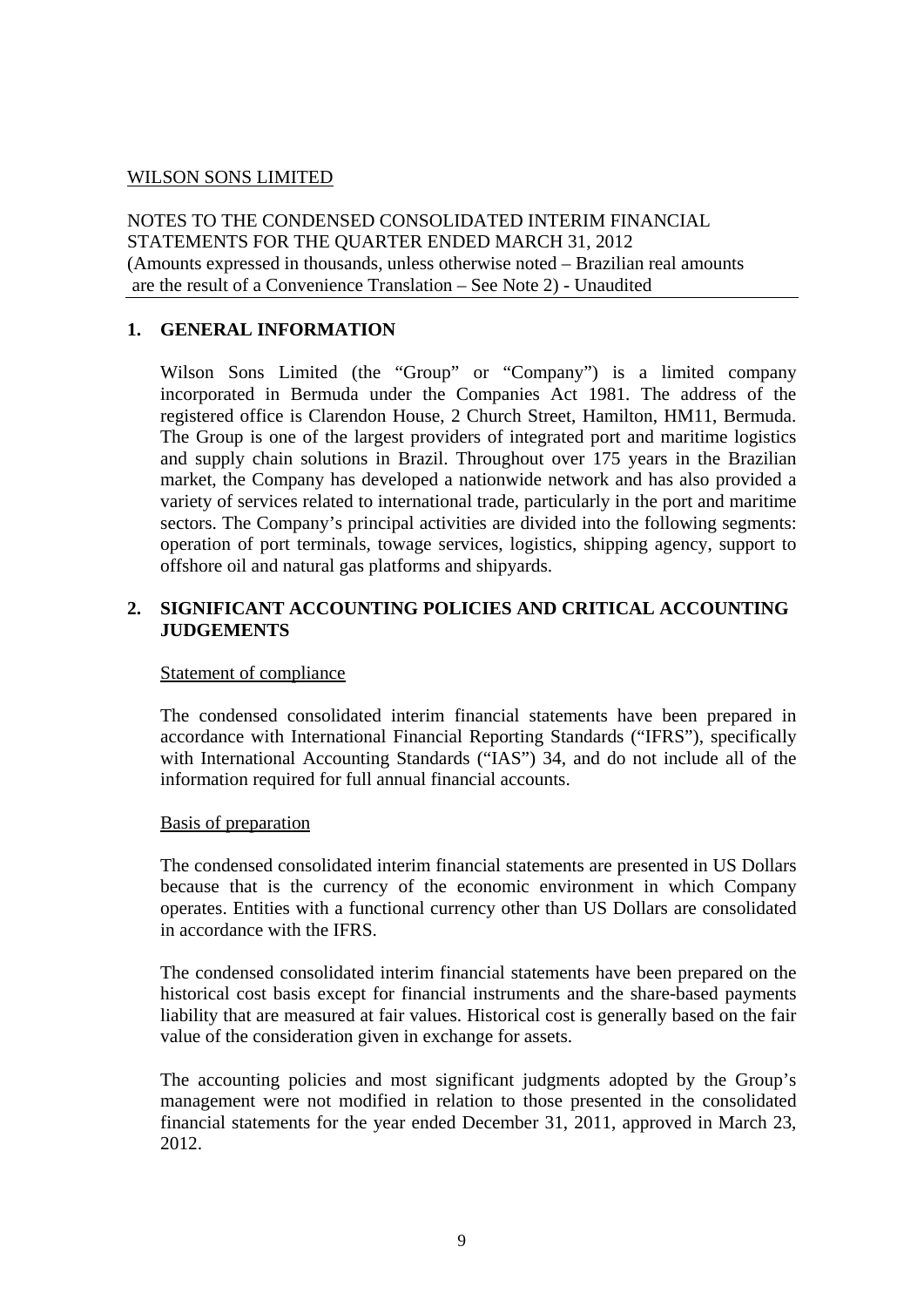# Estimates

The preparation of interim financial statements requires management to make judgments, estimates and assumptions that affect the applications of accounting policies and the reported amounts of assets, liabilities, income and expenses. Actual results may differ these estimates.

In preparing these condensed consolidated interim financial statements, the significant judgments made by management in applying the Groups's accounting policies and the key source of estimation uncertainty were the same as those applied to the consolidated financial statements as at and for the year ended December 31, 2011.

# Convenience translation

The condensed consolidated interim financial statements were originally prepared in US Dollars. A convenience translation to the Real, the Brazilian currency, was carried out solely for the convenience of readers in Brazil and does not purport to represent amounts in accordance with International Financial Reporting Standards, and should not be construed as implying that the amounts in US Dollars represent, or could have been or could be converted into Brazilian Real, at such rates or at any other rate.

The exchange rates used for the purposes of this convenience translation were the PTAX exchange rates prevailing at the end of the reporting period, as disclosed by the *Banco Central do Brasil*. On March 31, 2012, December 31, 2011 and March 31, 2011 the applicable exchange rates were R\$1.8221, R\$1.8758, and R\$1.6287, respectively. The difference between the applicable exchanges rates applied at the end of the reporting period generates impacts on the translation of the financial statements opening balances in Brazilian Real and the changes therein disclosed in the financial statements for the subsequent period. The effect of this difference is disclosed in the Brazilian Real Condensed Consolidated Statement of Changes in Equity (Other Comprehensive Income).

# **3. SEGMENT INFORMATION**

#### Reportable segments

For management purposes, the Group is currently organized into six reportable segments: towage, port terminals, shipping agency, offshore, logistics and shipyards. These divisions are reported for the purposes of resource allocation and assessment of segment performance.

Finance costs relating to liabilities were allocated to reporting segments based on the loans taken to finance the acquisition or the constructions of fixed assets in that segment.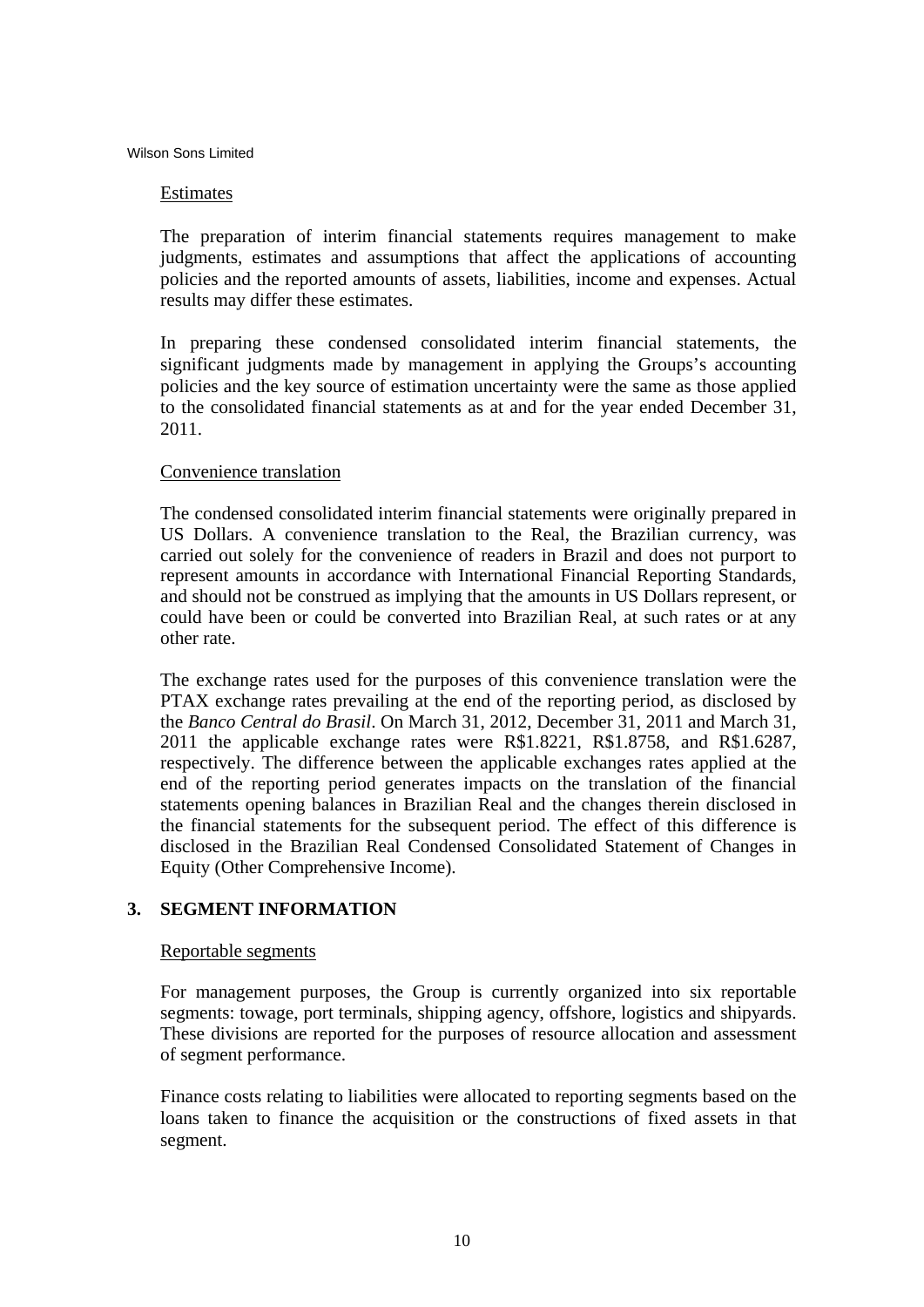Finance income arising from bank balances held by Brazilian operating segments, including foreign exchange differences on such balances, were not allocated to the reporting segments as cash management is performed centrally by the corporate function. Administrative expenses are presented as non-segment activities.

Segment information relating to these businesses is presented below:

|                                                                                   |                            |                           |                        |                             | 2012                       |                       |                                       |                    |                                  |
|-----------------------------------------------------------------------------------|----------------------------|---------------------------|------------------------|-----------------------------|----------------------------|-----------------------|---------------------------------------|--------------------|----------------------------------|
| March 31, 2012                                                                    | Towage<br>US\$             | Port<br>terminals<br>US\$ | Ship<br>agency<br>US\$ | Offshore<br>US\$            | Logistics<br>US\$          | Shipyard<br>US\$      | Non-<br>segment<br>activities<br>US\$ | US\$               | Elimination Consolidated<br>US\$ |
| Revenue                                                                           | 40,397                     | 59,920                    | 5,712                  | 9,358                       | 29,798                     | 32,526                |                                       | (20, 546)          | 157,165                          |
| Operating profit<br>Finance costs<br>Operating profit adjusted by finance<br>cost | 3,407<br>(1, 458)<br>1,949 | 14,161<br>(651)<br>13,510 | (97)<br>(2)<br>(99)    | (941)<br>(1,176)<br>(2,117) | 1,583<br>(832)<br>751      | 9,992<br>(1)<br>9.991 | (11,614)<br>(97)<br>(11.711)          | (5,316)<br>(5,316) | 11,175<br>(4,217)<br>6,958       |
| Finance income<br>Profit before tax                                               |                            |                           |                        |                             |                            |                       |                                       |                    | 7,203<br>14,161                  |
| Other information<br>Capital expenditures<br>Depreciation and amortization        | (15, 347)<br>(5,578)       | (13,792)<br>(5,548)       | (36)<br>(53)           | (8,019)<br>(2, 458)         | (453)<br>(2,621)           | (10, 330)<br>(828)    | (1,103)<br>(1,133)                    | 5,866<br>783       | (43,214)<br>(17, 436)            |
| <b>Balance</b> sheet<br>Segment assets<br>Segment liabilities                     | 375,547<br>(167, 255)      | 386,626<br>(164, 384)     | 1,490<br>(3,817)       | 198,027<br>(195, 807)       | 54,211<br>(49,180)<br>2011 | 81,581<br>(73, 451)   | 107,302<br>(24, 573)                  | (39,702)           | 1,165,082<br>(678, 467)          |
|                                                                                   |                            | Port                      | Shin                   |                             |                            |                       | Non-<br>segment                       |                    |                                  |

|                               |            | Port       | Ship    |           |           |           | segment                  |           |                          |
|-------------------------------|------------|------------|---------|-----------|-----------|-----------|--------------------------|-----------|--------------------------|
|                               | Towage     | terminals  | agency  | Offshore  | Logistics | Shipyard  | activities               |           | Elimination Consolidated |
| March 31, 2011                | US\$       | US\$       | US\$    | US\$      | US\$      | US\$      | US\$                     | US\$      | US\$                     |
| Revenue                       | 36,196     | 64,776     | 3,955   | 6,939     | 33,057    | 28,507    | $\overline{\phantom{a}}$ | (16,797)  | 156,633                  |
| Operating profit              | 8.014      | 20,472     | (30)    | (343)     | 3,224     | 5,742     | (7,638)                  | (2,396)   | 27,045                   |
| Finance costs                 | (1,082)    | (269)      | (2)     | (845)     | (1,077)   |           | (85)                     |           | (3,360)                  |
| Operating profit adjusted by  | 6.932      | 20.203     | (32)    | (1.188)   | 2.147     | 5.742     | .723<br>(7,              | (2,396)   | 23.685                   |
| finance cost                  |            |            |         |           |           |           |                          |           |                          |
| Finance income                |            |            |         |           |           |           |                          |           | 4,172                    |
| Profit before tax             |            |            |         |           |           |           |                          |           | 27,857                   |
| Other information             |            |            |         |           |           |           |                          |           |                          |
| Capital expenditures          | (17, 391)  | (23,984)   | (31)    | (2,095)   | (5,324)   | (5,427)   | (586)                    |           | (54, 838)                |
| Depreciation and amortization | (3,986)    | (3,920)    | (53)    | (1,825)   | (2,459)   | (41)      | (587)                    |           | (12, 871)                |
| December 31, 2011             |            |            |         |           |           |           |                          |           |                          |
| <b>Balance Sheet</b>          |            |            |         |           |           |           |                          |           |                          |
| Segment assets                | 357,745    | 303,626    | 2,256   | 191,832   | 103,162   | 62,663    | 144,724                  | (36, 193) | 1,129,815                |
| Segment liabilities           | (174, 647) | (142, 014) | (6,626) | (186,988) | (49, 330) | (76, 961) | (15, 754)                |           | (652, 320)               |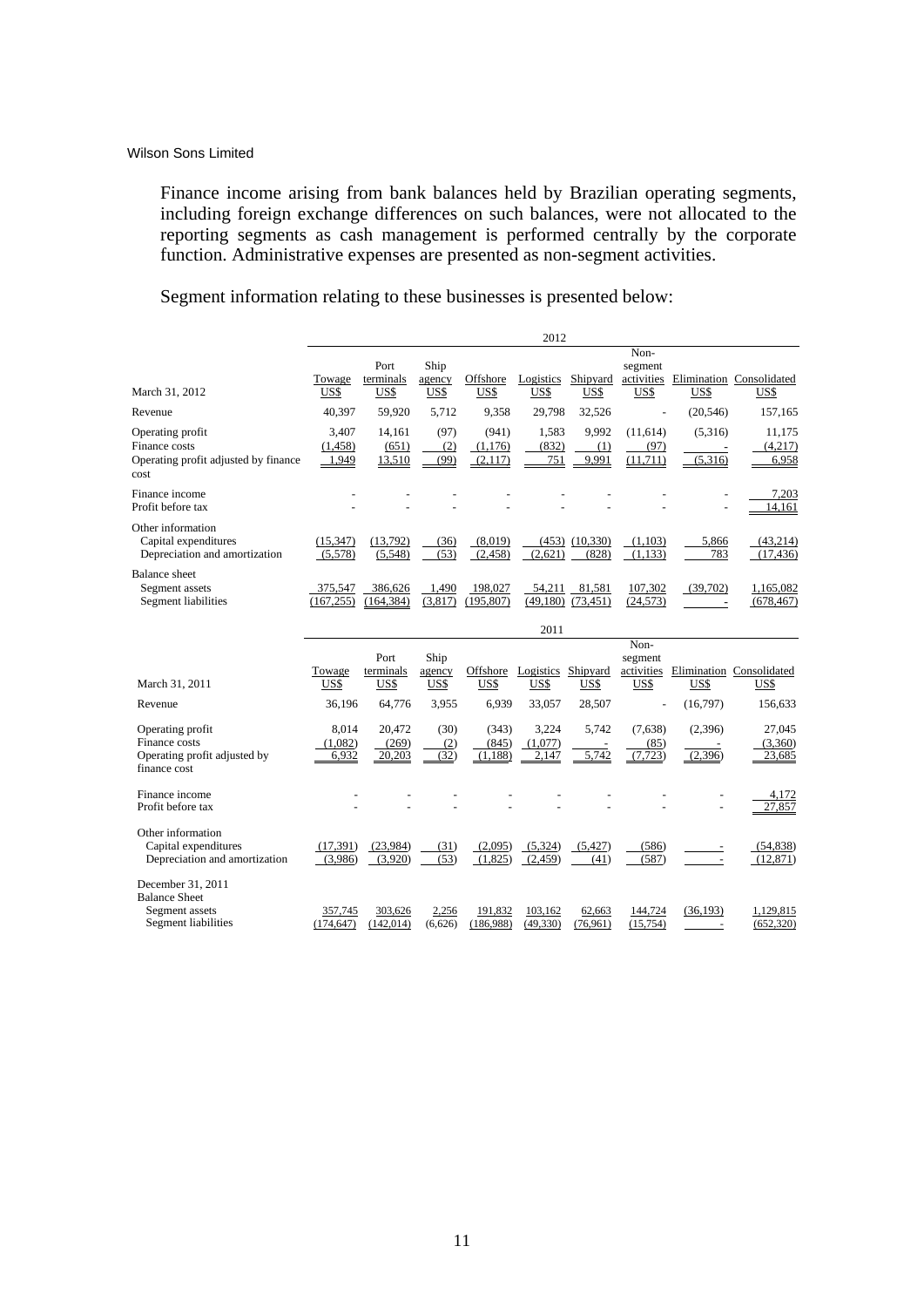|                                                                                   |                           |                             |                       |                               | 2012                      |                         |                                 |                    |                                        |
|-----------------------------------------------------------------------------------|---------------------------|-----------------------------|-----------------------|-------------------------------|---------------------------|-------------------------|---------------------------------|--------------------|----------------------------------------|
|                                                                                   |                           | Port                        | Ship                  |                               |                           |                         | Non-<br>segment                 |                    |                                        |
| March 31, 2012                                                                    | Towage<br>R\$             | terminals<br>R\$            | agency<br>R\$         | Offshore<br>R\$               | Logistics<br>R\$          | Shipyard<br>R\$         | activities<br>R\$               | R\$                | Elimination Consolidated<br><u>R\$</u> |
| Revenue                                                                           | 73.607                    | 109.180                     | 10.408                | 17.051                        | 54,295                    | 59,266                  | $\overline{\phantom{a}}$        | (37, 437)          | 286,370                                |
| Operating profit<br>Finance costs<br>Operating profit adjusted by finance<br>cost | 6,208<br>(2,657)<br>3,551 | 25,803<br>(1,186)<br>24,617 | (177)<br>(4)<br>(181) | (1,715)<br>(2,143)<br>(3,858) | 2,884<br>(1,516)<br>1,368 | 18,206<br>(2)<br>18,204 | (21, 162)<br>(176)<br>(21, 338) | (9,686)<br>(9,686) | 20,361<br>(7,684)<br>12,677            |
| Finance income<br>Profit before tax                                               |                           |                             |                       |                               |                           |                         |                                 |                    | 13,125<br>25,802                       |
| Other information<br>Capital expenditures<br>Depreciation and amortization        | (27,964)<br>(10, 164)     | (25, 130)<br>(10, 109)      | (66)<br>(98)          | (14.611)<br>(4, 479)          | (825)<br>(4,775)          | (18, 822)<br>(1,508)    | (2,010)<br>(2,063)              | 10,688<br>1,427    | (78,740)<br>(31,769)                   |
| <b>Balance Sheet</b><br>Segment assets<br>Segment liabilities                     | 684,282<br>(304, 755)     | 704,471<br>(299, 524)       | 2,716<br>(6.955)      | 360,825<br>(356, 780)         | 98,779<br>(89.611)        | 148,649<br>133,835)     | 195,515<br>(44,774)             | (72, 341)          | 2,122,896<br>(1, 236, 234)             |

|                                                                                    |                             |                           |                       |                             | 2011                      |                       |                                      |                    |                                 |
|------------------------------------------------------------------------------------|-----------------------------|---------------------------|-----------------------|-----------------------------|---------------------------|-----------------------|--------------------------------------|--------------------|---------------------------------|
| March 31, 2011                                                                     | Towage<br>R\$               | Port<br>terminals<br>R\$  | Ship<br>agency<br>R\$ | Offshore<br>R\$             | Logistics<br>R\$          | Shipyard<br>R\$       | Non-<br>segment<br>activities<br>R\$ | R\$                | Elimination Consolidated<br>R\$ |
| Revenue                                                                            | 58,951                      | 105,501                   | 6,442                 | 11,302                      | 53,840                    | 46,429                | -                                    | (27, 357)          | 255,108                         |
| Operating profit<br>Finance costs<br>Operating profit adjusted by finance<br>cost  | 13,051<br>(1,762)<br>11,289 | 33,342<br>(438)<br>32,904 | (49)<br>(3)<br>(52)   | (559)<br>(1,376)<br>(1,935) | 5,251<br>(1,754)<br>3,497 | 9,352<br>9,352        | (12, 438)<br>(139)<br>(12, 577)      | (3,901)<br>(3,901) | 44,049<br>(5, 472)<br>38,577    |
| Finance income<br>Profit before tax                                                |                             |                           |                       |                             |                           |                       |                                      |                    | 6,795<br>45.372                 |
| Other information<br>Capital expenditures<br>Depreciation and amortization         | (28, 326)<br>(6, 492)       | (39,063)<br>(6, 385)      | (50)<br>(86)          | (3,412)<br>(2,972)          | (8,671)<br>(4,005)        | (8,839)<br>(67)       | (954)<br>(956)                       |                    | (89,315)<br>(20, 963)           |
| December 31, 2011<br><b>Balance Sheet</b><br>Segment assets<br>Segment liabilities | 671,058<br>(327, 603)       | 569,542<br>(266, 390)     | 4,232<br>12,429       | 359,838<br>350,752)         | 193,511<br>(92, 533)      | 117,543<br>(144, 363) | 271,473<br>(29, 551)                 | (67, 891)          | 2,119,306<br>(1,223,621)        |

# Geographical information

The Group's operations are mainly located in Brazil. The Group earns income on cash and cash equivalents and short-term investments in Bermuda and in Brazil and incurs expenses on its activities in the both countries.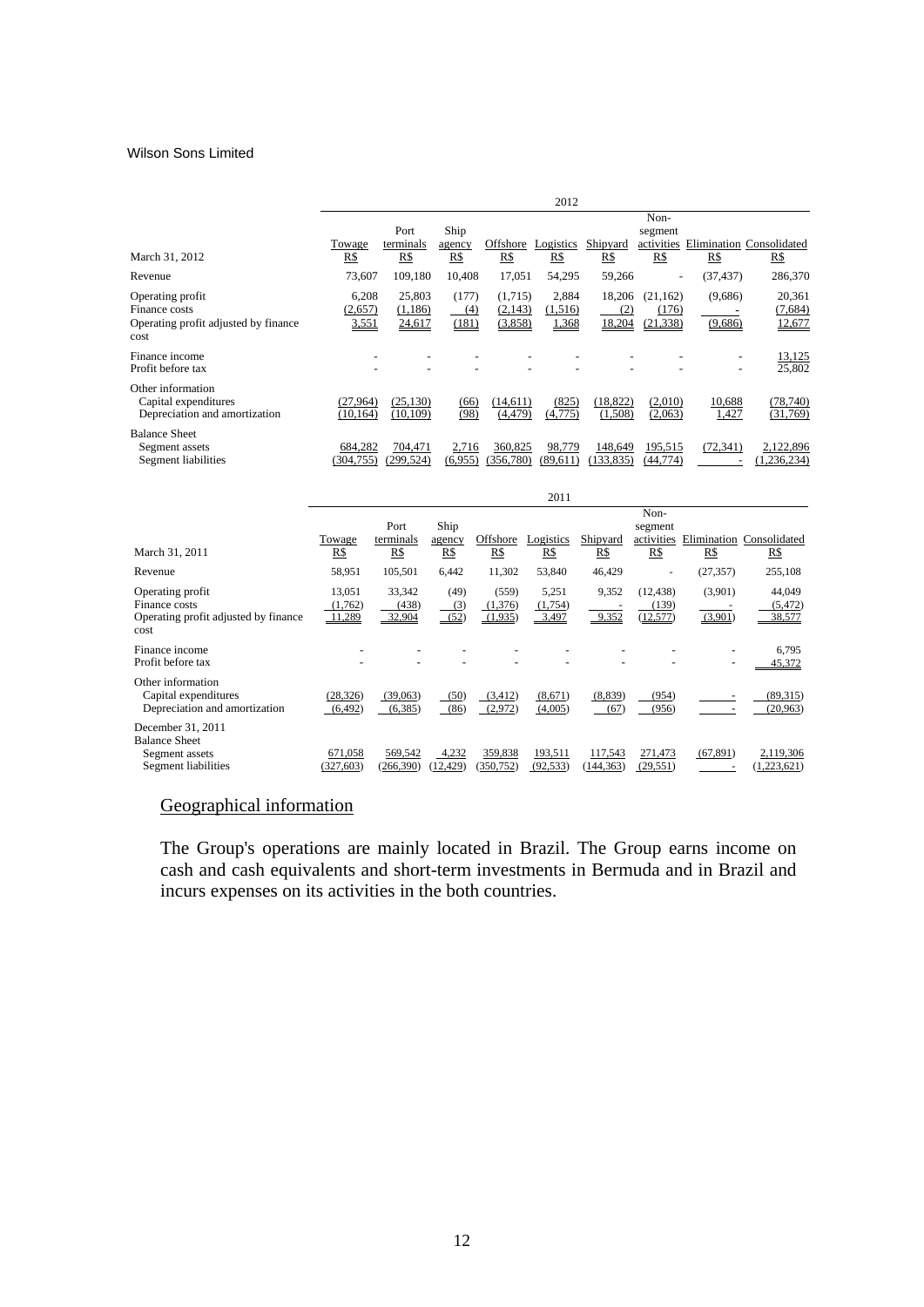#### **4. REVENUE**

The following is an analysis of the Group's revenue from continuing operations for the period (excluding Finance income - Note 7).

|                                     | Mar 31, 2012<br>US\$ | Mar 31, 2011<br>US\$ | Mar 31, 2012<br>R\$ | Mar 31, 2011<br>R\$ |
|-------------------------------------|----------------------|----------------------|---------------------|---------------------|
| Sales of services                   | 145.263              | 145,726              | 264,683             | 237,344             |
| Revenue from construction contracts | 11.902               | 10.907               | 21.687              | 17.764              |
| Total                               | 157.165              | 156.633              | 286.370             | 255,108             |

# **5. EMPLOYEE BENEFITS EXPENSE**

|                                    | Mar 31, 2012 | Mar 31, 2011 | Mar 31, 2012 | Mar 31, 2011 |
|------------------------------------|--------------|--------------|--------------|--------------|
|                                    | US\$         | US\$         | R\$          | R\$          |
| Salaries and benefits              | 47.751       | 43.251       | 87,008       | 70,443       |
| Payroll taxes                      | 11,634       | 10,866       | 21.199       | 17,697       |
| Pension costs                      | 363          | 266          | 659          | 433          |
| Long-term incentive plan (Note 20) | 5,222        | (5,838)      | 9,516        | (9,508)      |
| Total                              | 64,970       | 48,545       | 118,382      | 79,065       |

Pension costs are for defined contribution retirement benefit schemes for all eligible employees of the Group's Brazilian business. Group contributions to the scheme are made at rates specified in plan rules. Plan assets are held separately from those of the Group, in funds under the control of independent managers. The only obligation of the Group with respect to the retirement benefit plan is to make the specified contributions.

# **6. OTHER OPERATING EXPENSES**

|                                           | Mar 31, 2012 | Mar 31, 2011 | Mar 31, 2012 | Mar 31, 2011 |
|-------------------------------------------|--------------|--------------|--------------|--------------|
|                                           | US\$         | US\$         | R\$          | $R\$         |
|                                           |              |              |              |              |
| Service cost                              | 14,243       | 15,507       | 25,952       | 25,256       |
| Rent of maritime vessels                  | 5,595        | 5,251        | 10,194       | 8,553        |
| Freight                                   | 2,126        | 5,240        | 3,873        | 8,534        |
| Other rentals                             | 6.110        | 9.135        | 11,133       | 14,879       |
| Energy, water and communication           | 3,888        | 3,806        | 7,084        | 6,199        |
| Container handling                        | 2,797        | 2,595        | 5,096        | 4,226        |
| Insurance                                 | 1,779        | 1,679        | 3,242        | 2,735        |
| Maintenance                               | 976          | 910          | 1.779        | 1,482        |
| Other taxes                               | 3,589        | 3.599        | 6,540        | 5,862        |
| Provisions for tax, labor and civil risks | 1,076        | 571          | 1,961        | 931          |
| Other expenses                            | 1,859        | 2,579        | 3,388        | 4,198        |
| Total                                     | 44,038       | 50,872       | 80,242       | 82,855       |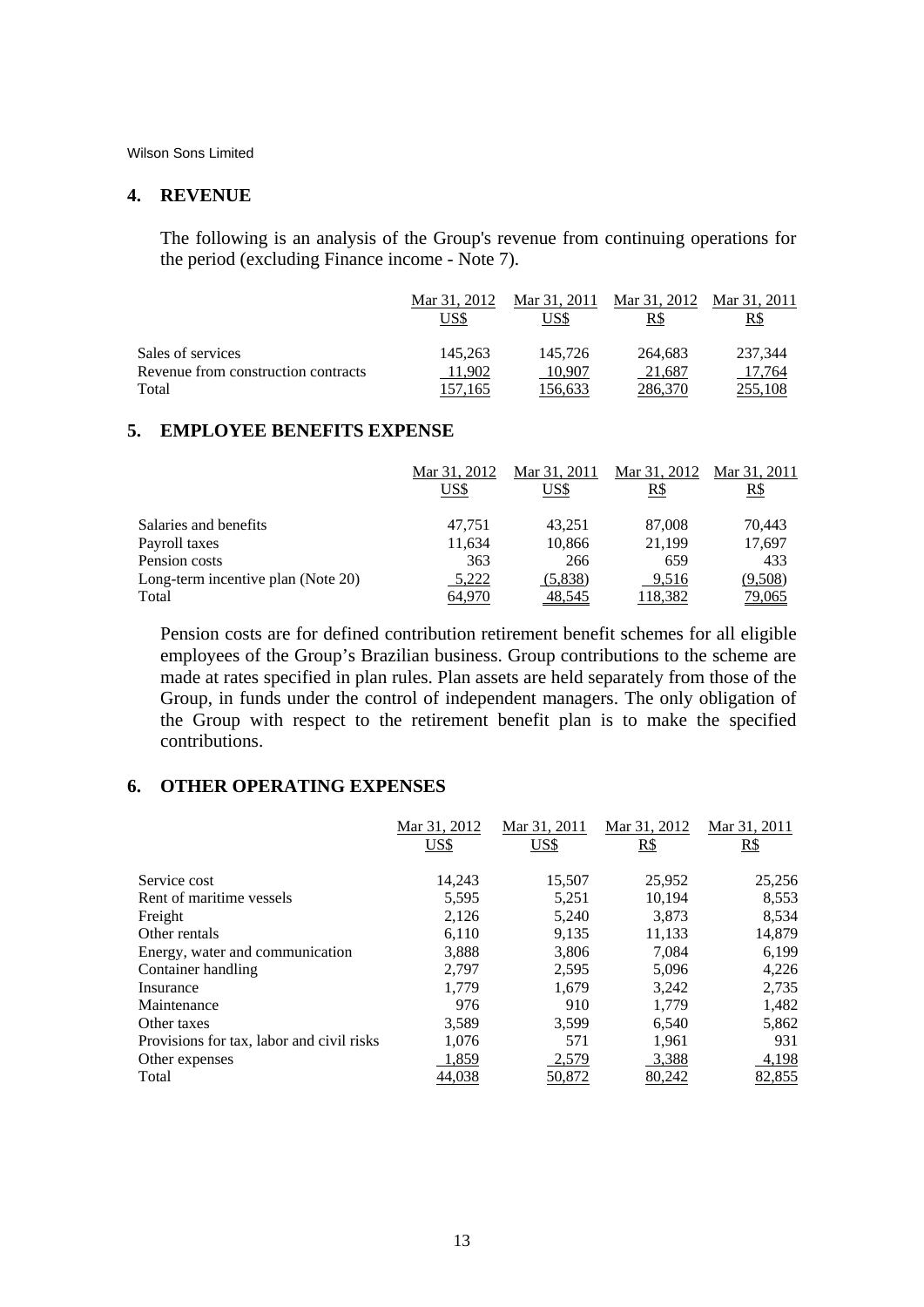# **7. FINANCE INCOME AND FINANCE COSTS**

|                                              | Mar 31.      | Mar 31.      | Mar 31.     | Mar 31,     |
|----------------------------------------------|--------------|--------------|-------------|-------------|
|                                              | 2012<br>US\$ | 2011<br>US\$ | 2012<br>R\$ | 2011<br>R\$ |
|                                              |              |              |             |             |
| Interest on investments                      | 2,848        | 2.005        | 5,753       | 3,608       |
| Exchange gain (loss) on investments          | 3,231        | 1,688        | 5,887       | 2,748       |
| Other interest income                        | 1,124        | 479          | 1485        | 439         |
| Total finance income                         | 7,203        | 4,172        | 13,125      | 6,795       |
| Interest on bank loans and overdrafts        | (3,615)      | (2,872)      | (6,588)     | (4,678)     |
| Exchange gain (loss) on loans                | (18)         | 98           | (32)        | 160         |
| Interest on obligations under finance leases | (272)        | (416)        | (496)       | (678)       |
| Total borrowing costs                        | (3,905)      | (3,190)      | (7,116)     | (5,196)     |
| Other interest                               | (312)        | (170)        | (568)       | (276)       |
| Total finance costs                          | (4,217)      | (3,360)      | 7,684)      | (5,472)     |

# **8. INCOME TAX EXPENSE**

Income tax recognized in profit or loss:

|                             | Mar 31, 2012 | Mar 31, 2011 | Mar 31, 2012 | Mar 31, 2011 |
|-----------------------------|--------------|--------------|--------------|--------------|
|                             | US\$         | US\$         | <u>R\$</u>   | <u>R\$</u>   |
| Current                     |              |              |              |              |
| Brazilian taxation          |              |              |              |              |
| Income tax                  | 7,672        | 6,509        | 13,978       | 10,601       |
| Social contribution         | 2,716        | 2,362        | 4,949        | 3,849        |
| Total Brazilian current tax | 10,388       | 8,871        | 18,927       | 14,450       |
| Deferred tax                |              |              |              |              |
| Total deferred tax          | (2,727)      | 711          | (4,968)      | .157         |
| Total income tax expense    | 7.661        | 8,160        | 13,959       | 13,292       |

Brazilian income tax is calculated at 25% of the taxable profit for the period. Brazilian social contribution tax is calculated at 9% of the taxable profit for the period.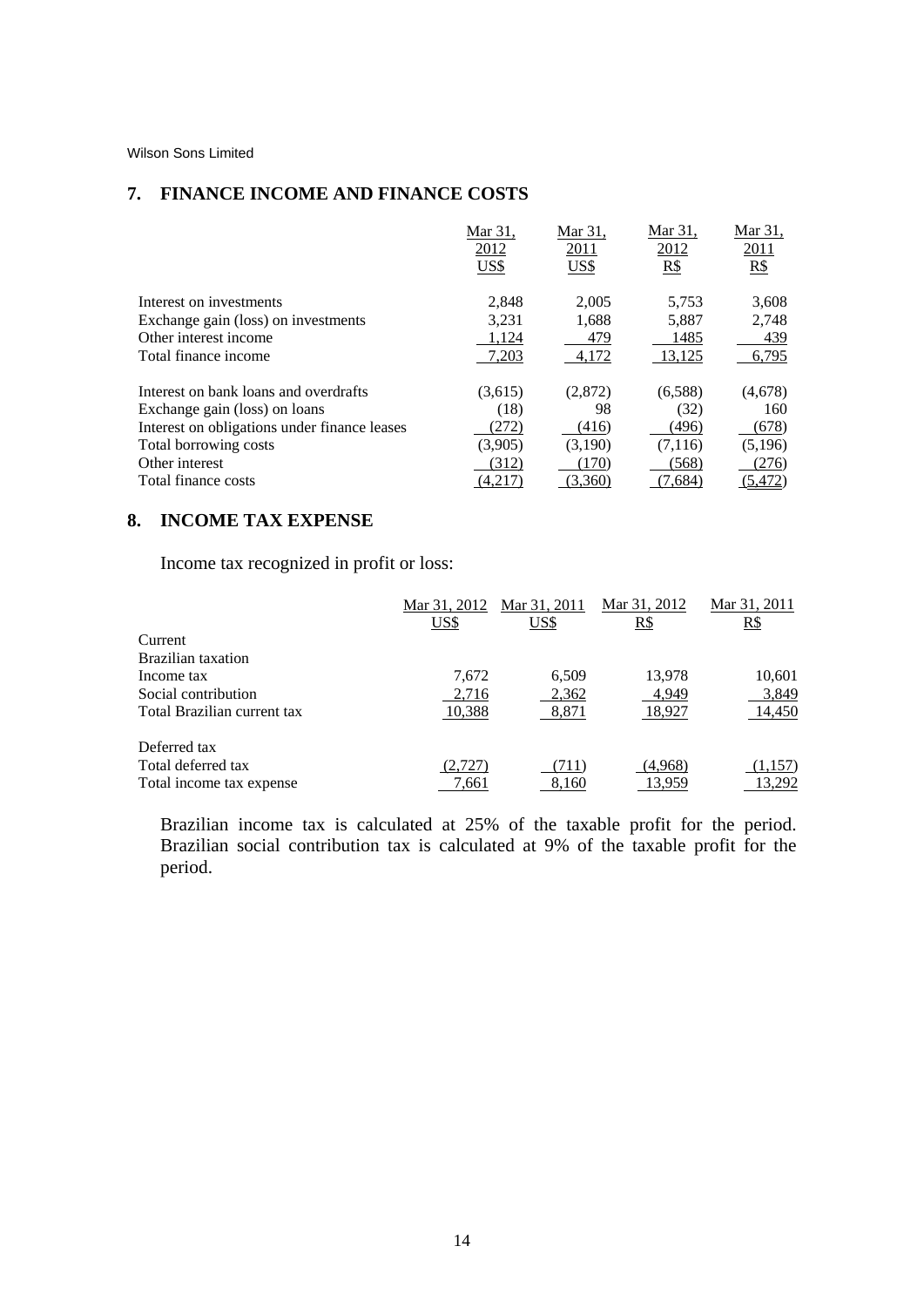The income tax expense for the period can be reconciled to the accounting profit as follows:

|                                                                | Mar 31.  | Mar 31, | Mar 31. | Mar 31. |
|----------------------------------------------------------------|----------|---------|---------|---------|
|                                                                | 2012     | 2011    | 2012    | 2011    |
|                                                                | US\$     | US\$    | R\$     | R\$     |
| Profit before tax                                              | 14.161   | 27,857  | 25,802  | 45,372  |
| Tax at statutory Brazilian tax rate (34%)                      | 4.815    | 9.471   | 8.773   | 15,425  |
| Effect of exchange differences arising on translation - IAS 21 | (4, 457) | (3,108) | (8,120) | (5,062) |
| Exchange differences on US Dollar loans                        | 2.527    | 3.253   | 4.604   | 5,298   |
| Effect of different tax rates in other jurisdictions           | 1.948    | (1,926) | 3,550   | (3,137) |
| Effect of tax losses unrecognized in deferred tax assets       | 3.814    | 2.623   | 6.949   | 4.273   |
| Others                                                         | (986)    | (2,153) | (1,797) | (3,505) |
| Income tax expense                                             | 7,661    | 8,160   | 13,959  | 13,292  |
| Effective rate for the period                                  | 54%      | 29%     | 54%     | 29%     |

The tax rate used for the 2012 and 2011 reconciliations above is the corporate tax rate of 34% payable by entities in Brazil under the tax law in that jurisdiction.

# **9. GOODWILL**

|                                         | Mar 31, 2012 | Dec 31, 2011 Mar 31, 2012 Dec 31, 2011 |        |            |
|-----------------------------------------|--------------|----------------------------------------|--------|------------|
|                                         | US\$         | US\$                                   | R\$    | <u>R\$</u> |
| Cost and carrying amount attributed to: |              |                                        |        |            |
| Tecon Rio Grande                        | 13.132       | 13.132                                 | 23.928 | 24.633     |
| Tecon Salvador                          | 2,480        | 2.480                                  | 4,519  | 4,652      |
| Total                                   | 15.612       | 15.612                                 | 28.447 | 29,285     |

For the purposes of testing goodwill for impairment losses, the Group prepares, at each year end, cash flow forecasts for the relevant cash-generating unit (Tecon Rio Grande and Tecon Salvador) derived from the most recent financial budget for the following year and extrapolates cash flows for the remaining life of the concession based on an estimated annual growth of between 8% and 10% for Tecon Rio Grande and 7% and 10% for Tecon Salvador. This rate does not exceed the average longterm historical growth rate for the relevant market. After testing goodwill as mentioned above, no impairment losses were recognised for the periods presented.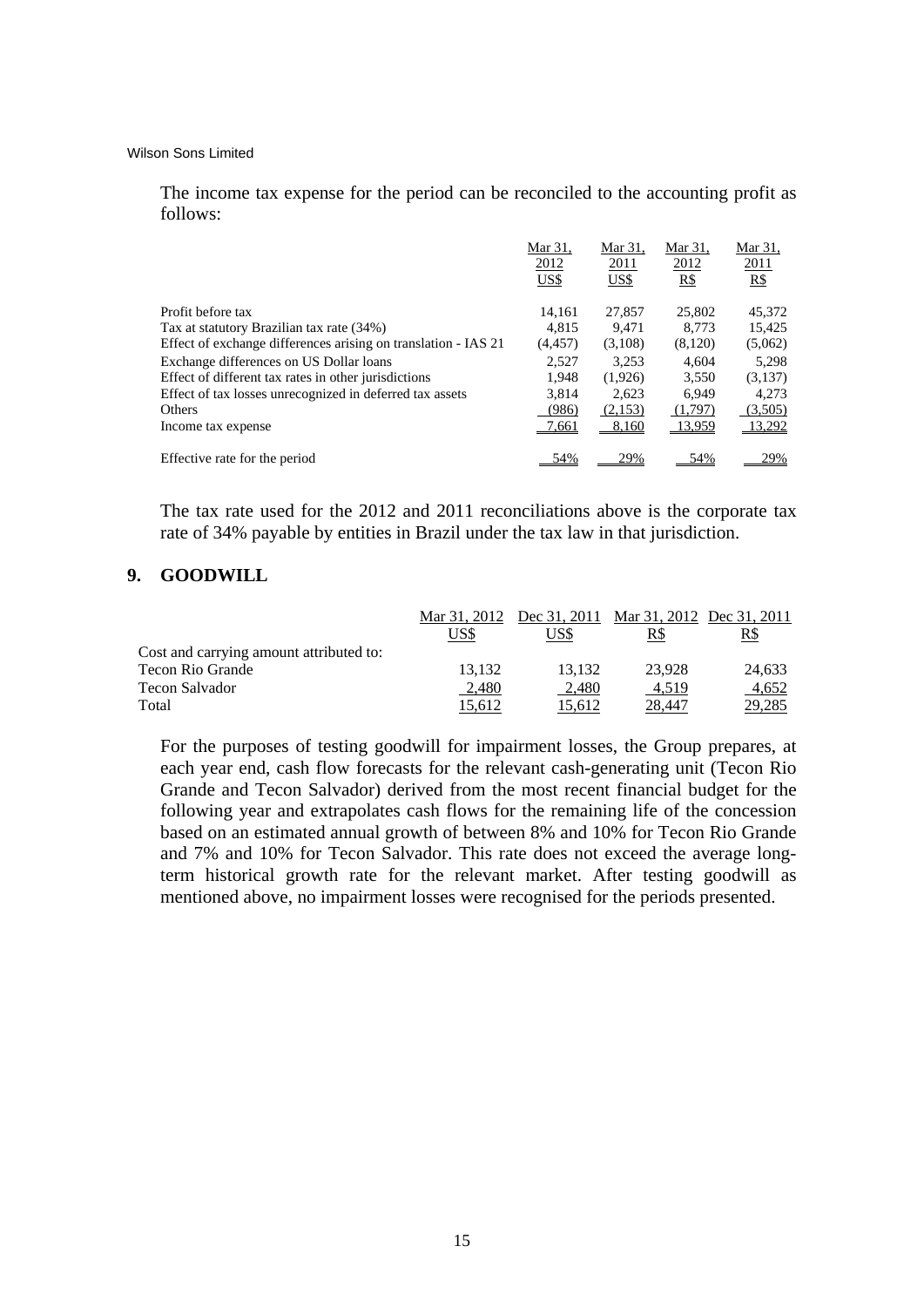# **10. OTHER INTANGIBLE ASSETS**

|                                                              | US\$    | $\underline{R\$}$ |
|--------------------------------------------------------------|---------|-------------------|
| At January 1, 2011                                           | 19,214  | 32,014            |
| Additions                                                    | 6,807   | 12,769            |
| <b>Exchange differences</b>                                  | (2,063) | (3,871)           |
| Transfer from property, plant and equipment (software)       | 15,149  | 28,416            |
| Foreign currency gains/(loss) in respect of translation into |         |                   |
| <b>Brazilian Real</b>                                        |         | 4,029             |
| At December 31, 2011                                         | 39,107  | <u>73,357</u>     |
| Additions                                                    | 2,276   | 4,147             |
| Write off                                                    | (144)   | (262)             |
| <b>Exchange differences</b>                                  | 571     | 1,041             |
| Foreign currency gains/(loss) in respect of translation into |         |                   |
| <b>Brazilian Real</b>                                        |         | (2,101)           |
| At March 31, 2012                                            | 41,810  | 76,182            |
| Accumulated amortization                                     |         |                   |
| At January 1, 2011                                           | 2,373   | 3,954             |
| Charge for the year                                          | 2,700   | 5,066             |
| <b>Exchange differences</b>                                  | (301)   | (564)             |
| Transfer from property, plant and equipment (software)       | 5,789   | 10,859            |
| Foreign currency gains/(loss) in respect of translation into |         |                   |
| <b>Brazilian Real</b>                                        |         | 495               |
| At December 31, 2011                                         | 10,561  | 19,810            |
| Charge for the period                                        | 878     | 1,600             |
| Exchange differences                                         | 110     | 200               |
| Write off                                                    | (140)   | (255)             |
| Foreign currency gains/(loss) in respect of translation into |         |                   |
| <b>Brazilian Real</b>                                        |         | (567)             |
| At March 31, 2012                                            | 11,409  | 20,788            |
| Carrying amount                                              |         |                   |
| March 31, 2012                                               | 30,401  | 55,394            |
| December 31, 2011                                            | 28,546  | 53,547            |

In 2011, additions were principally costs relating to the implementation of integrated management software (SAP). Transfers relate to expenditure on SAP and other software in prior years.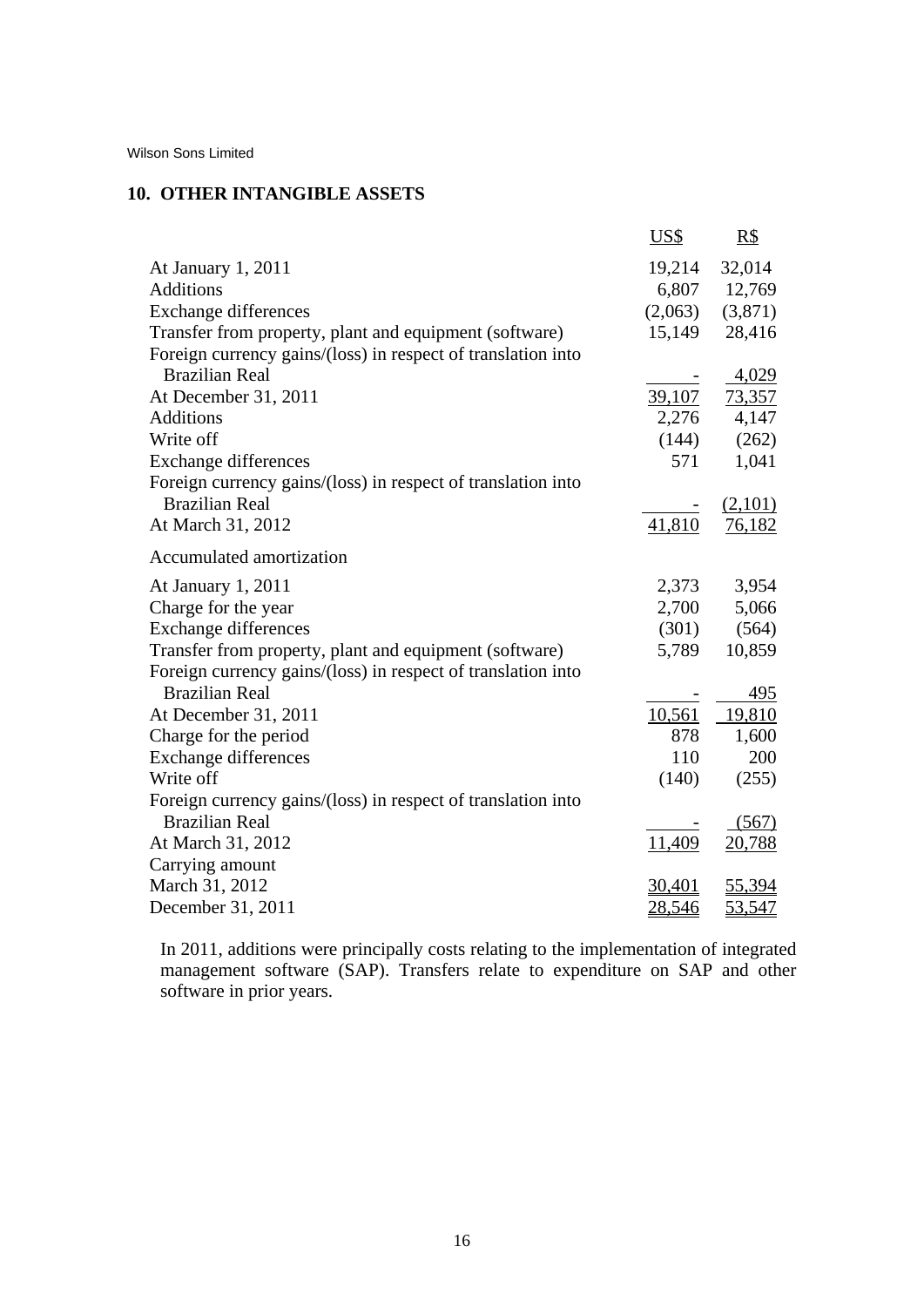# **11. PROPERTY, PLANT AND EQUIPMENT**

|                                     |           |         | Vehicles, | Assets       |                |
|-------------------------------------|-----------|---------|-----------|--------------|----------------|
|                                     | Land and  |         | plant and | under        |                |
|                                     | buildings | Vessels | equipment | construction | Total          |
|                                     | US\$      | US\$    | US\$      | US\$         | US\$           |
| Cost or valuation                   |           |         |           |              |                |
| At January 1, 2011                  | 145,017   | 380,275 | 206,914   | 24,059       | 756,265        |
| <b>Additions</b>                    | 79,960    | 30,065  | 67,219    | 78,883       | 256,127        |
| Transfers                           |           | 73,258  |           | (73, 258)    |                |
| Transfer to other intangible assets |           |         |           |              |                |
| (software)                          |           |         | (15, 149) |              | (15, 149)      |
| <b>Exchange differences</b>         | (10, 281) |         | (14, 849) |              | (25, 130)      |
| Disposals                           | (594)     | (1,394) | (10, 333) |              | (12, 321)      |
| At December 31, 2011                | 214,102   | 482,204 | 233,802   | 29,684       | 959,792        |
| <b>Additions</b>                    | 21,080    | 1,118   | 3,336     | 15,403       | 40,937         |
| Transfers                           |           | 46,739  |           | (46, 739)    |                |
| <b>Exchange differences</b>         | 5,218     |         | 3,858     |              | 9,076          |
| Disposals                           | (25)      | (67)    | (1,085)   |              | (1,177)        |
| At March 31, 2012                   | 240,375   | 529,994 | 239,911   | (1,652)      | 1,008,628      |
| Accumulated depreciation            |           |         |           |              |                |
| At January 1, 2011                  | 27,908    | 100,173 | 67,352    |              | 195,433        |
| Charge for the year                 | 8,740     | 25,979  | 22,059    |              | 56,778         |
| Transfer to other intangible assets |           |         |           |              |                |
| (software)                          |           |         | (5,789)   |              | (5,789)        |
| Exchange differences                | (1,283)   |         | (4,294)   |              | (5,577)        |
| Disposals                           | (373)     | (761)   | (5,778)   |              | (6,912)        |
| At December 31, 2011                | 34,992    | 125,391 | 73,550    | Ë            | 233,933        |
| <b>Additions</b>                    | 2,652     | 7,867   | 6,051     |              | 16,570         |
| <b>Exchange differences</b>         | 287       |         | 1,003     |              | 1,290          |
| Disposals                           | (19)      | 125     | (1,057)   |              | (951)          |
| At March 31, 2012                   | 37,912    | 133,383 | 79,547    |              | 250,842        |
| Carrying amount                     |           |         |           |              |                |
| March 31, 2012                      | 202,462   | 396,611 | 160,365   | (1,652)      | 757,786        |
| December 31, 2011                   | 179,110   | 356,813 | 160,252   | 29,684       | <u>725,859</u> |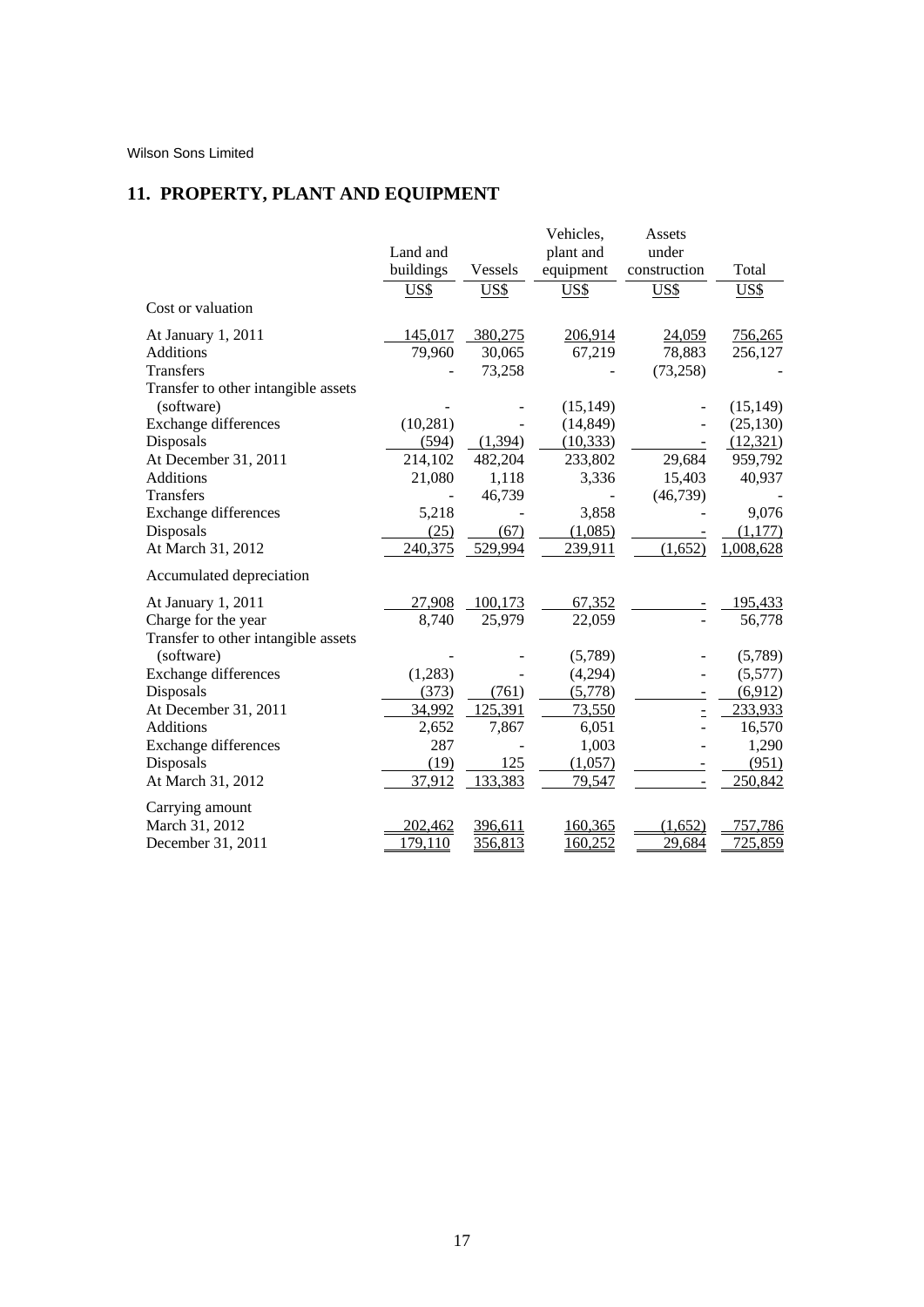|                                       |           |          | Vehicles, | Assets                       |           |
|---------------------------------------|-----------|----------|-----------|------------------------------|-----------|
|                                       | Land and  |          | plant and | under                        |           |
|                                       | buildings | Vessels  | equipment | construction                 | Total     |
|                                       | R\$       | R\$      | R\$       | R\$                          | R\$       |
| Cost or valuation                     |           |          |           |                              |           |
| At January 1, 2011                    | 241,627   | 633,615  | 344,760   | 40,086                       | 1,260,088 |
| <b>Additions</b>                      | 149,990   | 56,396   | 126,089   | 147,969                      | 480,444   |
| Transfers                             |           | 137,417  |           | (137, 417)                   |           |
| Transfer to other intangible assets   |           |          |           |                              |           |
| (software)                            |           |          | (28, 416) |                              | (28, 416) |
| <b>Exchange differences</b>           | (19, 284) |          | (27, 854) |                              | (47, 138) |
| Disposals                             | (1,115)   | (2,615)  | (19, 382) |                              | (23, 112) |
| Foreign currency gains/(loss) in      |           |          |           |                              |           |
| respect of translation into Brazilian |           |          |           |                              |           |
| Real                                  | 30,396    | 79,705   | 43,370    | 5,040                        | 158,511   |
| At December 31, 2011                  | 401,614   | 904,518  | 438,567   | 55,678                       | 1,800,377 |
| <b>Additions</b>                      | 38,410    | 2,039    | 6,079     | 28,067                       | 74,595    |
| <b>Transfers</b>                      |           | 85,164   |           | (85, 164)                    |           |
| <b>Exchange differences</b>           | 9,506     |          | 7,029     |                              | 16,535    |
| Disposals                             | (45)      | (123)    | (1,977)   |                              | (2,145)   |
| Foreign currency gains/(loss) in      |           |          |           |                              |           |
| respect of translation into Brazilian |           |          |           |                              |           |
| Real                                  | (11,500)  | (25,893) | (12,556)  | (1,592)                      | (51, 541) |
| At March 31, 2012                     | 437,985   | 965,705  | 437,142   | (3,011)                      | 1,837,821 |
|                                       |           |          |           |                              |           |
| Accumulated depreciation              |           |          |           |                              |           |
| At January 1, 2011                    | 46,500    | 166,908  | 112,222   |                              | 325,630   |
| Charge for the period                 | 16,394    | 48,733   | 41,378    |                              | 106,505   |
| Transfer to other intangible assets   |           |          |           |                              |           |
| (software)                            |           |          | (10, 859) | $\overline{\phantom{a}}$     | (10, 859) |
| <b>Exchange differences</b>           | (2,406)   |          | (8,055)   | ÷,                           | (10, 461) |
| Disposals                             | (699)     | (1, 427) | (10, 839) |                              | (12,965)  |
| Foreign currency gains/(loss) in      |           |          |           |                              |           |
| respect of translation into Brazilian |           |          |           |                              |           |
| Real                                  | 5,849     | 20,994   | 14,118    | Ξ                            | 40,961    |
| At December 31, 2011                  | 65,638    | 235,208  | 137,965   | $\qquad \qquad \blacksquare$ | 438,811   |
| Charge for the period                 | 4,833     | 14,339   | 11,026    | $\overline{a}$               | 30,198    |
| <b>Exchange differences</b>           | 524       |          | 1,825     |                              | 2,349     |
| Disposals                             | (35)      | 228      | (1,926)   |                              | (1,733)   |
| Foreign currency gains/(loss) in      |           |          |           |                              |           |
| respect of translation into Brazilian |           |          |           |                              |           |
| Real                                  | (1,885)   | (6, 732) | (3,949)   | $\equiv$                     | (12,566)  |
| At March 31, 2012                     | 69,075    | 243,043  | 144,941   | $\equiv$                     | 457,059   |
| Carrying amount                       |           |          |           |                              |           |
| March 31, 2012                        | 368,910   | 722,662  | 292,201   | (3,011)                      | 1,380,762 |
| December 31, 2011                     | 335,976   | 669,310  | 300,602   | 55,678                       | 1,361,566 |
|                                       |           |          |           |                              |           |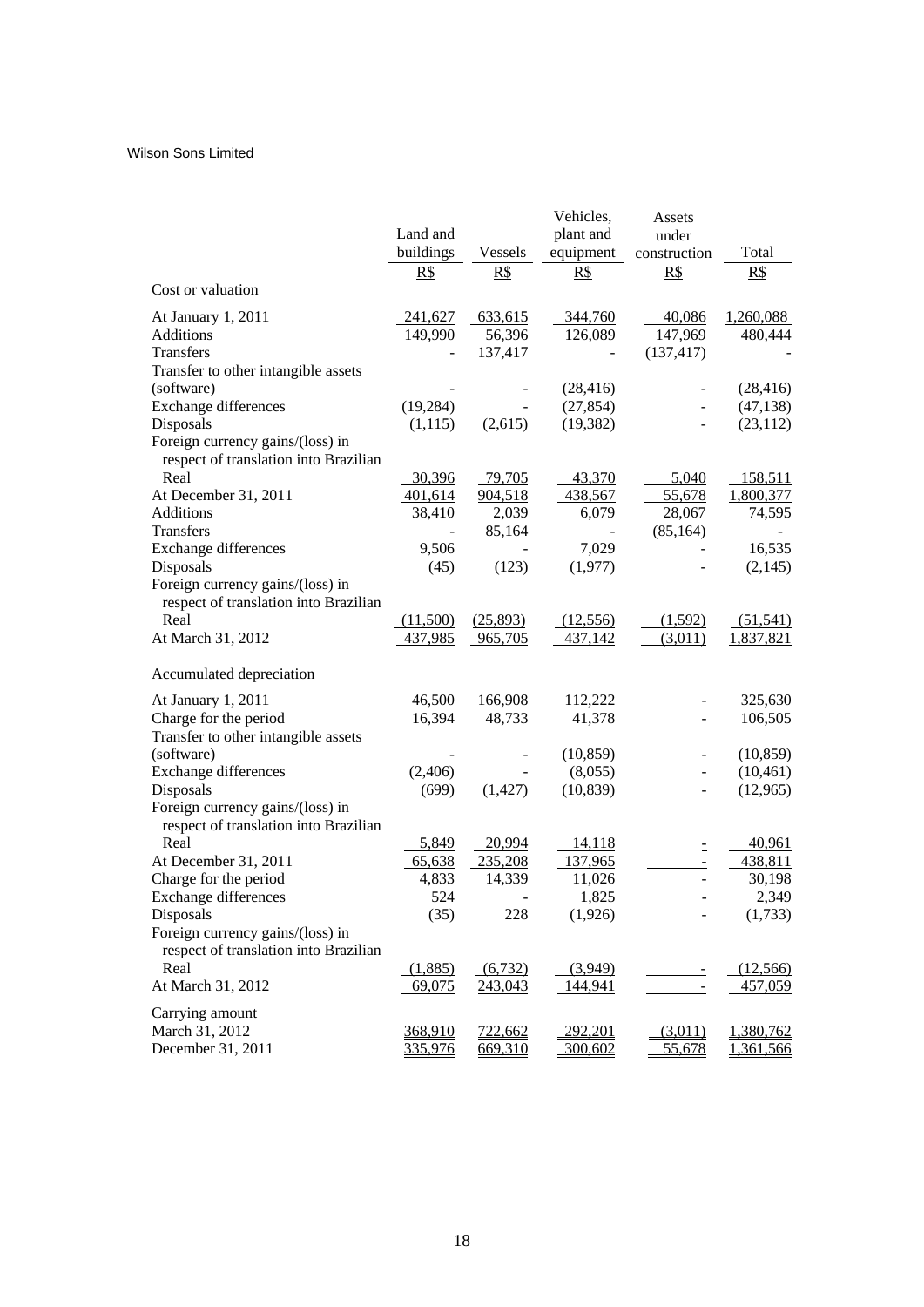The cost balance of the Group's vehicles, plant and equipment includes an amount of US\$21.5 million (R\$39.2 million) (2011: US\$21.0 million (R\$39.4 million)) in respect of assets held under finance leases.

Land and buildings with a net carrying amount of US\$0.2 million (R\$0.4 million) (2011: US\$0.3 million (R\$0.5 million)) and tugboats with a net carrying amount of US\$ 2.3 million (R\$4.2 million) (2011: US\$2.4 million (R\$4.5 million) have been pledged as guarantee of various lawsuits.

The Group has pledged assets with a carrying amount of approximately US\$423.6 million (R\$771.9 million) (2011: US\$439.4 million (R\$824.2 million)) to secure loans granted to the Group.

The amount of borrowing costs capitalized in 2012 is US\$ 3.1 million (R\$ 5.7 million) (2011: US\$4.9 million (R\$9.2 million)), at an average interest rate of 3.34 % (2011: 3.37%).

On August 5, 2011, the Group acquired 4 tugboats from Navemar Transportes e Comércio Marítimo Ltda., for a consideration of US\$10.9 million (R\$20.0 million at the transaction date) in cash, plus the assumption of a total debt of US\$9.0 million (R\$16.7 million at the transaction date) with BNDES, as agent for the Fundo da Marinha Mercante (FMM).

On March 31, 2012, the Group had contractual commitments to suppliers for the acquisition and construction of property, plant and equipment amounting to US\$28 million (R\$ 51.1 million) (2011: US\$26.5 million (R\$49.7 million)). The amount mainly refers to the expansion of Tecon Salvador and Tecon Rio Grande and to the construction of the Guarujá II shipyard.

# **12. INVENTORIES**

|                                                                 |        |        | Mar 31, 2012 Dec 31, 2011 Mar 31, 2012 Dec 31, 2011 |        |
|-----------------------------------------------------------------|--------|--------|-----------------------------------------------------|--------|
|                                                                 | US\$   | US\$   | R\$                                                 | R\$    |
| Operating materials<br>Raw materials for construction contracts | 10.136 | 11.543 | 18.469                                              | 21,652 |
| (external customers)                                            | 2,253  | 9,599  | 4,105                                               | 18,005 |
| Total                                                           | 12.389 | 21,142 | 22,574                                              | 39,657 |

The cost of inventories recognised as an expense during the period in respect of continuing operations was US\$10.2 million (R\$18.7 million).

Inventories are expected to be recovered in less than one year.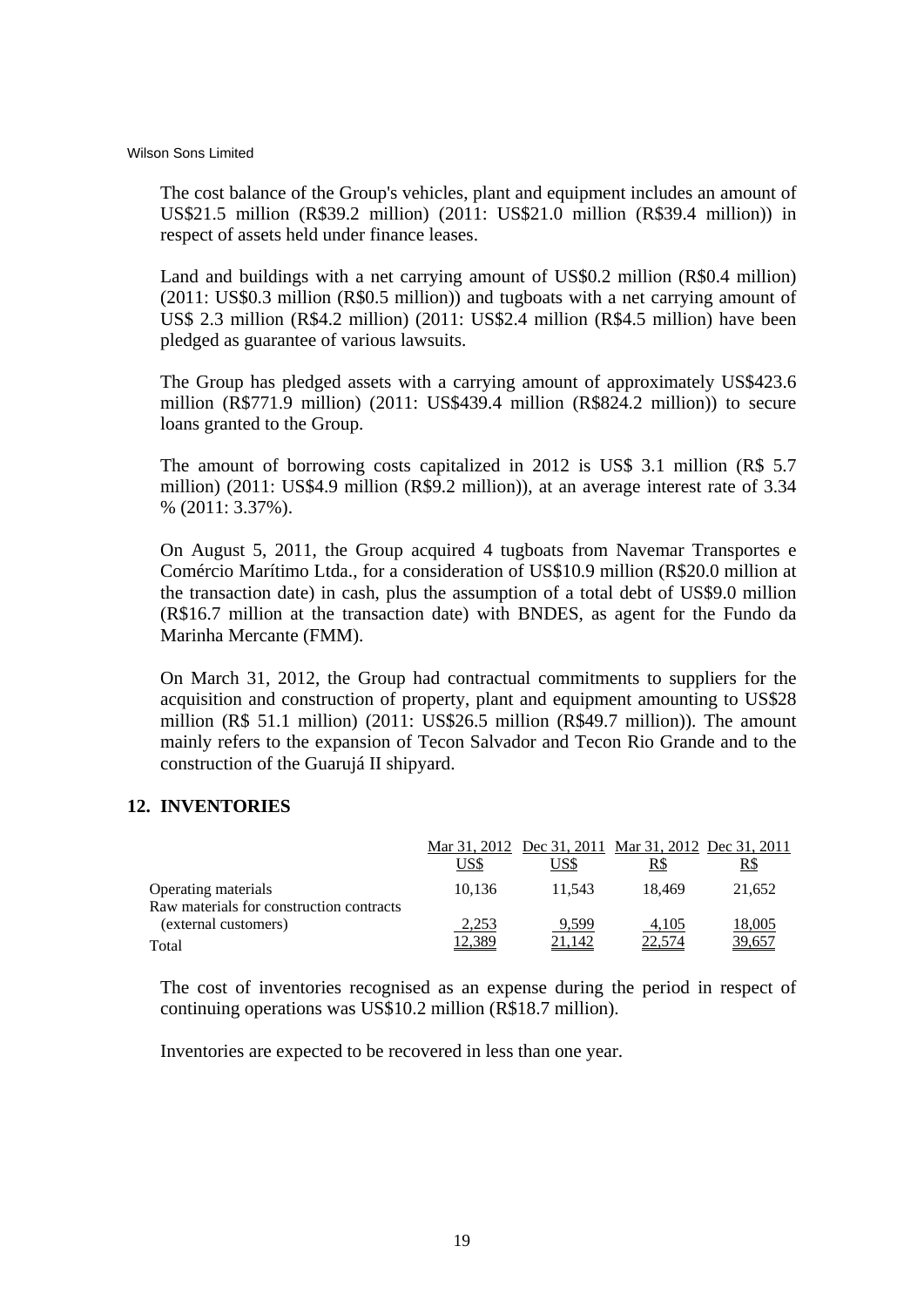# **13. TRADE AND OTHER RECEIVABLES**

|                                    | Mar 31, 2012 | Dec 31, 2011 | Mar 31, 2012 | Dec 31, 2011 |
|------------------------------------|--------------|--------------|--------------|--------------|
|                                    | US\$         | US\$         | <u>R\$</u>   | $R\$         |
| Receivables for services rendered  | 74,378       | 73,529       | 135,524      | 137,926      |
| Allowance for doubtful debts       | (1,329)      | (927)        | (2,422)      | (1,739)      |
| Income tax recoverable (IT and SC) | 12,511       | 11,485       | 22,796       | 21,544       |
| Recoverable taxes and levies       | 43,167       | 42,286       | 78,655       | 79,320       |
| Prepayment                         | 23,319       | 22,462       | 42,490       | 42,133       |
| Other                              | 16,501       | 14,922       | 30,066       | 27,991       |
| Total                              | 168,547      | 163,757      | 307,109      | 307,175      |
| Total current                      | 140,330      | 135,517      | 255,695      | 254,203      |
| Total non-current                  | 28.217       | 28,240       | 51.414       | 52,972       |

Trade receivables disclosed are classified as financial assets measured at amortised cost.

Non-current trade receivables with maturities over 365 days refer principally to: (i) recoverable taxes related to PIS, COFINS, ISS and INSS; and (ii) receivables from Intermarítima (Note 22). There is no impairment evidence related to these receivables.

As a matter of routine, the Group reviews taxes and levies impacting its business to ensure that payments of such amounts are correctly made and that no amounts are paid unnecessarily. The Group is developing a plan to use its tax credits, respecting the legal term for use of tax credits from prior years and, if the inability to recover by compensation is evidenced, requesting reimbursement of these values from the Receita Federal of Brasil.

The aging list of receivables for services rendered is as follows:

|                           | Mar 31, 2012<br>US\$ | Dec 31, 2011<br>US\$ | Mar 31, 2012<br>R\$ | Dec 31, 2011<br>R\$ |
|---------------------------|----------------------|----------------------|---------------------|---------------------|
| Current                   | 53,709               | 55,591               | 97,863              | 104,278             |
| Overdue but not impaired: |                      |                      |                     |                     |
| $01$ to 30 days           | 11,883               | 15,289               | 21,652              | 28,679              |
| 31 to 90 days             | 3,563                | 1,085                | 6,491               | 2,035               |
| 91 to 180 days            | 3,894                | 637                  | 7,096               | 1,195               |
| Impaired:                 |                      |                      |                     |                     |
| More than 180 days        | 1,329                | 927                  | 2,422               | 1,739               |
| Total                     | 74,378               | 73,529               | 135,524             | 137,926             |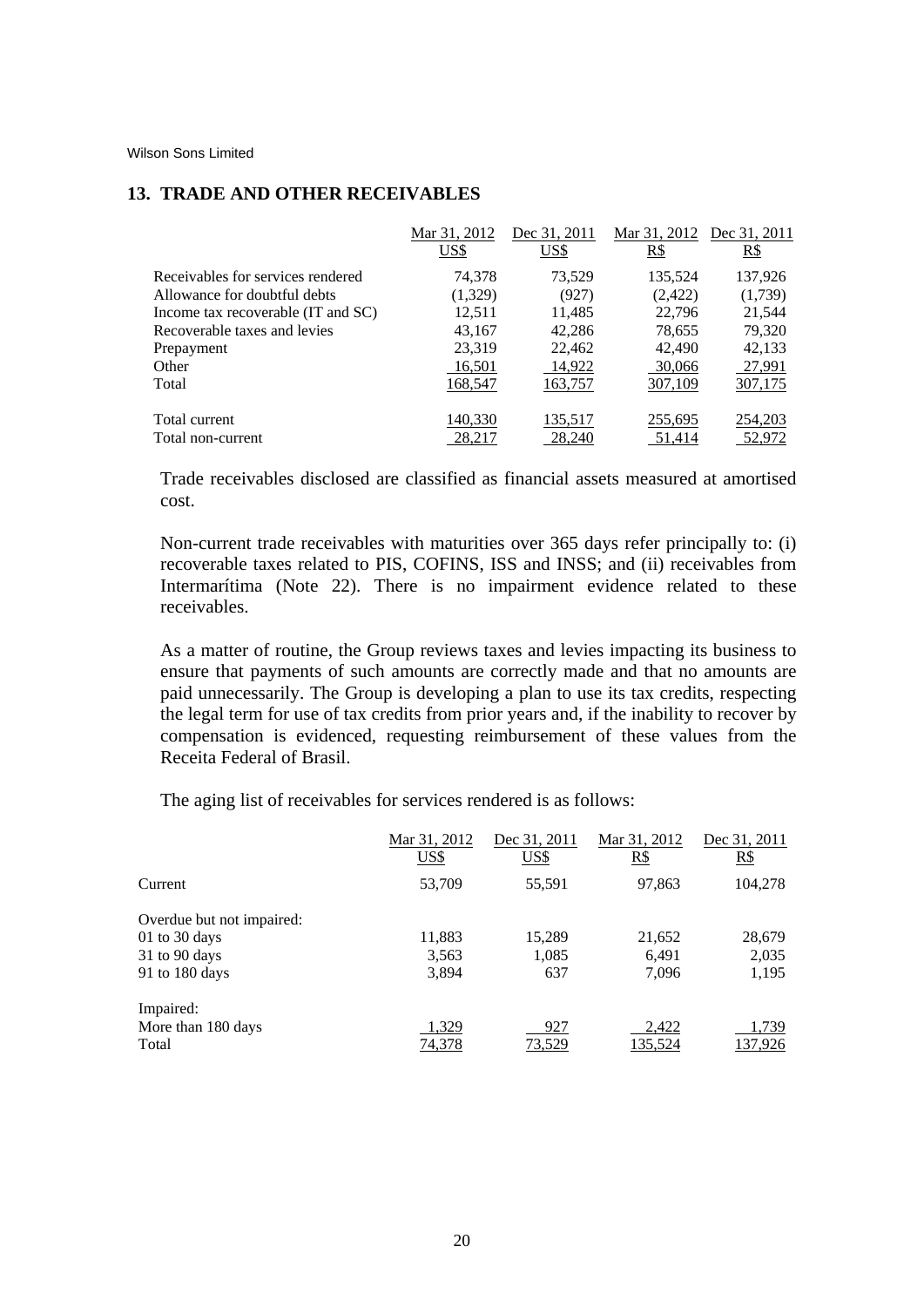Generally, interest of one percent per month plus a two-percent penalty is charged on overdue balances. The Group has recognized an allowance for doubtful debts of 100% against all receivables over 180 days because historical experience shows that receivables that are past due beyond 180 days are not recoverable. Allowances for doubtful debts are recognized as a reduction of receivables, and are recognized whenever a loss is identified, based on estimated unrecoverable amounts determined by reference to past default experience of the counterparty and based on an analysis of the counterparty's current financial position.

Changes in allowance for doubtful debts are as follows:

|                                                              | US\$    | R\$     |
|--------------------------------------------------------------|---------|---------|
| At January 1, 2011                                           | 1,320   | 2,200   |
| Amounts written off during the year                          | (2,570) | (4,820) |
| Increase in allowance                                        | 2,316   | 4,344   |
| Exchange difference                                          | (139)   | (261)   |
| Foreign currency gains/(loss) in respect of translation into |         |         |
| <b>Brazilian Real</b>                                        |         | 276     |
| At December 31, 2011                                         | 927     | 1,739   |
| Amounts written off during the period                        | (357)   | (650)   |
| Increase in allowance                                        | 745     | 1,357   |
| Exchange difference                                          | 14      | 26      |
| Foreign currency gains/(loss) in respect of translation into |         |         |
| <b>Brazilian Real</b>                                        |         | (50)    |
| At March 31, 2012                                            |         | 2,422   |

Management believes that no additional accrual is required for the allowance for doubtful debts.

# **14. CASH AND CASH EQUIVALENTS AND SHORT-TERM INVESTMENTS**

# Cash and cash equivalents

Cash and cash equivalents comprise cash on hand, bank accounts and short-term investments that are highly liquid and readily convertible to known amounts of cash, and which are subject to an immaterial risk of changes in value.

US dollar-denominated cash and cash equivalents refer principally to investments in deposit certificates placed with major financial institutions. Real-denominated cash and cash equivalents refer principally to investments in deposit certificates and Brazilian treasury bonds.

# Short-term investments

Short-term investments comprise investments with maturity dates of more than 90 days but less than 365 days.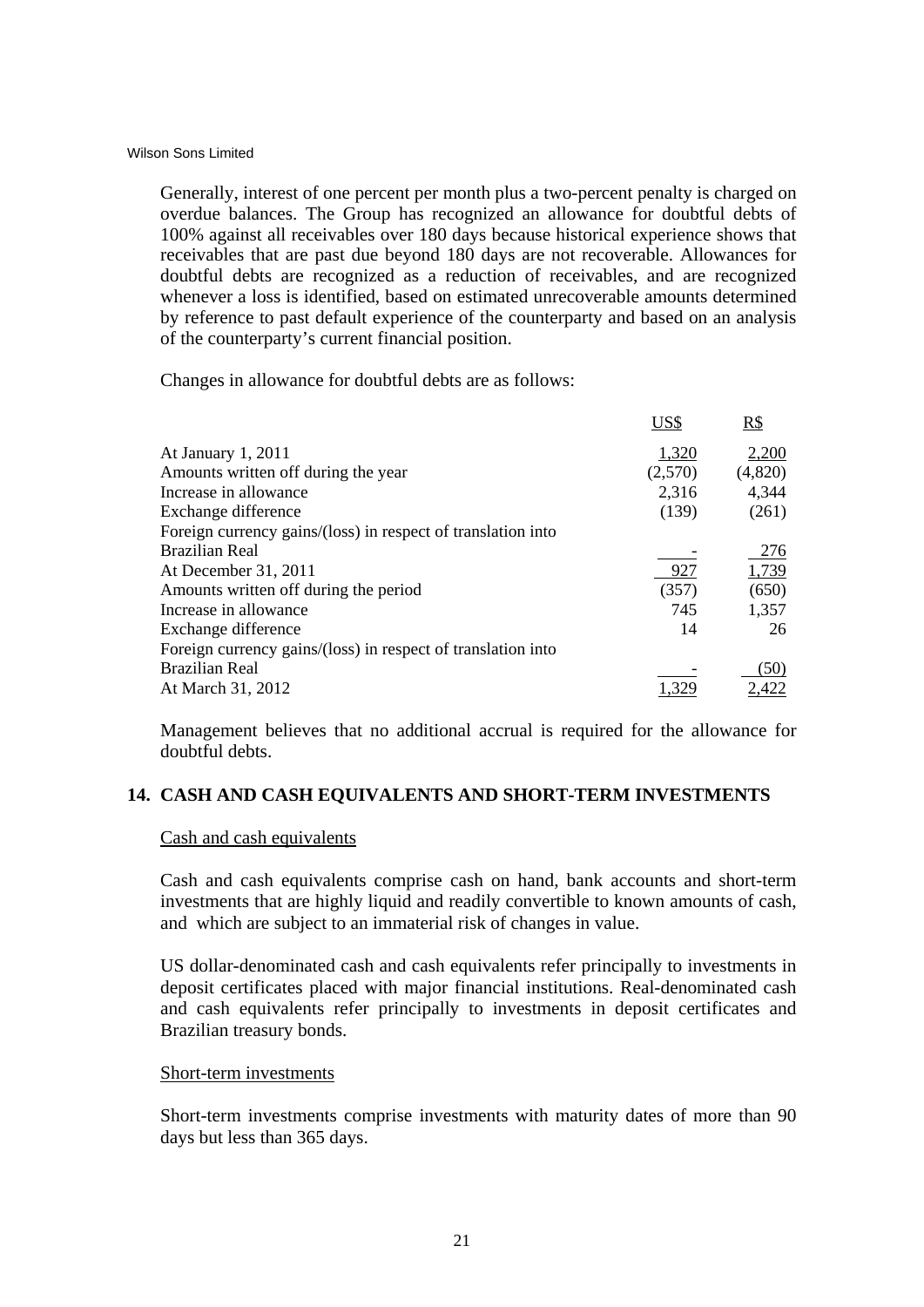#### Long-term investments

Long term investments comprise restricted cash related to a loan agreement with Banco do Brasil held by a joint venture of the Group. This investment will be retained until financing settlement, with minimum remuneration at savings account or by other financial instrument with similar risk, at financial institution discretion, and operated exclusively by the financial institution.

The breakdown of cash and cash equivalents, short-term investments and long-term investments is as follows:

|                                 | Mar 31, 2012 | Dec 31, 2011 | Mar 31, 2012 | Dec 31, 2011 |
|---------------------------------|--------------|--------------|--------------|--------------|
|                                 | US\$         | US\$         | R\$          | <u>R\$</u>   |
| Denominated in US dollar:       |              |              |              |              |
| Cash and cash equivalents       | 521          | 572          | 949          | 1,073        |
| Short-term investments          | 24,100       | 24,500       | 43,913       | 45,957       |
| Long-term investments           | 1,084        | 1,072        | 1,976        | 2,012        |
| Total                           | 25,705       | 26,144       | 46,838       | 49,042       |
| Denominated in Brazilian Real:  |              |              |              |              |
| Cash and cash equivalents       | 114,175      | 111,816      | 208,039      | 209,744      |
| Total                           | 114,175      | 111,816      | 208,039      | 209,744      |
| Total cash and cash equivalents | 114,696      | 112,388      | 208,988      | 210,817      |
| Total short-term investments    | 24,100       | 24,500       | 43,913       | 45,957       |
| Total long-term investments     | .084         | 072. ا       | 1.976        | 2,012        |

#### Private investment fund

The Group has investments in a private investment fund called Hydrus Fixed Income Private Credit Investment Fund that are consolidated in these financial statements. This private investment fund comprises deposit certificates and equivalent instruments, with final maturities ranging from April 2012 to September 2014, and government bonds, with final maturities ranging from September 2013 to March 2018. About 93.31% of the securities included in the portfolio of the Private Investment Fund have daily liquidity and are marked to fair value on a daily basis against current earnings. This private investment fund does not have significant financial obligations. Any financial obligations are limited to service fees to the asset management company employed to execute investment transactions, audit fees and other similar expenses.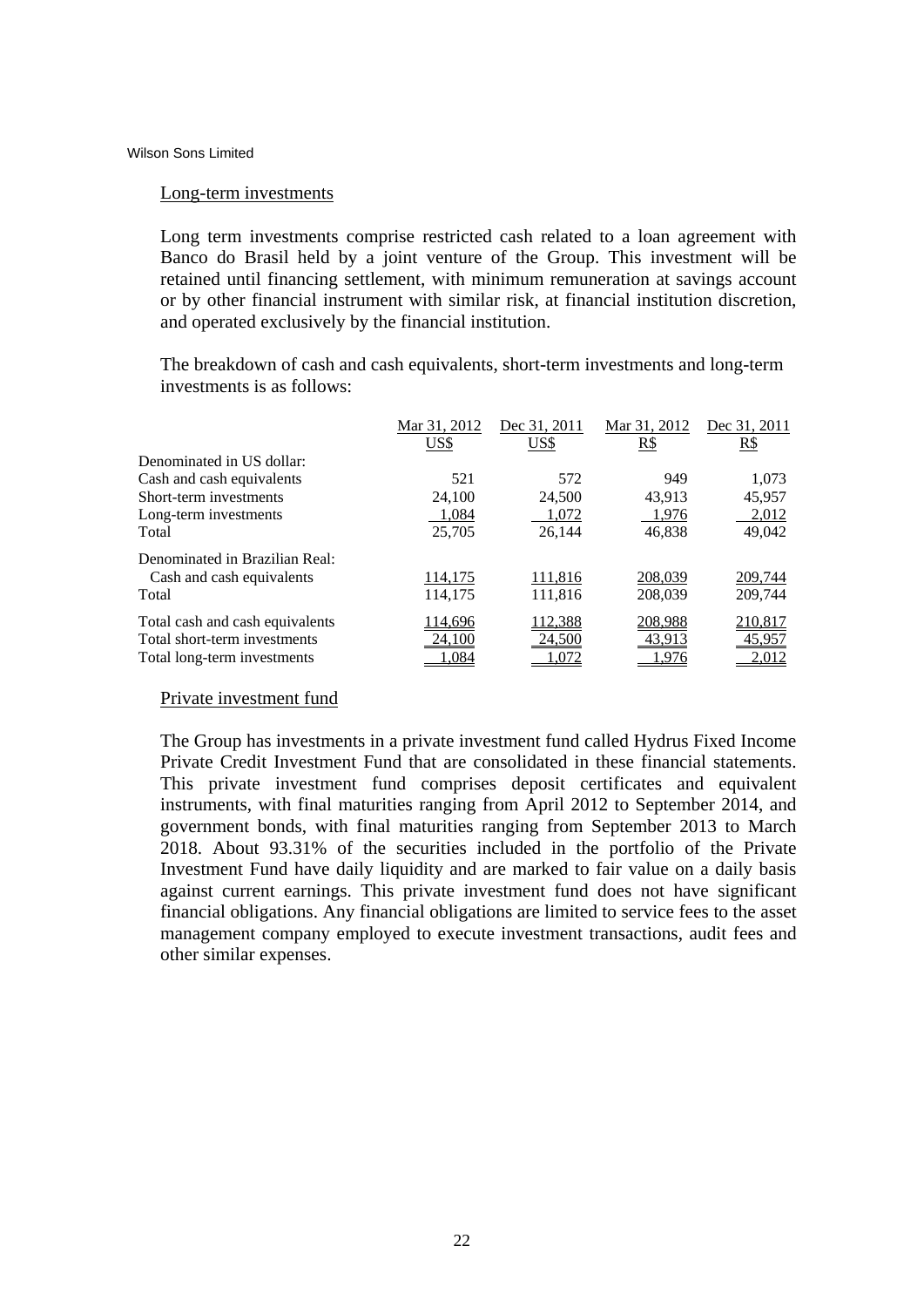# **15. BANK OVERDRAFTS AND LOANS**

|                                                            | Interest rate - %   | Mar 31, 2012<br><u>US\$</u> | Dec 31, 2011<br><u>US\$</u> | Mar 31, 2012<br><u>R\$</u> | Dec 31, 2011<br>$R\$ |
|------------------------------------------------------------|---------------------|-----------------------------|-----------------------------|----------------------------|----------------------|
| Unsecured borrowings                                       |                     |                             |                             |                            |                      |
| Bank overdrafts - Real<br>Total unsecured borrowings       | $12,4\%$ p.a.       |                             | <u> 132</u><br>132          |                            | 248<br>248           |
| <b>Secured borrowings</b>                                  |                     |                             |                             |                            |                      |
| <b>BNDES - FINAME Real</b><br><b>BNDES</b> - FMM linked to | 4.5% to 13% p.a.    | 30,418                      | 30,591                      | 55,426                     | 57,383               |
| <b>US Dollar</b>                                           | 2.11% to 6% p.a.    | 314,705                     | 300,460                     | 573,423                    | 563,601              |
| <b>BNDES - FMM Real</b><br><b>BNDES</b> - linked to US     | 9.71%               | 4,600                       | 4,540                       | 8,382                      | 8,516                |
| Dollar                                                     | 5.07% to 5.36% p.a. | 15,524                      | 15,447                      | 28,286                     | 28,975               |
| <b>Total BNDES</b>                                         |                     | 365,247                     | 351,038                     | 665,517                    | 658,475              |
| IFC - US Dollar                                            | 3.37% to 8.5% p.a.  | 71,362                      | 57,208                      | 130,031                    | 107,311              |
| IFC - linked to Real                                       | 14.09% p.a.         | 3,238                       | 3,618                       | 5,901                      | 6,787                |
| <b>Total IFC</b>                                           |                     | 74,600                      | 60,826                      | 135,932                    | 114,098              |
| Eximbank - US Dollar                                       | $2.12\%$ p.a.       | 14,648                      | 15,769                      | 26,691                     | 29,579               |
| Finimp - US Dollar<br>BB - FMM linked to US                | 2.07% to 2.13% p.a. | 2,678                       | 3,152                       | 4,878                      | 5,913                |
| Dollar                                                     | $3.1\%$ p.a.        | 51,872                      | 52,649                      | 94,515                     | 98,759               |
| Carterpillar - Real                                        | 4.41 to 7,44% p.a.  | 452                         | 487                         | 822                        | 914                  |
| Total others                                               |                     | 69,650                      | 72,057                      | 126,906                    | 135,165              |
| Total secured borrowings                                   |                     | 509,497                     | 483,921                     | 928,355                    | 907,738              |
| Total                                                      |                     | <u>509,497</u>              | 484,053                     | <u>928,355</u>             | 907,986              |

The breakdown of bank overdrafts and loans by maturity is as follows:

|                             | Mar 31, 2012<br>US\$ | Dec 31, 2011<br>US\$ | Mar 31, 2012<br>$R\$ | Dec 31, 2011<br>R\$ |
|-----------------------------|----------------------|----------------------|----------------------|---------------------|
| Within one year             | 36,961               | 32,672               | 67,347               | 61,286              |
| In the second year          | 43,204               | 41,197               | 78,723               | 77,277              |
| In the third to fifth years |                      |                      |                      |                     |
| (including)                 | 130,813              | 127,351              | 238,354              | 238,885             |
| After five years            | 298,519              | 282,833              | 543,931              | 530,538             |
| Total                       | 509,497              | 484,053              | 928,355              | 907,986             |
| Total current               | 36,961               | 32,672               | 67,347               | 61,286              |
| Total non-current           | 472,536              | 451,381              | 861,008              | 846,700             |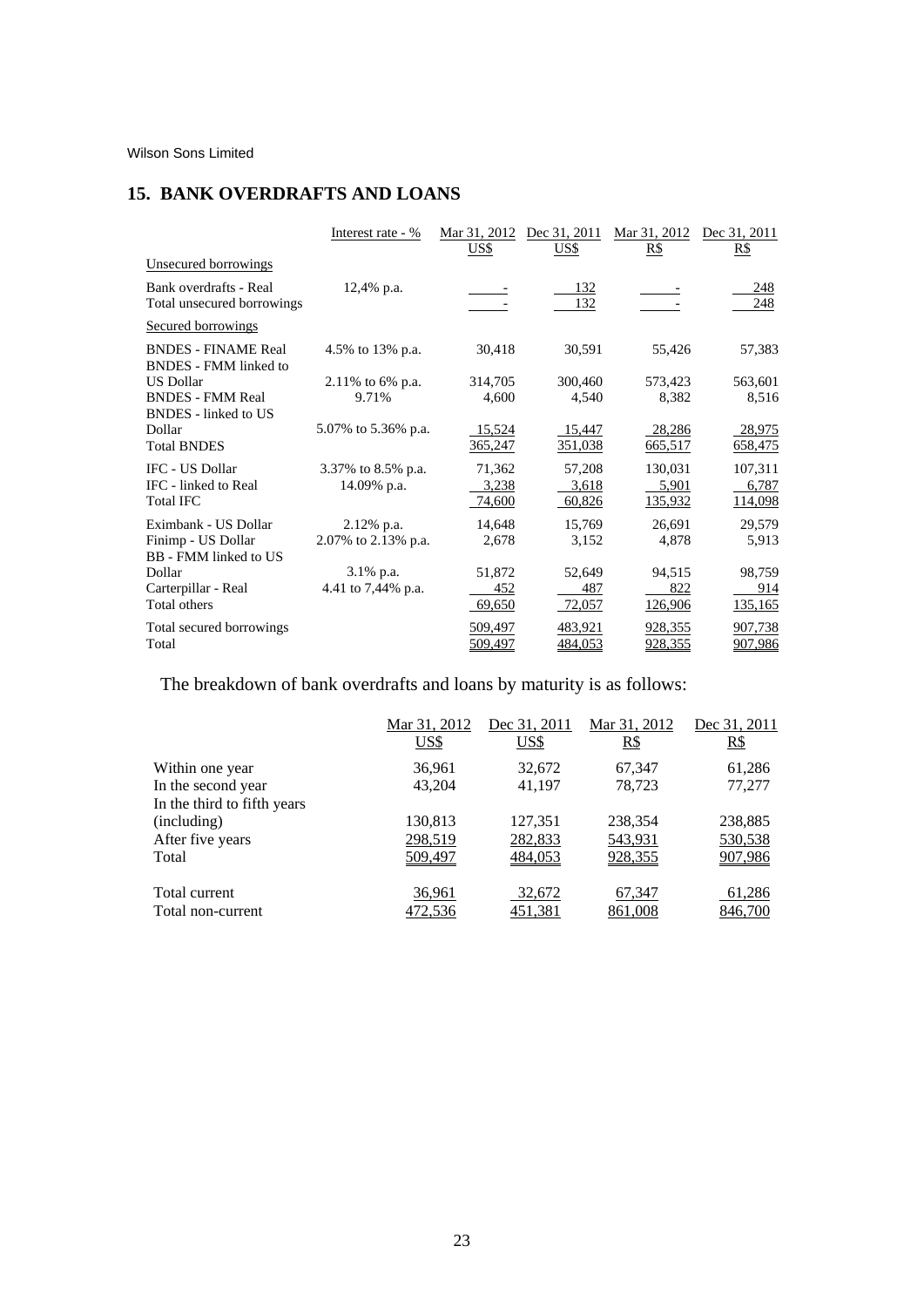|                     |                     | Real<br>linked to         |                    |                      |                    | Real<br>linked to         |                           |                     |
|---------------------|---------------------|---------------------------|--------------------|----------------------|--------------------|---------------------------|---------------------------|---------------------|
|                     | Real<br><u>US\$</u> | <b>US Dollars</b><br>US\$ | US Dollars<br>US\$ | Total<br><u>US\$</u> | Real<br><u>R\$</u> | <b>US Dollars</b><br>$R\$ | <b>US Dollars</b><br>$R\$ | Total<br><u>R\$</u> |
| March 31, 2012      |                     |                           |                    |                      |                    |                           |                           |                     |
| Bank loans<br>Total | 38,708<br>38,708    | 382,101<br>382,101        | 88,688<br>88,688   | 509,497<br>509,497   | 70,529<br>70,529   | 696,227<br>696,227        | 161,599<br>161,599        | 928,355<br>928,355  |
| December 31, 2011   |                     |                           |                    |                      |                    |                           |                           |                     |
| Bank overdrafts     | 132                 |                           |                    | 132                  | 248                |                           |                           | 248                 |
| Bank loans          | 39,236              | 368,556                   | 76,129             | 483.921              | 73,600             | 691,335                   | 142,803                   | 907,738             |
| Total               | 39,368              | 368,556                   | 76,129             | 484,053              | 73,848             | 691,335                   | 142,803                   | 907,986             |

The analysis of borrowings by currency is as follows:

The Group's main lenders are described as follows:

The total debt amount with Banco Nacional de Desenvolvimento Econômico e Social (BNDES) was US\$365.2 million (R\$665.5 million) on March 31, 2012 (2011: US\$351.0 million / R\$658.5 million). As a Fundo da Marinha Mercante's (FMM) agent, BNDES finances the construction of tugboats, platform supply vessels, and shipyard facilities with a debt amount of US\$319.3 million (R\$581.8 million) on March 31, 2012 (2011: US\$305.0 million / R\$572.1 million). FINAME credit line, through a variety of financial agents, finances Logistics and Port Operation equipment acquisition amounting US\$30.4 million (R\$55.4 million) on March, 31 2012 (2011: US\$30.6 million / R\$57.4 million). Through FINAME credit line, BNDES is also financing Tecon Rio Grande's existing fixed assets improvement, amounting US\$ 15.5 million (R\$ 28.2 million) on March, 31 2012 (2011: US\$15.4 million / R\$29.0 million). The debt amount is repayable over different periods up to 21 years. Loans linked to US Dollars bear fixed interest rates between 2.11% p.a. and 6% p.a., loans linked to UMBNDES bear floating interest rate of BNDES's external funding cost plus a spread of 1.48 % p.a., whereas loans denominated in Brazilian-Real, have fixed interest rates between 4.5 % p.a. and 13 % p.a.

Banco do Brasil ("BB") as a Fundo da Marinha Mercante's (FMM) agent, finances the acquisition of four platform supply vessels, with a debt amount of US\$51.8 million (R\$94.5 million) on March 31, 2012 (2011: US\$52.6 million / R\$98.7 million). This debt was assumed when the Company officially formed the Wilson, Sons Ultratug Offshore joint venture with Remolcadores Ultratug Ltda. The Company recognized fifty percent of the liability. The contract shall be repaid in 17 years with monthly amortization and interest payment. This loan is linked to U.S. Dollars and bears a fixed interest rate of 3.1% p.a.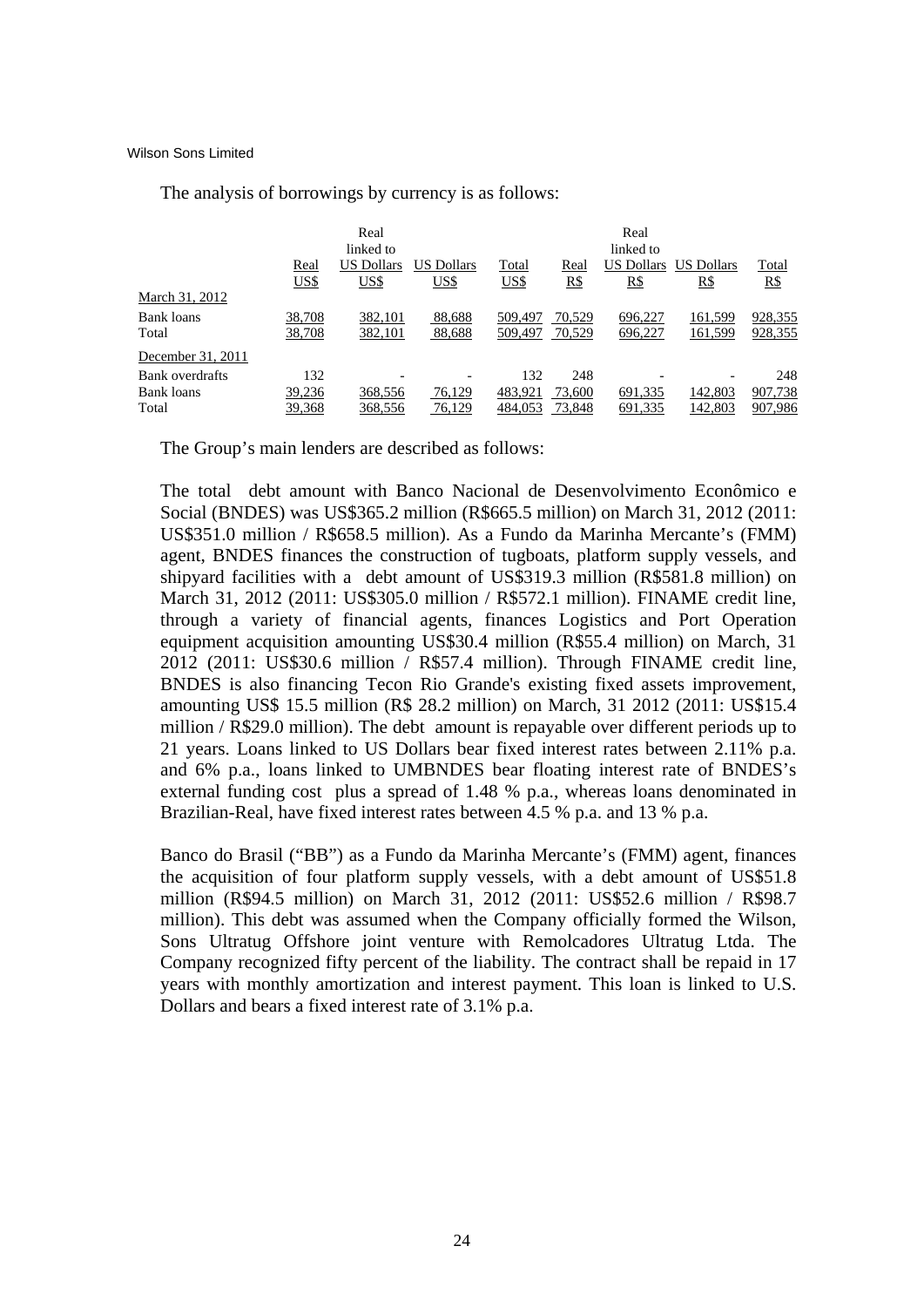International Finance Corporation (IFC) finances projects in both container terminals – Tecon Rio Grande and Tecon Salvador. There are three loan agreements, one for Tecon Rio Grande and two for Tecon Salvador. The total debt amount of US\$ 74.6 million (R\$135.9 million) on March 31, 2012 (2011: US\$60.8 million / R\$114.1 million) is repayable up to 7.5 years. The amortization and interest payment are semiannual. The Tecon Rio Grande loan is denominated in U.S. Dollar and carries a fixed interest rate of 8.49% p.a. Tecon Salvador loans are denominated part in US Dollar and part in Brazilian Real. The first bears a floating interest rate of Libor (6 months) plus a 2,75% p.a. spread, whereas the one denominated in Brazilian Real, has interest rate fixed at 14.09% p.a.

The Export-Import Bank of China (Eximbank) finances Tecon Rio Grande's equipment acquisition. As per loan agreement Principal shall be repaid in 8 years with semiannual amortization and interest payment. The loan is denominated in U.S. Dollars with a floating interest rate of Libor (6 months) plus a spread of 1.7 % p.a. Additionally, there is a 2.0 % p.a. guarantee fee paid to Banco Itaú BBA. The debt amount was US\$ 14.6 million (R\$26.6 million) on March 31, 2012 (2011: US\$15.8 million / R\$29.6 million).

Banco Itaú BBA S.A finances Tecon Rio Grande's equipment acquisition through an Import Finance Facility ("FINIMP"). As per loan agreement Principal shall be repaid in 5 years with semiannual amortization and interest payment. The loan is denominated in U.S. Dollars with a floating interest rate of Libor (6 months) plus a spread of 1.63% p.a. Banco Itaú BBA S.A. also charges a 1.75 % p.a. local fee. The debt amount was US\$2.6 million (R\$4.8 million) on March 31, 2012 (2011: US\$3.2 million / R\$5.9 million).

#### Guarantees

Loans with BNDES count on a corporate guarantee from Wilson Sons de Administração e Comércio Ltda. For some contracts, the corporate guarantee is additional to: (i) pledge of the respective financed tug boat or platform supply vessel, (ii) guarantee of Petroleo Brasileiro S.A. - Petrobras contract receivables;

Financing contracts for Logistics count on pledge of the financed equipment and corporate guarantee from Wilson Sons de Administração e Comércio Ltda.

Loans with Banco do Brasil are guaranteed by a pledge over the financed supply vessels, "Standby Letter of Credit" and fiduciary assignment of Petrobras long-term contracts. The Magallanes Navegação Brasileira S.A. subsidiary, in accordance to this Financing Agreement with Banco do Brasil, constituted a restricted cash account, accounted for under Long term investments, in the amount of US\$1.1 million (R\$2.0 million). This reserve will be retained until financing settlement, with minimum remuneration as savings account or by other financial instrument with similar risk, at the financial institution's discretion, and operated exclusively by the financial institution.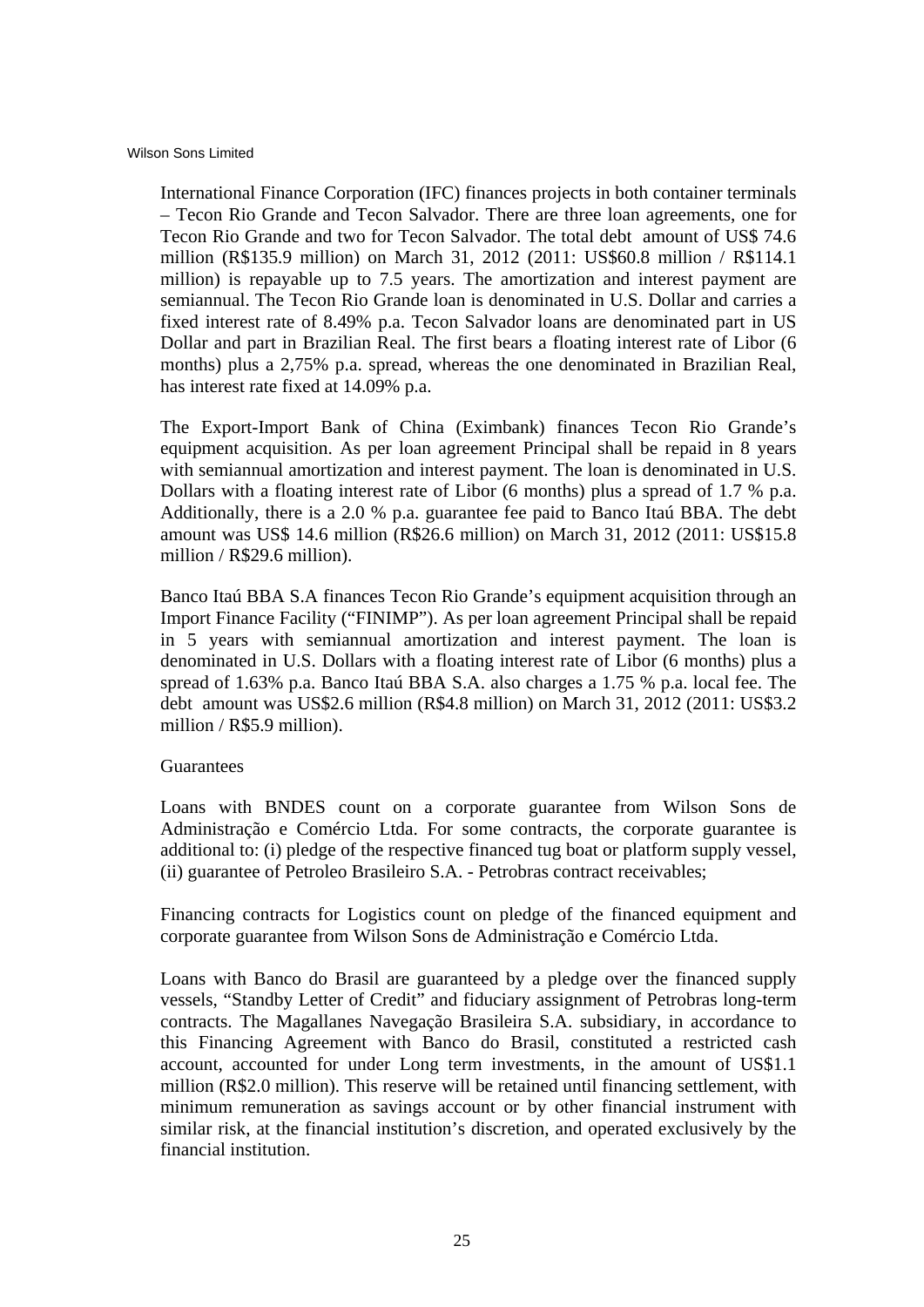The loans that Tecon Salvador and Tecon Rio Grande hold with IFC are guaranteed by shares of each company, cash flows, equipment and buildings.

The loan with "The Export-Import Bank of China" is guaranteed by a "Standby Letter of Credit" issued for Tecon Rio Grande by Banco Itaú BBA S.A., with the financing bank as beneficiary. As counter-guarantee, Tecon Rio Grande obtained a formal authorization from IFC trustee to pledge the equipment funded by "The Export-Import Bank of China" to Banco Itaú BBA S.A.

#### Undrawn credit facilities

At March 31, 2012, the Group had available US\$320.3 million of undrawn borrowing facilities. For each disbursement, there is a set of precedent conditions that must be satisfied.

# Fair value

Management estimates the fair value of the Group's borrowings as follows:

| Mar 31, 2012 | Dec 31, 2011 | Mar 31, 2012 | Dec 31, 2011 |
|--------------|--------------|--------------|--------------|
| US\$         | US\$         | R\$          | R\$          |
|              | 132          |              | 248          |
|              |              |              |              |
| 365,247      | 351,038      | 665,517      | 658,475      |
| 74.798       | 60,934       | 136,289      | 114,300      |
| 14,648       | 15,769       | 26,690       | 29,579       |
| 2,678        | 3,152        | 4,880        | 5,913        |
| 51,872       | 52,649       | 94.516       | 98,759       |
| 452          | 487          | 823          | 914          |
| 509,695      | 484,029      | 928,715      | 907,940      |
| 509,695      | 484,161      | 928,715      | 908,188      |
|              |              |              |              |

# **Covenants**

The subsidiaries Tecon Rio Grande, Tecon Salvador and Magallanes Navegação Brasileira S.A. and the holding Wilson, Sons de Administração e Comércio Ltda. have to comply with specific financial covenants.

According to IFC loans, the subsidiaries Tecon Rio Grande and Tecon Salvador have specific restrictive clauses. Those clauses are basically related to the maintenance of specific liquidity ratios. On March 31, 2012 these subsidiaries were in compliance with all clauses in those loan contracts.

According to the BNDES loan, the subsidiary Tecon Rio Grande has specific restrictive clauses. Those clauses are basically related to the maintenance of specific liquidity ratios. On March 31, 2012 this subsidiary was in compliance with all clauses in this loan contract.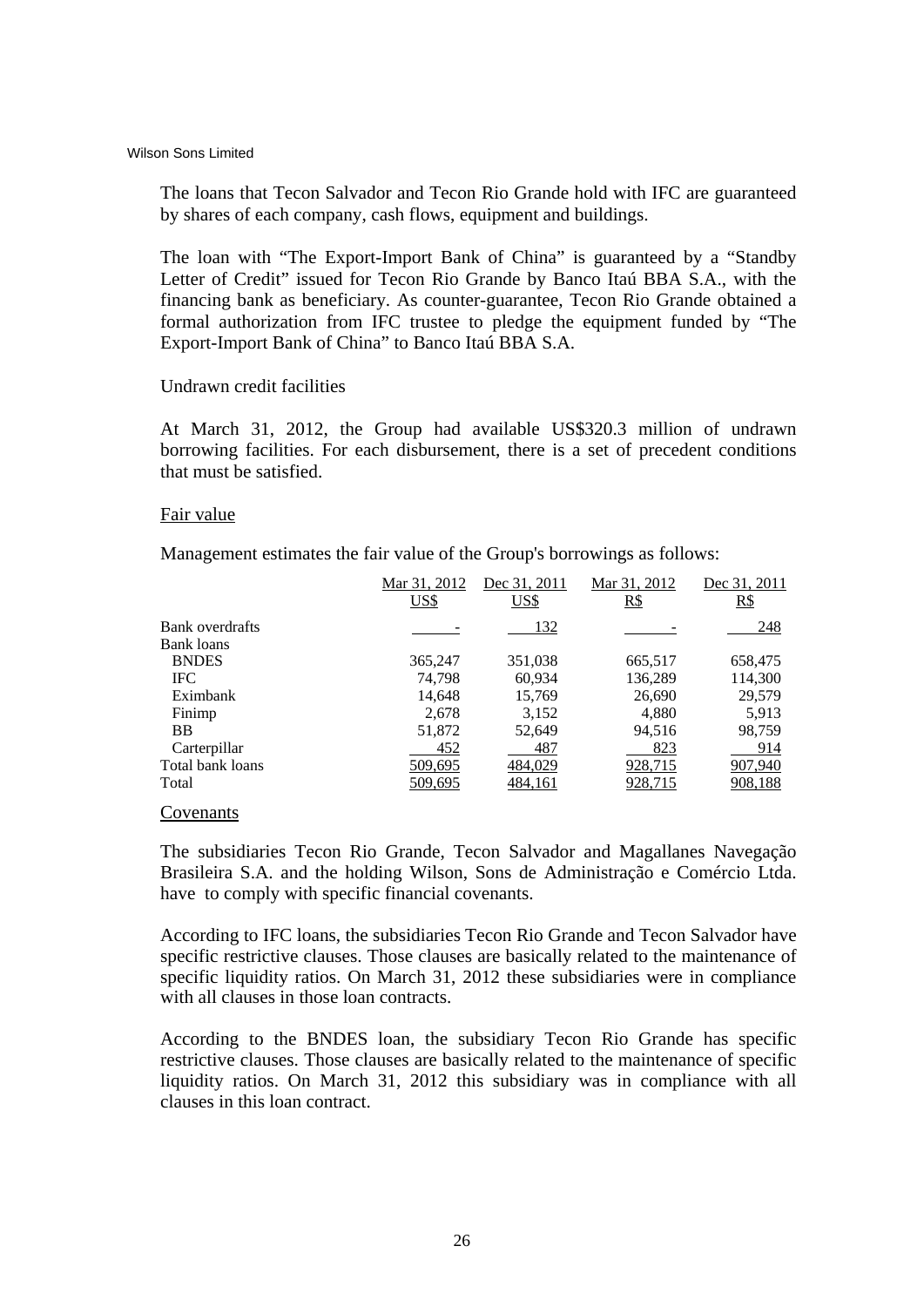According to Banco do Brasil loan, the subsidiary Magallanes Navegação Brasileira S.A. was not in compliance with one of its covenants, the Debt Service Coverage Ratio (EBIDA/debt service), as of March 31, 2012. This contract requires the maintenance of a debt service coverage ratio equal to or higher than 1.1, calculated annually based on audited financial statements. Also, according to the Financing Agreement, if the subsidiary does not comply with this ratio, the shareholders must make a capital injection of the amount necessary to restore compliance with the covenant. The management will discuss with Banco do Brasil a waiver to this covenant. If it is not possible, the Group has the capacity to make the aforementioned capital injection. Noncompliance with Banco do Brasil´s agreement covenants does not trigger a cross default in other financing agreements.

# **16. DEFERRED TAXES**

The following are the major deferred tax assets and liabilities recognized by the Group during the current and prior reporting periods:

|                                                                                                                                                                           | Accelerated<br>depreciation<br>US\$                      | Exchange<br><b>Differences</b><br>on loans<br><u>US\$</u>      | Timing<br>differences<br><u>US\$</u>                                   | Non-<br>monetary<br>items<br>US\$             | <b>Total</b><br>US\$                                             |
|---------------------------------------------------------------------------------------------------------------------------------------------------------------------------|----------------------------------------------------------|----------------------------------------------------------------|------------------------------------------------------------------------|-----------------------------------------------|------------------------------------------------------------------|
| At January 1, 2011<br>(Charge) credit to income<br>Exchange differences<br>At December 31, 2011<br>(Charge)/credit to income<br>Exchange differences<br>At March 31, 2012 | (22, 405)<br>(2,668)<br>(25,073)<br>(2,338)<br>(27, 411) | (11, 811)<br>15,368<br>(85)<br>3,472<br>(1,896)<br>22<br>1,598 | 15,077<br>10,775<br>(1,059)<br>24,793<br>1,845<br>286<br><u>26,924</u> | 32,989<br>(33,749)<br>(760)<br>5,127<br>4,367 | 13,850<br>(10, 274)<br>(1,144)<br>2,432<br>2,738<br>308<br>5,478 |
| At January 1, 2011<br>(Charge) credit to income<br>Exchange differences                                                                                                   | R\$<br>(37, 332)<br>(5,005)                              | <u>R\$</u><br>(19,680)<br>28,828<br>(159)                      | <u>R\$</u><br><u>25,123</u><br>20,210<br>(1,986)                       | <u>R\$</u><br>54,966<br>(63,306)              | <u>R\$</u><br>23,077<br>(19,273)<br>(2,145)                      |
| Foreign currency gains/(loss) in respect of<br>translation into Brazilian Real<br>At December 31, 2011<br>(Charge)/credit to income<br>Exchange differences               | (4,696)<br>(47, 033)<br>(4,260)                          | (2, 473)<br>6,516<br>(3,455)<br>38                             | 3,158<br>46,505<br>3,362<br>524                                        | 6,914<br>(1,426)<br>9,342                     | 2,903<br>4,562<br>4,989<br>562                                   |
| Foreign currency gains/(loss) in respect of<br>translation into Brazilian Real<br>At March 31, 2012                                                                       | 1,347<br>(49,946)                                        | (189)<br>2,910                                                 | (1,330)<br><u>49,061</u>                                               | 41<br>7,957                                   | (131)<br>9,982                                                   |

Certain tax assets and liabilities have been offset on an entity-by-entity basis. In the condensed consolidated interim financial statements, a deferred tax asset of one Group entity cannot be offset against a deferred tax liability of another Group entity as there is no legally enforceable right to offset tax assets and liabilities between Group companies. After offset, deferred tax balances are disclosed in the balance sheet as follows:

|                          | Mar 31, 2012<br>US\$ | Dec 31, 2011<br>'JS\$ | Mar 31, 2012<br>R\$ | Dec 31, 2011<br>R\$ |
|--------------------------|----------------------|-----------------------|---------------------|---------------------|
| Deferred tax liabilities | (25.686)             | (26,093)              | (46.802)            | (48.945)            |
| Deferred tax assets      | 31.164               | 28,525                | 56.784              | 53,507              |
| Total                    | 5.478                | 2.432                 | 9.982               | 4.562               |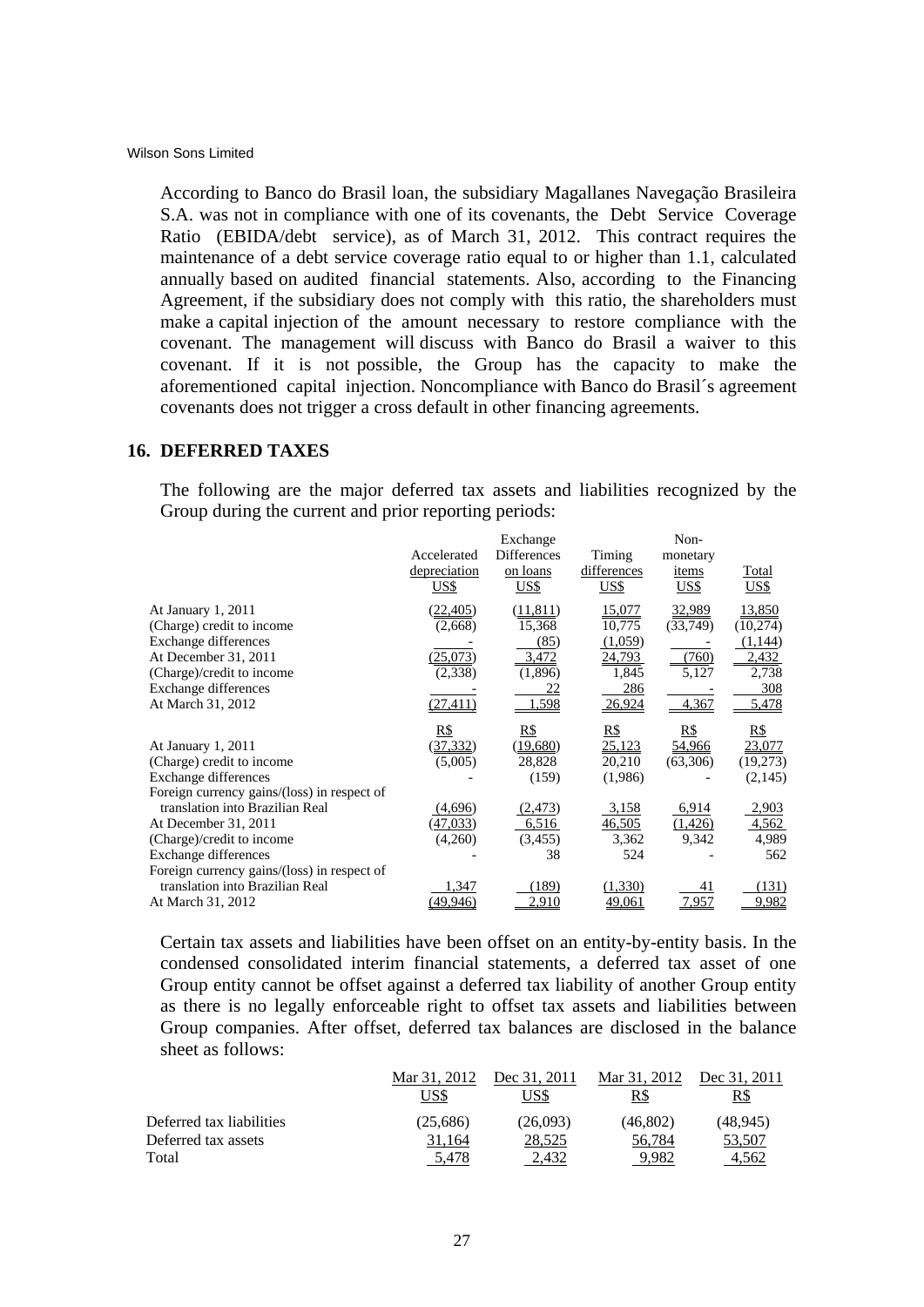At the end of the reporting period, the Group has unutilized tax loss carryforwards of US\$73,353 (R\$133,656) (2011: US\$56,122 (R\$105,273)) available for offset against future taxable income. No deferred tax asset has been recognized in the amount of US\$20,607 (R\$37,548) (2011: US\$16,311 (R\$30,597)) due to the unpredictability of future flows of related taxable income. Part of this amount, US\$2,104 (R\$3,833), refers to unutilized tax loss carryforwards generated by the holding entities of the group, the remaining amount of US\$18,503 (R\$33,717) refers to operational entities.

Deferred tax assets and liabilities arise on Brazilian property, plant and equipment, inventories and prepaid expense held in US Dollar functional currency businesses. Deferred taxes are calculated on the difference between the historical US Dollar balances recorded in the Group's accounts and the Real balances used in the Group's Brazilian tax calculations.

Deferred tax liabilities arise from exchange gains on the Group's US dollardenominated borrowings and the real-denominated loans pegged to the US dollar that are taxable when settled and not in the period in which the gains arise.

#### **17. PROVISIONS FOR TAX, LABOR AND CIVIL RISKS**

|                                                                             | US\$          | R\$     |
|-----------------------------------------------------------------------------|---------------|---------|
| At January 1, 2011                                                          | 12,289        | 20,476  |
| Addition to provision                                                       | 5,650         | 10,598  |
| Reversal of provision                                                       | (3,208)       | (6,017) |
| Exchange difference                                                         | (1,353)       | (2,537) |
| Foreign currency gains/(loss) in respect of translation into Brazilian real |               | 2,574   |
| At December 31, 2011                                                        | <u>13,378</u> | 25,094  |
| Addition to provision                                                       | 1,179         | 2,149   |
| Reversal of provision                                                       | (512)         | (933)   |
| Exchange difference                                                         | 804           | 1,464   |
| Foreign currency gains/(loss) in respect of translation into Brazilian Real |               | (718)   |
| At March 31, 2012                                                           | 14,849        | 27,056  |

The breakdown of the provision by type of risk is as follows:

|              |       | Mar 31, 2012 Dec 31, 2011 Mar 31, 2012 Dec 31, 2011 |            |            |
|--------------|-------|-----------------------------------------------------|------------|------------|
|              | US\$  | US\$                                                | <u>R\$</u> | <u>R\$</u> |
| Civil cases  | 2.409 | 1.910                                               | 4.389      | 3,583      |
| Tax cases    | 652   | 169                                                 | 1.188      | 317        |
| Labor claims | .788  | .299                                                | 21,479     | 1,194      |
| Total        | 4.849 |                                                     |            | 25.094     |

In the normal course of business in Brazil, the Group continues to be exposed to numerous local legal claims. It is the Group's policy to vigorously contest such claims, many of which appear to have little substance in merit, and to manage such claims through its legal counsel.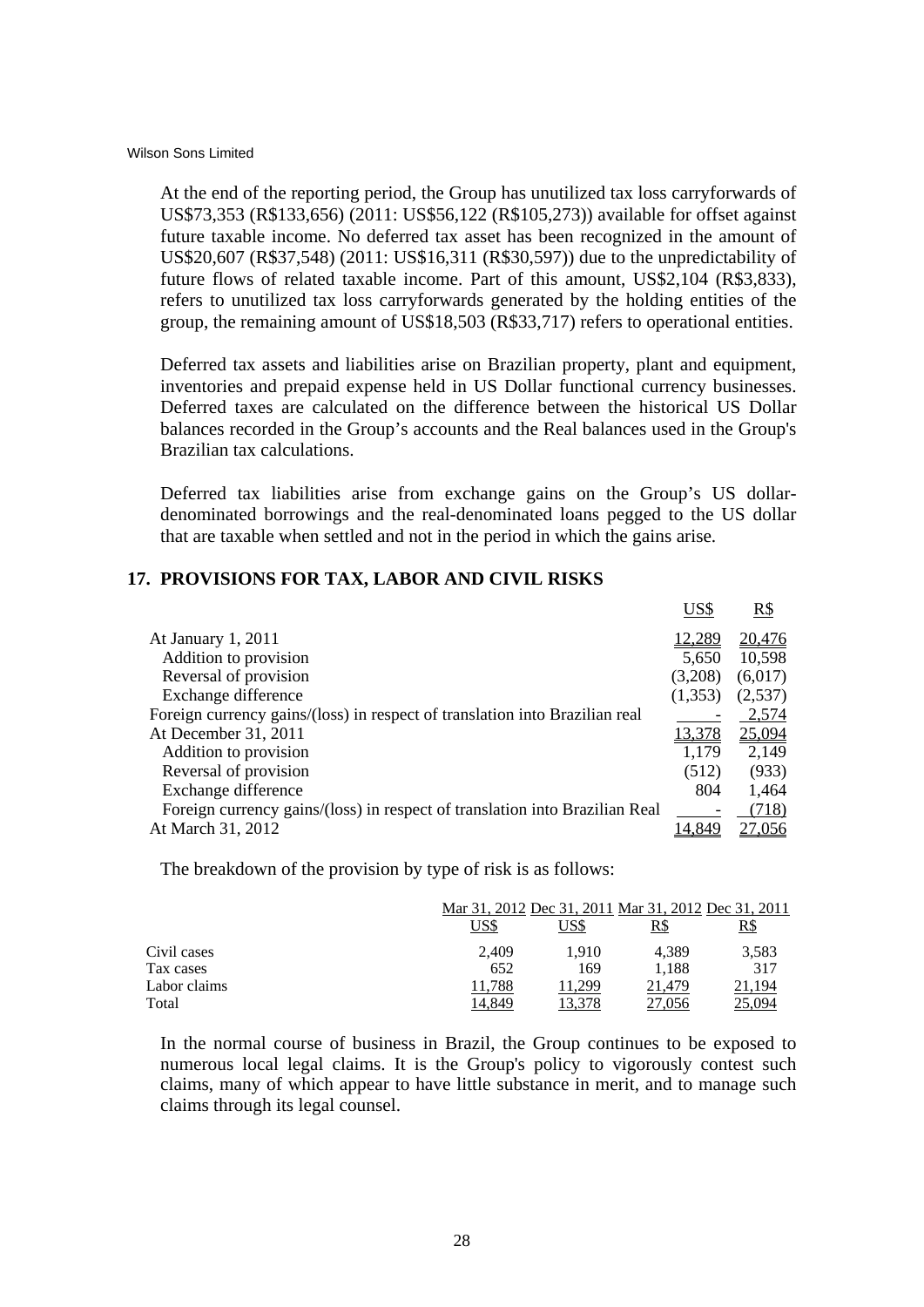In addition to the cases for which the Group booked the provision there are other tax, civil and labor disputes amounting to US\$83,563 (R\$152,260) (2011: US\$69,418 (R\$130,213)), whose probability of loss was estimated by the legal counsel as possible.

The breakdown of possible losses is described below as follows:

|              |             |        | Mar 31, 2012 Dec 31, 2011 Mar 31, 2012 Dec 31, 2011 |            |
|--------------|-------------|--------|-----------------------------------------------------|------------|
|              | <u>US\$</u> | US\$   | R\$                                                 | <u>R\$</u> |
| Civil cases  | 9.031       | 6.261  | 16.456                                              | 11,744     |
| Tax cases    | 31.216      | 25,775 | 56,878                                              | 48.348     |
| Labor claims | 43,316      | 37,382 | 78,926                                              | 70,121     |
| Total        | 83.563      | 69.418 | 52.260                                              |            |

The main probable and possible claims against the Group are described below:

- Civil and environmental cases: Discussions on contractual matters, being the most significant of which related to occasional disagreement on transport contract. There is also a significant provision related to an indemnification claim resulting from a collision of a tug boat in 1992.
- Labor claims: These lawsuits claim payment of salary differences, overtime worked without payment, and other allowances. The most relevant probable claims relates to a work accident with death amounting to US\$0.6 million (R\$1.2 million).
- Tax cases: The Group itself litigates against governments in respect of assessments considered inappropriate.

The Group considers as relevant causes involving amounts, assets or rights over US\$2.7 million (R\$ 5.0 million).

# **18. OBLIGATIONS UNDER FINANCE LEASES**

|                                       |         | Minimum<br>lease payments |             | Present value of minimum<br>lease payments |
|---------------------------------------|---------|---------------------------|-------------|--------------------------------------------|
|                                       | Mar 31, | Dec 31.                   |             | Dec 31,                                    |
|                                       | 2012    | 2011                      | 2012        | 2011                                       |
|                                       | US\$    | <u>US\$</u>               | <u>US\$</u> | <b>US\$</b>                                |
| Amounts payable under finance leases: |         |                           |             |                                            |
| Within one year                       | 4.333   | 4,607                     | 3,489       | 3,787                                      |
| From second to fifth years, inclusive | 4,164   | 4,365                     | 3,045       | 3,278                                      |
|                                       | 8,497   | 8,972                     | 6,534       | <u>7,065</u>                               |
| Less future finance charges           | (1,963) | (1,907)                   |             |                                            |
| Present value of lease obligations    | 6,534   | 7,065                     |             |                                            |
| Total current                         | 3,489   | 3,787                     |             |                                            |
| Total non-current                     | 3.045   |                           |             |                                            |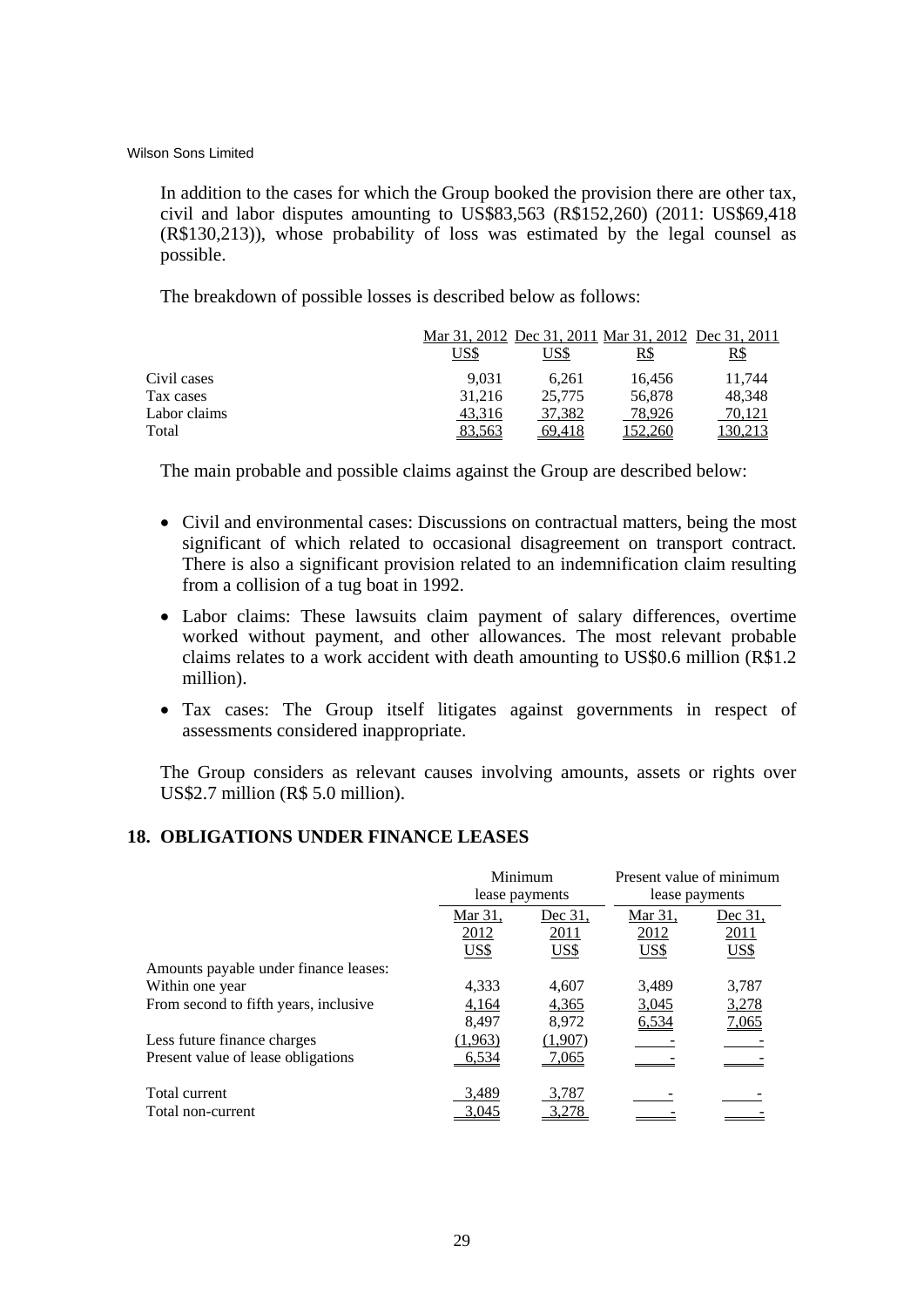|                                       |                | Minimum       |                | Present value of minimum |
|---------------------------------------|----------------|---------------|----------------|--------------------------|
|                                       | lease payments |               | lease payments |                          |
|                                       | Mar 31.        | Dec 31.       |                | Dec 31,                  |
|                                       | 2012           | 2011          | 2012           | 2011                     |
|                                       | $R\$           | R\$           | R\$            | R\$                      |
| Amounts payable under finance leases: |                |               |                |                          |
| Within one year                       | 7,895          | 8,642         | 6,357          | 7,104                    |
| From second to fifth years inclusive  | 7,586          | 8,187         | 5,548          | 6,149                    |
|                                       | 15,481         | 16,829        | 11,905         | <u>13,253</u>            |
| Less future finance charges           | (3,576)        | (3,576)       |                |                          |
| Present value of lease obligations    | 11,905         | <u>13,253</u> |                |                          |
| Total current                         | 6,357          | 7,104         |                |                          |
| Total non-current                     | 5,548          | 6,149         |                |                          |

It is the Group's policy to lease certain of its vehicles and equipment under finance leases. The average lease term is 50 months, of which, at the end of March 2012, only 26 months on average remained.

For the period ended March 31, 2012, the average effective leasing interest rate was 16.24 percent per annum (2011: 16.65 percent). Interest rates are set at contract date.

All leases include a fixed repayment and a variable finance charge linked to the Brazilian interest rate. The interest rates ranges from 12.84 to 17.76 percent per annum.

Leases are denominated in Reais.

There is a non significant difference between the fair value and the present value of the Group's lease obligations. The present value is calculated with its own interest rate over the future instalments of each contract.

The Group's obligations under finance leases are secured by the lessors' rights to the leased assets.

# **19. TRADE AND OTHER PAYABLES**

|                                 | Mar 31.     | Dec 31.          | Mar 31, | Dec 31, |
|---------------------------------|-------------|------------------|---------|---------|
|                                 | 2012        | 2011             | 2012    | 2011    |
|                                 | <b>US\$</b> | $\overline{USS}$ | $R\$    | $R\$    |
| Trade payables                  | 72,823      | 73,973           | 132,692 | 138,758 |
| Taxes                           | 16,344      | 17.950           | 29.781  | 33,671  |
| Share-based payment (provision) | 19,593      | 14,371           | 35,700  | 26,958  |
| Accruals and other payables     | 9,891       | 11,965           | 18,022  | 22,444  |
|                                 | 118,651     | 118,259          | 216,195 | 221,831 |
| Total current                   | 116,270     | 115,788          | 211,857 | 217,196 |
| Total non-current               | 2,381       | 2,471            | 4,338   | 4,635   |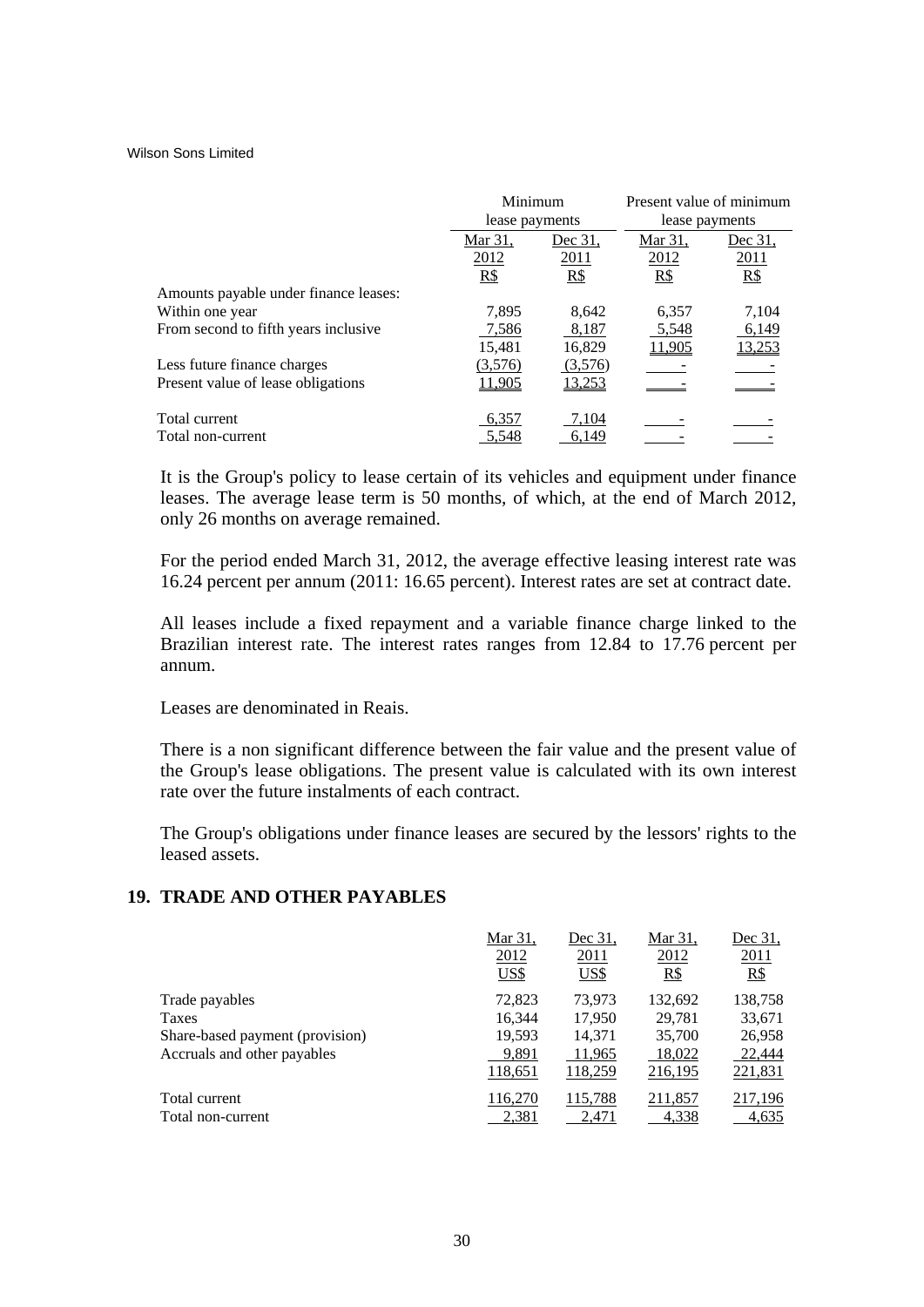The Group has financial risk management policies in place to ensure that payables are paid within the credit timeframe.

Construction contracts in progress at the end of each reporting period:

|                                         | Mar 31,<br>2012<br>US\$ | Dec 31.<br>2011<br>US\$ | Mar 31.<br>2012<br>R\$ | Dec 31.<br>2011<br>R\$ |
|-----------------------------------------|-------------------------|-------------------------|------------------------|------------------------|
| Contract costs incurred plus recognized |                         |                         |                        |                        |
| revenues                                |                         |                         |                        |                        |
| less recognized losses to date          | 32.463                  | 36,307                  | 59.151                 | 68,105                 |
| Less unbilled services                  | (44,411)                | (48,211)                | (80,921)               | (90, 434)              |
| Net liability included in suppliers     | (11.948)                | (11.904)                | (21.770)               | (22.329)               |

# **20. CASH-SETTLED SHARE-BASED PAYMENTS**

On April 9, 2007, the board of Wilson Sons Limited approved a stock option plan (the "Share-Based Payment" or "Long-Term Incentive Scheme"), which allows for the grant of phantom options to eligible employees to be selected by the board over the next five years. The options will provide cash payments, on exercise, based on the number of options multiplied by the growth in the price of a Brazilian Depositary Receipts ("BDR") of Wilson Sons Limited between the date of grant (the Base Price) and the date of exercise (the "Exercise Price"). The plan is regulated by the laws of Bermuda.

The changes on the accrual for the plan are as follows:

|                                                              | US\$     | R\$       |
|--------------------------------------------------------------|----------|-----------|
| Liability at January 1, 2011                                 | 23,795   | 39,647    |
| Reversal for the year                                        | (8, 879) | (16, 654) |
| Payment for the year                                         | (545)    | (1,022)   |
| Foreign currency gains/(loss) in respect of translation into |          |           |
| Brazilian Real                                               |          | 4,987     |
| Liability at December 31, 2011                               | 14,371   | 26,958    |
| Accrual for the year                                         | 5,222    | 9,516     |
| Foreign currency gains/(loss) in respect of translation into |          |           |
| <b>Brazilian Real</b>                                        |          | (774)     |
| Liability at March 31, 2012                                  |          |           |
|                                                              |          |           |

The liability above is included in 'Share-Based Payment' presented in Note 19.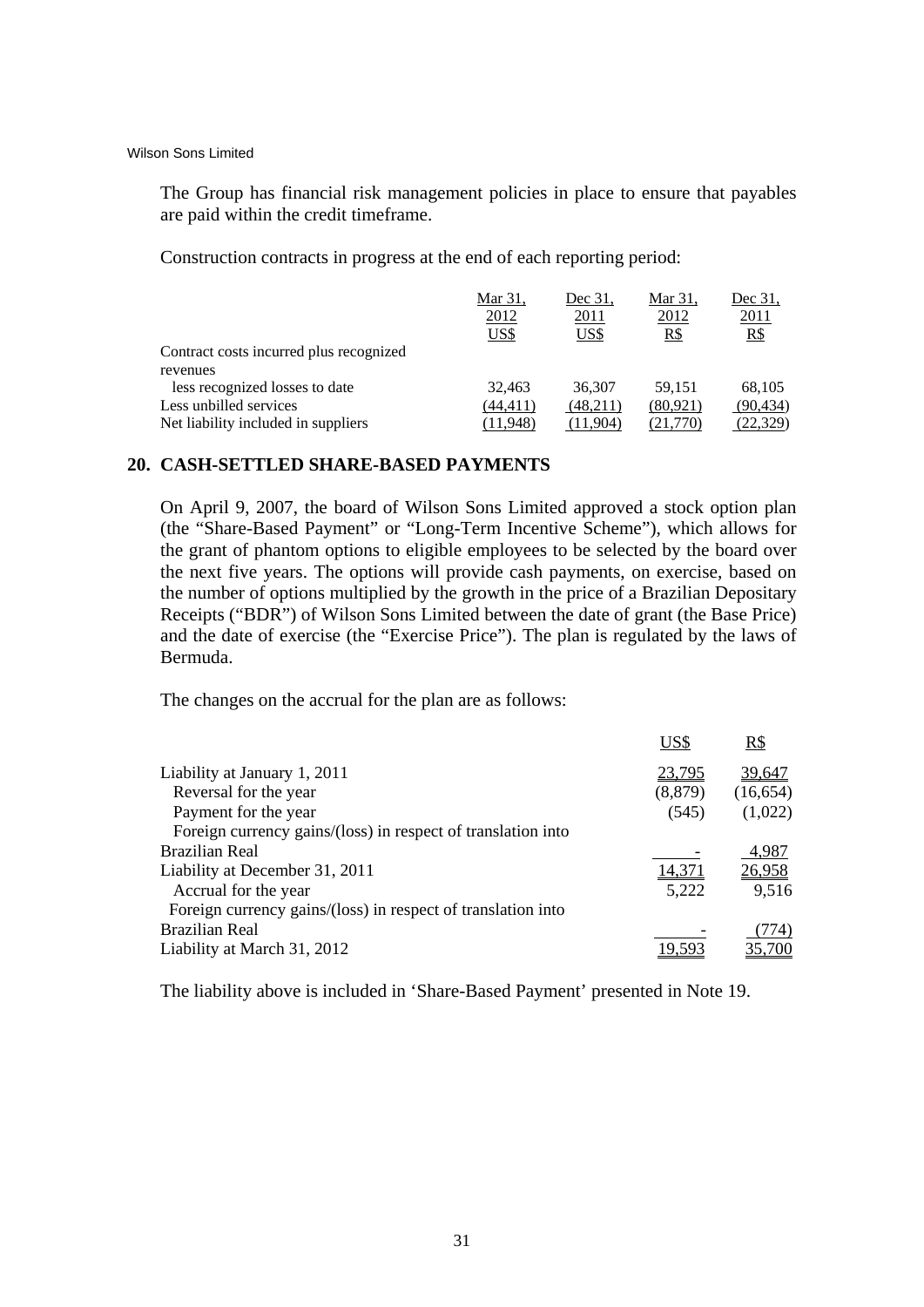Outstanding stock options are broken down as follows:

|                                  | Number<br>of share options |
|----------------------------------|----------------------------|
| Outstanding at January 1, 2011   | 3,897,760                  |
| Granted during the year          | 148,000                    |
| Exercised during the year        | (118,000)                  |
| Forfeited during the year        | (101,500)                  |
| Outstanding at December 31, 2011 | 3,826,260                  |
| Exercised during the year        | (26,000)                   |
| Outstanding at March 31, 2012    | 3,800,260                  |

The fair value of the recorded liability in the amount of US\$19,593 (R\$35,700) (2011: US\$14,371 (R\$26,958)) was determined using the Binomial model based on the assumptions mentioned below:

|                               | Mar 31, 2012 | Mar 31, 2011 |
|-------------------------------|--------------|--------------|
| Closing share price (in real) | R\$29.55     | R\$26.52     |
| Expected volatility           | 30-34%       | 27-31%       |
| Expected life                 | 10 years     | 10 years     |
| Risk free rate                | 6.2%         | 8.80%        |
| Expected dividend yield       | 1.4%         | 2.10%        |

Expected volatility was determined by calculating the historical volatility of the Group's share price. The expected life used in the model has been adjusted based on management´s best estimate for exercise restrictions and behavioral considerations.

|                    |         |            |              |             | Exercise |
|--------------------|---------|------------|--------------|-------------|----------|
| Options series     | Number  | Grant date | Vesting date | Expiry date | price    |
|                    |         |            |              |             | (R\$)    |
| $07$ ESO $-2$ Year | 875,440 | 5/5/2007   | 5/5/2009     | 5/5/2017    | 23.77    |
| $07$ ESO $-3$ Year | 875,440 | 5/5/2007   | 5/5/2010     | 5/5/2017    | 23.77    |
| $07$ ESO $-4$ Year | 877,440 | 5/5/2007   | 5/5/2011     | 5/5/2017    | 23.77    |
| $07$ ESO $-5$ Year | 901,440 | 5/5/2007   | 5/5/2012     | 5/5/2017    | 23.77    |
| $08$ ESO $-2$ Year | 21,250  | 15/8/2008  | 17/8/2010    | 17/8/2018   | 18.70    |
| $08$ ESO $-3$ Year | 33,750  | 15/8/2008  | 17/8/2011    | 17/8/2018   | 18.70    |
| $08$ ESO $-4$ Year | 33,750  | 15/8/2008  | 17/8/2012    | 17/8/2018   | 18.70    |
| $08$ ESO $-5$ Year | 33,750  | 15/8/2008  | 17/8/2013    | 17/8/2018   | 18.70    |
| 11 ESO $-2$ Year   | 37,000  | 10/11/2011 | 10/11/2013   | 9/11/2021   | 24.58    |
| 11 ESO $-$ 3 Year  | 37,000  | 10/11/2011 | 10/11/2014   | 9/11/2021   | 24.58    |
| 11 ESO $-4$ Year   | 37,000  | 10/11/2011 | 10/11/2015   | 9/11/2021   | 24.58    |
| 11 ESO $-5$ Year   | 37,000  | 10/11/2011 | 10/11/2016   | 9/11/2021   | 24.58    |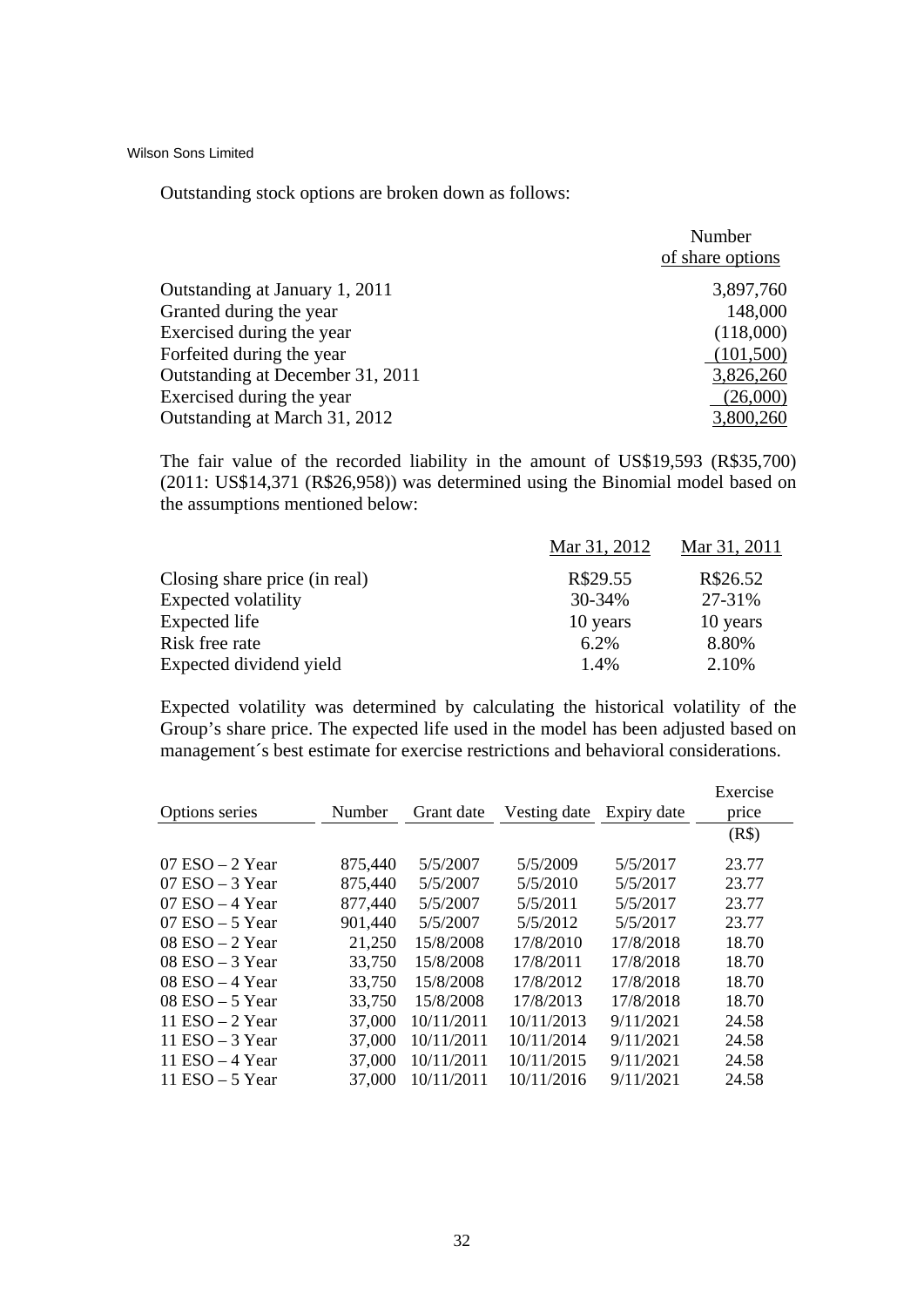The options terminate on the expiry date or immediately on the resignation of the director or senior employee, whichever is earlier.

Share options outstanding at the end of the period had a weighted average exercise price of R\$23.60 (2011: R\$23.64) and a weighted average remaining contractual life of 2,060 days (2011: 2,031 days).

The Group, to show the sensitivity of the charge to changes in the share price, considered a 10% increase/decrease in the share price. In each case, the dividend yield was adjusted in line with the change in share price, but all other assumptions were kept unchanged, including the volatility of the share price.

|                                           | Actual | $(+10\%)$ | $(-10\%)$ |
|-------------------------------------------|--------|-----------|-----------|
| Share price at March 31, 2012 - R\$       | 29.55  | 32.51     | 26.60     |
|                                           | US\$   | US\$      | US\$      |
| Balance sheet liability at March 31, 2012 | 19,593 | 22,828    | 15,867    |
|                                           | $R\$   | R\$       | $R\$      |
| Balance sheet liability at March 31, 2012 | 35,701 | 41,594    | 28,912    |

The sensitivities here are notional and purely for information purposes as the share price on the reporting date is a known fact.

# **21. EQUITY**

#### Share Capital

|                                                | Mar 31.<br>2012 | Dec 31.<br>2011 | Mar 31.<br>2012 | Dec 31.<br>2011 |
|------------------------------------------------|-----------------|-----------------|-----------------|-----------------|
|                                                | US\$            | US\$            | R\$             | R\$             |
| 71,144,000 common shares issued and fully paid | 9.905           | 9.905           | 18.048          | 18.580          |

#### Earnings per share

The calculation of the basic and diluted earnings per share is based on the following data:

|                                                                | Mar 31.<br>2012<br>US\$ | Mar 31.<br><u>2011</u><br>US\$ | Mar 31,<br>2012<br>R\$ | Mar 31,<br>2011<br>$R\$ |
|----------------------------------------------------------------|-------------------------|--------------------------------|------------------------|-------------------------|
| Profit for the period attributable to owners of the<br>Company | 6,238                   | <u>19,485</u>                  | 11,366                 | 31,735                  |
| Weighted average number of common shares                       | 71.144.000              | 71.144.000                     | 71.144.000             | 71,144,000              |
| Basic and diluted earnings per share (cents per<br>share)      | 8.77                    | 27.39                          | 15.98                  | 44.61                   |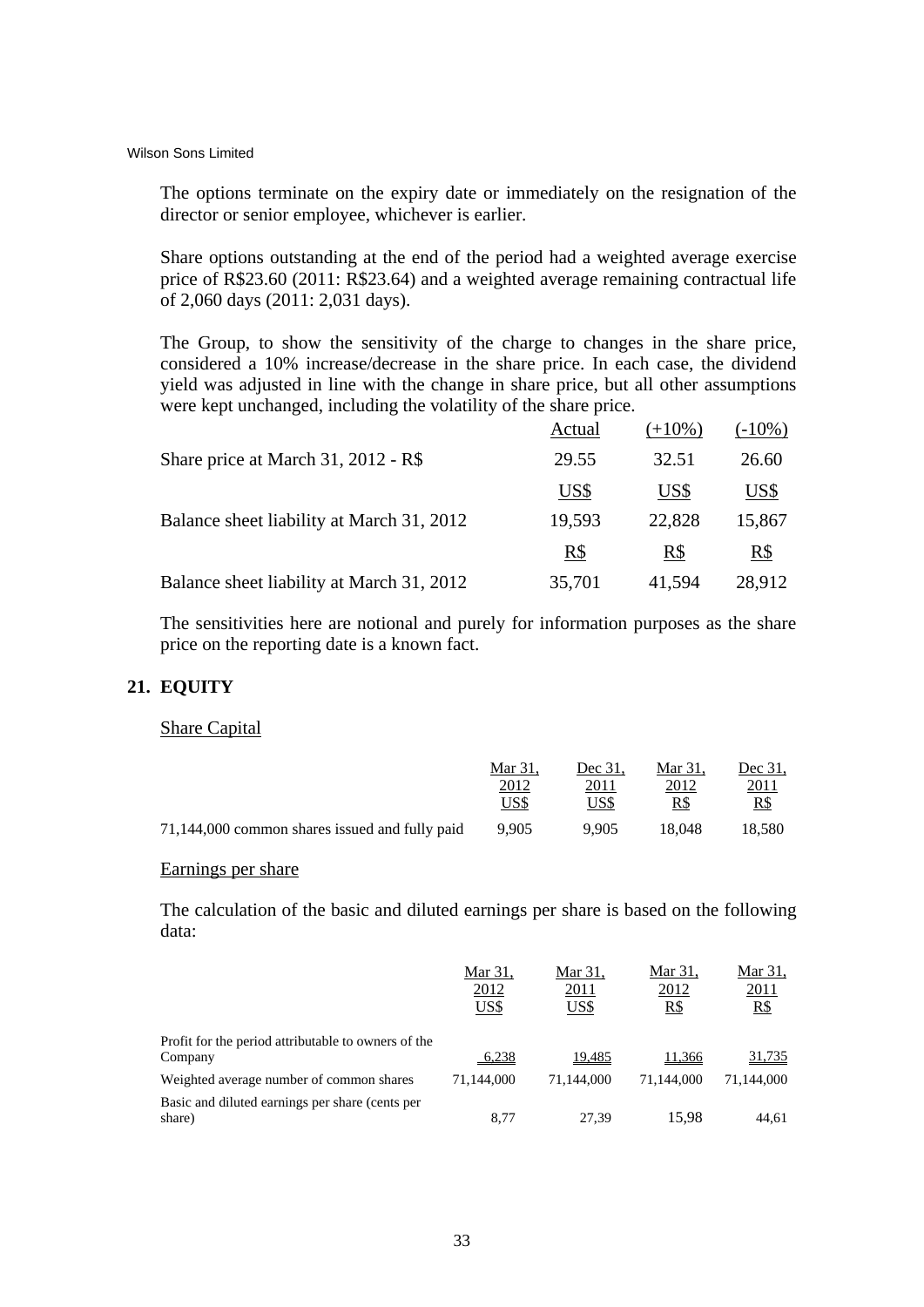#### Capital reserves

The capital reserves arise principally from transfers from revenue which in prior periods were required by law to be transferred to capital reserves and other profits not available for distribution, share premium on incoming IPO issues and gains/losses on purchase and sale of non-controlling interest.

# Profit reserve

An amount equal to 5% of the Company's net profit for the current year is to be credited to a retained earnings account to be called "Profit Reserve" until such account equals 20% of the Company's paid up share capital. The Company does not recognize any further profit reserve, because it has already reached the limit of 20% of share capital.

# Translation reserve

The translation reserve arises from exchange differences on the translation of operations with a functional currency other than the US Dollar.

# **22. SUBSIDIARIES**

# Sales of shares to non-controlling interests of Tecon Salvador

In 2011, the Group disposed of 7.5% equity interest in Tecon Salvador S.A. to Intermarítima, reducing its continuing interest to 92.5%.

Part of the proceeds of R\$11.2 million from this transaction (equivalent to US\$6.7 million at the transaction date) was received in cash and the remaining will be received in the following years. An amount of R\$3.8 million (equivalent to US\$2.4 million at the transaction date) corresponding to the proportionate share in the carrying amount of Tecon Salvador S.A.'s net assets has been transferred to noncontrolling interests. The amount of R\$4.4 million (equivalent to US\$2.8 million at the transaction date), being the difference between the increase in non-controlling interests and the consideration received, net of taxes, has been credited in the consolidated statement of changes in equity.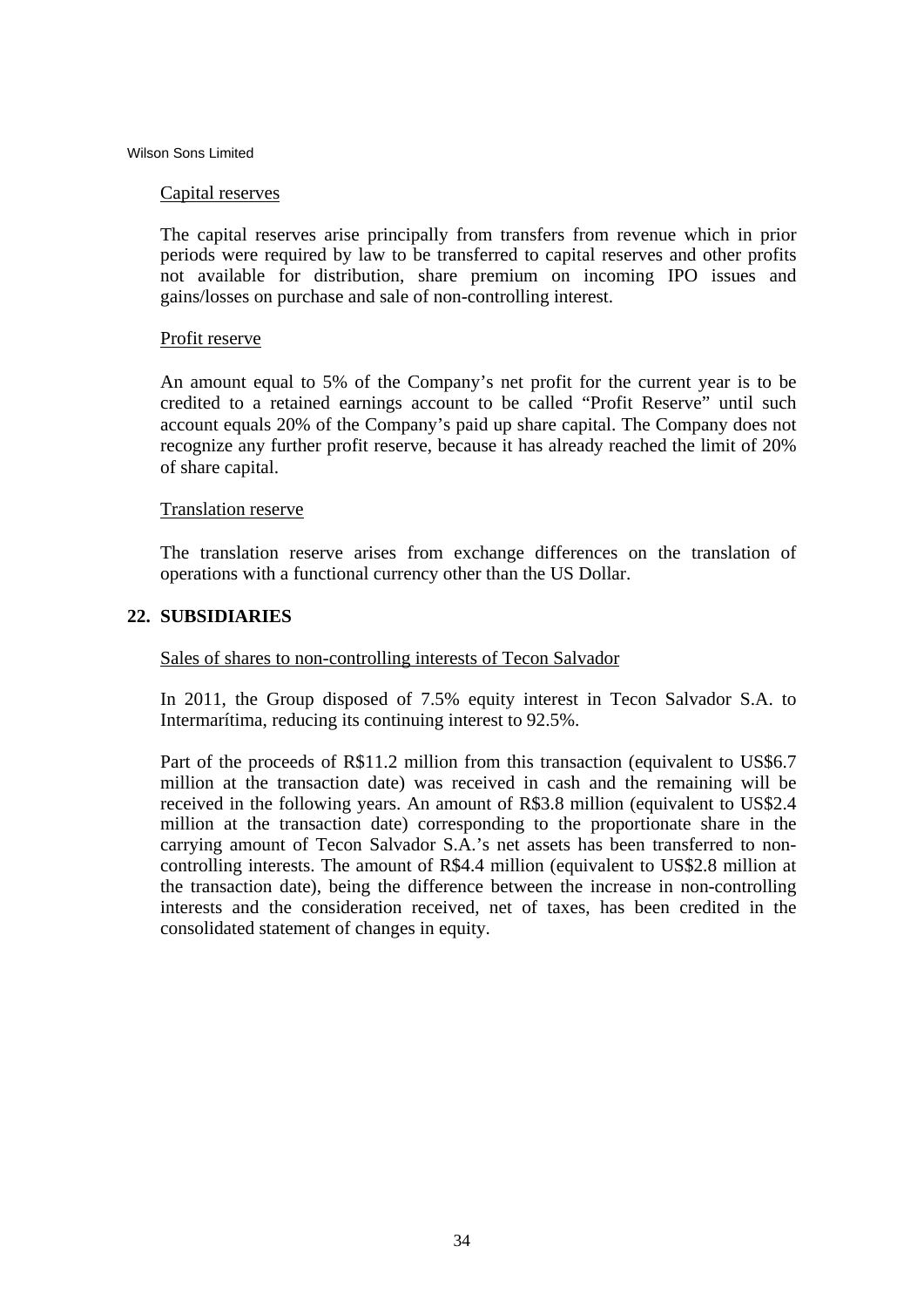# Acquisition of Briclog

The Group announces that, further to the Relevant Fact on the 2nd of June 2011, it has, through its wholly-owned subsidiary Brasco Logística Offshore Limitada ("Brasco"), signed an amendment to the contract for the acquisition of 100% of the issued share capital of Bric Brazilian Intermodal Complex S/A. ("Briclog") adjusting the consideration to one hundred and sixteen million five hundred thousand Brazilian Reais (R\$116.5 million (equivalent to US\$63.9 million at the transaction date)). The closing of the acquisition is subject to conditions precedent expected on or before the 5th of October 2012.

Consideration for the acquisition is payable in three amounts including R\$10 million (equivalent to US\$5.4 million at the transaction date) already paid in deposit, R\$ 53.25 million (equivalent to US\$29.2 million at the transaction date) payable on satisfaction of the conditions precedent, and R\$53.25 million (equivalent to US\$29.2 million at the transaction date) 300 days from the closing with the latter two payments adjusted for movement in the Brazilian index of consumer prices (IPCA) from the date of the amendment. As at March 31, 2012, no business combination transaction has been applied in this combined consolidated interim financial statement.

# Formation of Ecos Gerenciamento de Fluidos LTDA ("Ecocleaning Limpeza de Fluidos")

On January 23, 2012 the Company formed Ecos Gerenciamento De Fluidos LTDA ("Ecocleaning Limpeza de Fluidos") along with ICS DB. LLC.. The start up enterprise will provide innovative tank cleaning services to the upstream Oil and Gas industry. Wilson Sons holds a participation in is 70% and ICS DB. LLC. a participation of 30% although the capital of the entity is not yet paid up by either partner.

Details of the Company's subsidiaries at the end of the reporting period are as follows:

|                                                  |               |                       | Proportion |
|--------------------------------------------------|---------------|-----------------------|------------|
|                                                  | Place of      | of ownership interest |            |
|                                                  | incorporation | Mar 31,               | Dec 31.    |
|                                                  | and operation | 2012                  | 2011       |
| Holding company                                  |               |                       |            |
| Wilson, Sons de Administração e Comércio Ltda.   | Brazil        | 100\%                 | 100\%      |
| Vis Limited                                      | Guernsey      | 100\%                 | 100\%      |
| WS Participações S.A.                            | <b>Brazil</b> | 100\%                 | 100%       |
| Towage                                           |               |                       |            |
| Saveiros Camuyrano Serviços Marítimos S.A.       | <b>Brazil</b> | 100\%                 | 100\%      |
| Sobrare-Servemar Ltda.                           | <b>Brazil</b> | 100\%                 | 100\%      |
| Wilson, Sons Apoio Marítimo Ltda.                | <b>Brazil</b> | 100%                  | 100\%      |
| Wilson, Sons Operações Marítimas Especiais Ltda. | <b>Brazil</b> | 100\%                 | 100\%      |
|                                                  |               |                       |            |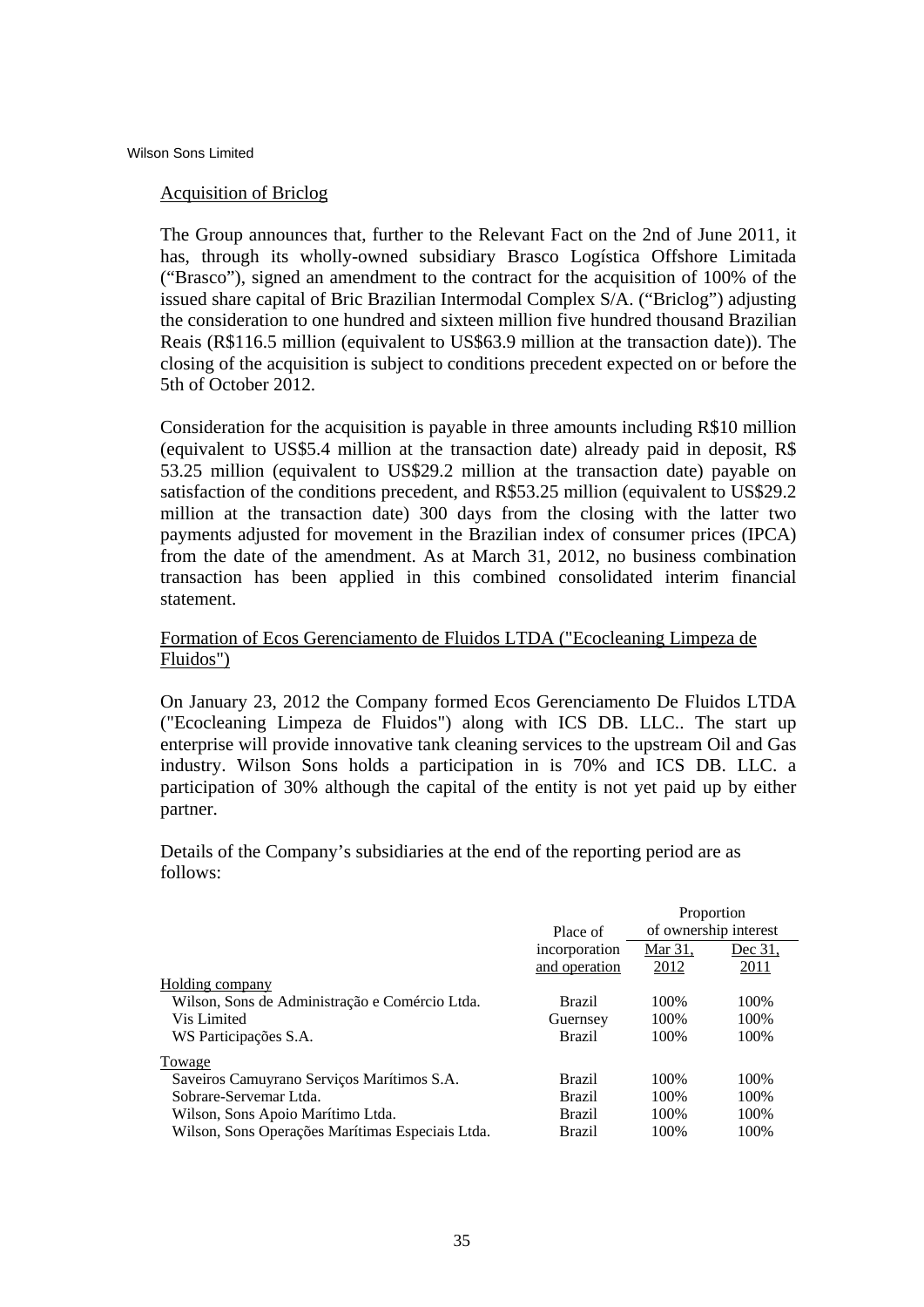|                                                  |               |                | Proportion            |
|--------------------------------------------------|---------------|----------------|-----------------------|
|                                                  | Place of      |                | of ownership interest |
|                                                  | incorporation | <u>Mar 31,</u> | <u>Dec 31,</u>        |
|                                                  | and operation | 2012           | <u>2011</u>           |
| Shipyard                                         |               |                |                       |
| Wilson, Sons S.A. Comércio, Indústria, e Agência |               |                |                       |
| de Navegação Ltda.                               | <b>Brazil</b> | 100%           | 100%                  |
| Wilson, Sons Estaleiro Ltda.                     | <b>Brazil</b> | 100%           | 100%                  |
| Ship Agency                                      |               |                |                       |
| Wilson, Sons Agência Marítima Ltda.              | <b>Brazil</b> | 100%           | 100%                  |
| Wilson, Sons Navegação Ltda.                     | <b>Brazil</b> | 100%           | 100%                  |
| Transamérica Visas Serviços de Despachos Ltda.   | <b>Brazil</b> | 100%           | 100%                  |
| Logistics                                        |               |                |                       |
| Wilson, Sons Logística Ltda.                     | <b>Brazil</b> | 100%           | 100%                  |
| EADI Santo André Terminal de Carga Ltda.         | <b>Brazil</b> | 100%           | 100%                  |
| Port terminal                                    |               |                |                       |
| Brasco Logística Offshore Ltda.                  | <b>Brazil</b> | 100%           | 100%                  |
| Ecos Gerenciamento de Fluidos Ltda.              | <b>Brazil</b> | 70%            |                       |
| Tecon Rio Grande S.A.                            | <b>Brazil</b> | 100%           | 100%                  |
| Tecon Salvador S.A.                              | <b>Brazil</b> | 92.5%          | 92.5%                 |
| Wilport Operadores Portuários Ltda.              | <b>Brazil</b> | 100%           | 100%                  |
| Wilson, Sons Operadores Portuários Ltda.         | <b>Brazil</b> | 100%           | 100%                  |
| Wilson, Sons Terminais de Cargas Ltda.           | <b>Brazil</b> | 100%           | 100%                  |

The Group also holds 100% of ownership interest in a Brazilian Private Investment Fund called the Hydrus Fixed Income Private Credit Investment Fund. This fund is managed by Itaú bank and its policies and objectives are determined by the Group's treasury (Note 14).

# **23. JOINT VENTURES**

The Group holds the following significant interests in joint ventures at March 31, 2012:

|                                             | Place of<br>incorporation | Proportion<br>of ownership interest |      |
|---------------------------------------------|---------------------------|-------------------------------------|------|
|                                             | and operation             | 2012                                | 2011 |
| Towage                                      |                           |                                     |      |
| Consórcio de Rebocadores Barra de Coqueiros | <b>Brazil</b>             | 50%                                 | 50%  |
| Consórcio de Rebocadores Baia de São Marcos | <b>Brazil</b>             | 50%                                 | 50%  |
| Logistics                                   |                           |                                     |      |
| Allink Transportes Internacionais Ltda.     | <b>Brazil</b>             | 50%                                 | 50%  |
| Consórcio EADI Santo André                  | <b>Brazil</b>             | 50%                                 | 50%  |
| Porto Campinas, Logística e Intermodal Ltda | Brazil                    | 50%                                 | 50%  |
| Offshore                                    |                           |                                     |      |
| Wilson, Sons Ultratug Participações S.A.*   | <b>Brazil</b>             | 50%                                 | 50%  |

(\*) Wilson, Sons Ultratug Participações S.A. controls Wilson, Sons Offshore S.A. and Magallanes Navegação Brasileira S.A. These latter two companies are indirect joint ventures of the Company.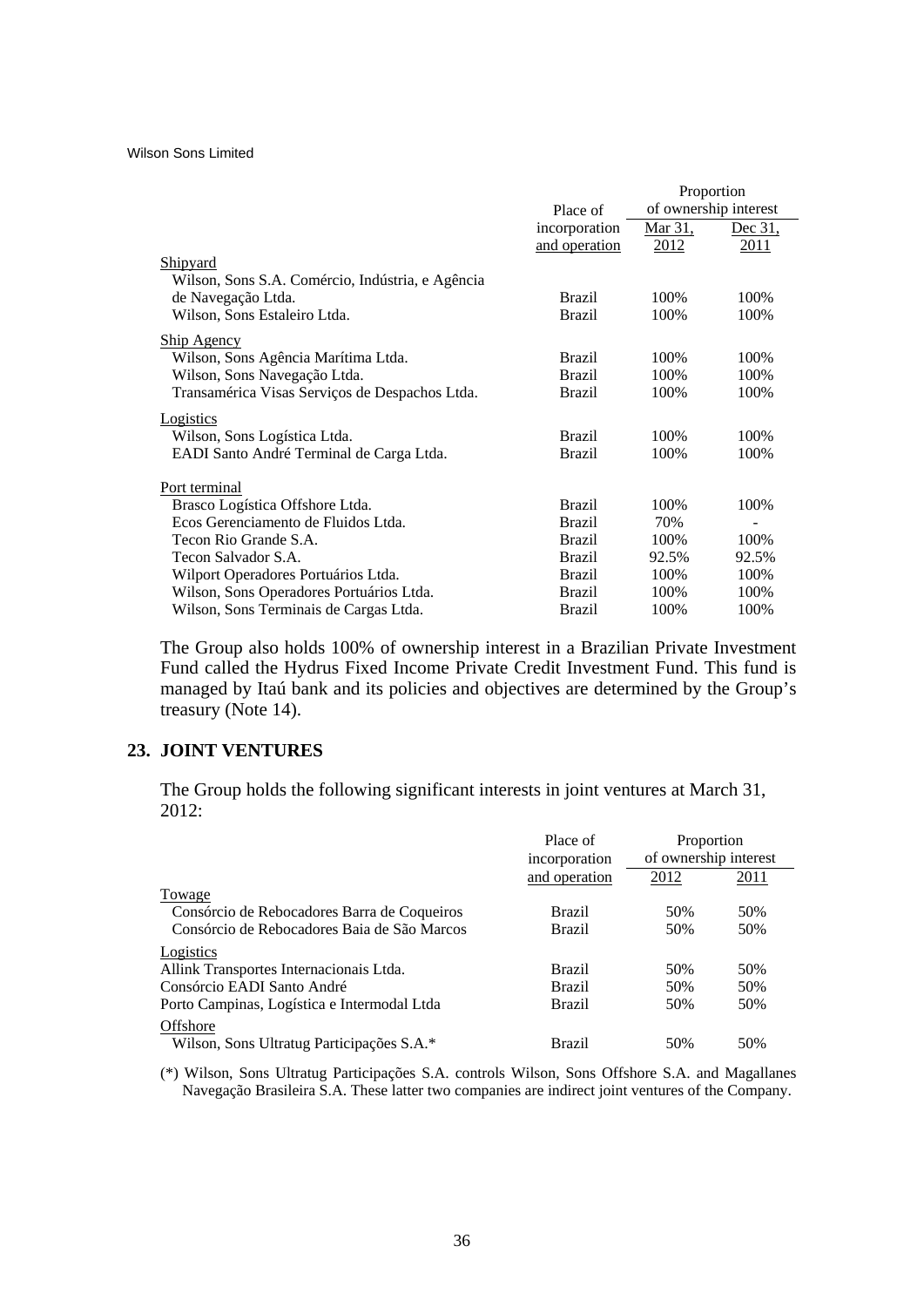The following amounts are included in the Group's financial statements as a result of proportionate consolidation of joint ventures.

|                         | Mar 31.<br>2012<br>US\$ | Dec 31.<br>2011<br><b>US\$</b> | Mar 31.<br>2012<br>R\$ | Dec 31.<br>2011<br>$R\$ |
|-------------------------|-------------------------|--------------------------------|------------------------|-------------------------|
| Current assets          | 20,718                  | 23,165                         | 37,751                 | 43,453                  |
| Non-current assets      | 177,477                 | 224,991                        | 323,382                | 422,038                 |
| Current liabilities     | (53, 324)               | (55,202)                       | (97,162)               | (103, 548)              |
| Non-current liabilities | (165,960)               | (155, 642)                     | (302, 395)             | (291, 953)              |
|                         | Mar 31,                 | Mar 31,                        | <u>Mar 31,</u>         | <u>Mar 31,</u>          |
|                         | 2012                    | 2011                           | 2012                   | 2011                    |
|                         | US\$                    | US\$                           | R\$                    | $R\$                    |
| Income                  | 15,272                  | 11,994                         | 27,824                 | 7,436                   |
| Expenses                | (10,773)                | (9,809)                        | (19,629)               | (6,816)                 |

#### **24. OPERATING LEASE ARRANGEMENTS AND OTHER OBLIGATIONS**

The Group as lessee

|                                          | Mar 31 | Dec 31. | Mar 31. | Dec 31.      |
|------------------------------------------|--------|---------|---------|--------------|
|                                          | 2012   | 2011    | 2012    | <u> 2011</u> |
|                                          | US\$   | US\$    | R\$     | R\$          |
| Minimum lease payments under operating   |        |         |         |              |
| leases recognized in income for the year | 13.536 | 17.520  | 24.664  | 32,864       |

On March 31, 2012, the minimum amount due by the Group for future lease payments under cancellable operating leases was US\$12,919 (R\$23,540) (2011: US\$12,549 (R\$23,539)).

Lease commitments for land and buildings with a term of over 5 years are recognized as an expense on a straight-line basis over the lease term. These operating lease arrangements are entered into between Tecon Rio Grande and the Rio Grande port authority, and between Tecon Salvador and the Salvador port authority. The Tecon Rio Grande minimum period extends to 2022 and the Tecon Salvador minimum period extends to 2025. Both have an option to renew the concession for a maximum period of 25 years.

The Tecon Rio Grande guaranteed payments consist of two elements; a fixed rental, and fee per 1,000 containers moved based on minimum forecast volumes.

Tecon Salvador guaranteed payments consist of three elements: a fixed rental, a fee per container handled based on minimum forecast volumes, and a fee per ton of noncontainerized cargo handled based on minimum forecast volumes.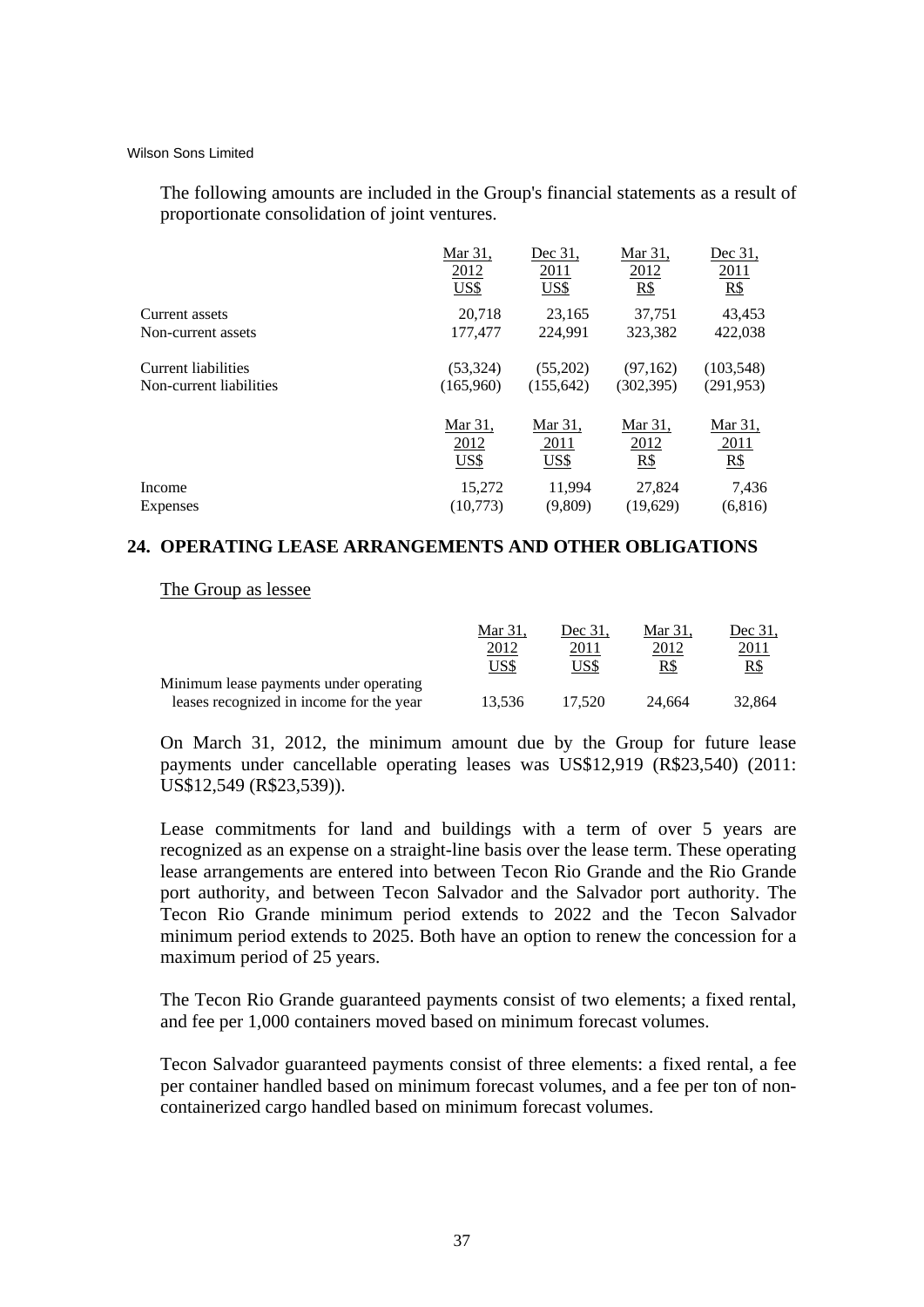At the end of the reporting period, the Group had outstanding commitments for future minimum lease payments under non-cancellable operating leases, which fall due as follows:

|                                       | Mar 31.<br>2012<br>US\$ | Dec 31.<br>2011<br>US\$ | Mar 31.<br>2012<br>R\$ | Dec 31.<br><u> 2011</u><br><u>R\$</u> |
|---------------------------------------|-------------------------|-------------------------|------------------------|---------------------------------------|
| Within one year                       | 2.568                   | 2.549                   | 4.679                  | 4.781                                 |
| In the second to fifth year inclusive | 14.544                  | 15,081                  | 26,501                 | 28,289                                |
| Total                                 |                         | .630                    |                        |                                       |

Non-cancellable lease payments represent rental payments by the Group for the bonded warehouse used by EADI Santo Andre.

In November, 2008 the Group's renewed the concession to operate EADI Santo Andre (a bonded warehouse) for a further ten years. With this, the Group's management renewed the rental agreement contract of the bonded warehouse used by EADI Santo Andre for the same period. The unexpired lease period at March 31, 2012 is 6 years and 8 months. These rental payments are updated by a Brazilian general inflation index (IGPM - General Market Price Index).

# Other obligations

The Group entered into an agreement on August 15, 2011 with the City of Guarujá and State of São Paulo's Prosecutor, revoking the subpoena that ordered the suspension of construction of the Guaruja II shipyard. The agreement states that the Company will make investments in social and environmental projects for the city of Guaruja, from 2011 through 2014. During this period, up to US\$2.7 million (equivalent to R\$5.0 million at the transaction date) will be invested in these projects as an additional cost necessary for the completion of the shipyard construction. All projects are located within the area of influence of the shipyard in the city of Guaruja.

The liability is accounted for at its present value of US\$2.5 million (equivalent to R\$4.6 million at the transaction date), under trade payables with conterpart in fixed assets.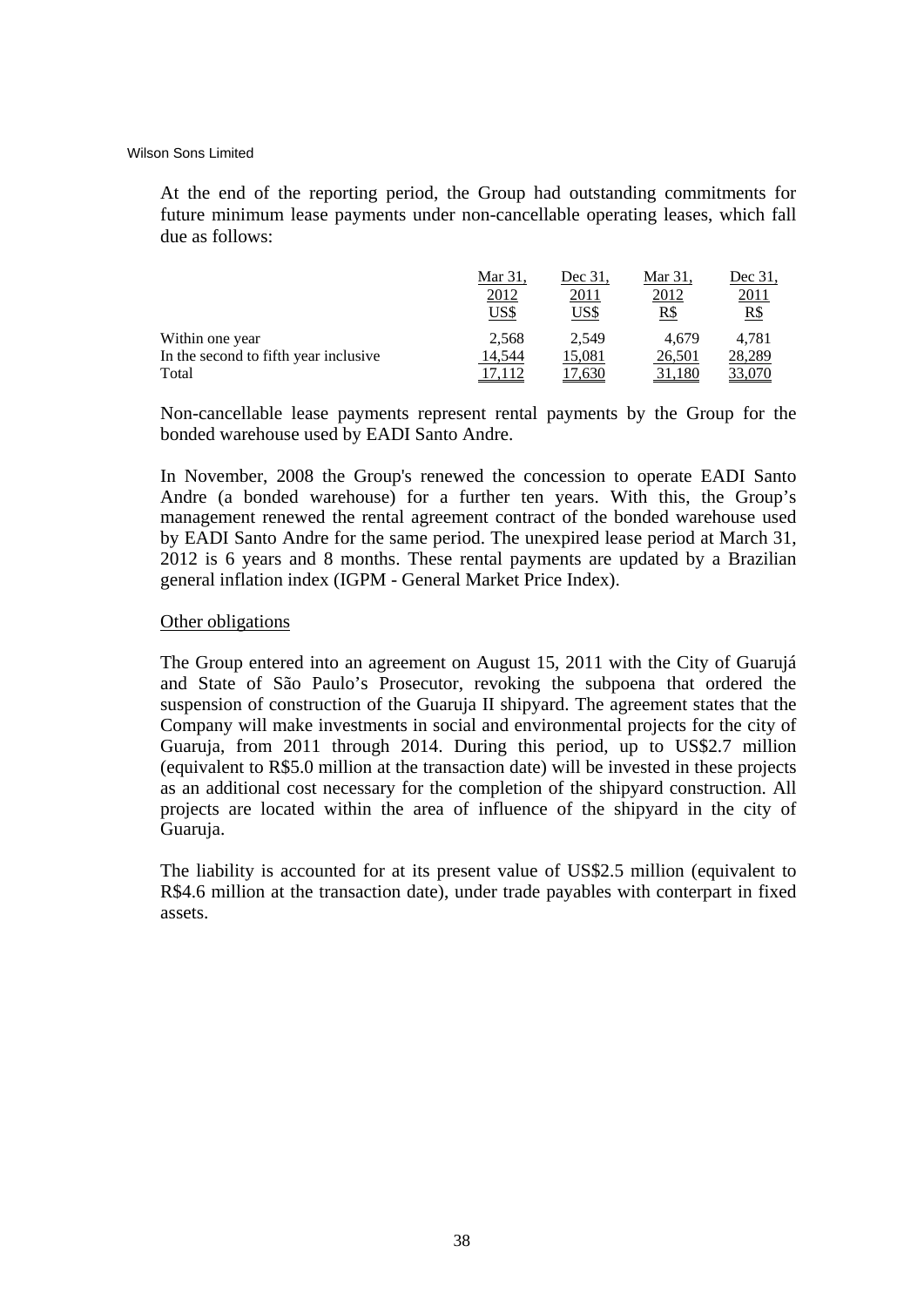#### **25. FINANCIAL INSTRUMENTS AND RISK ASSESSMENT**

a) Capital risk management

The Group manages its capital to ensure that its entities will be able to continue as going concerns, while maximizing the return to stakeholders through the optimization of the debt and equity balance. The Group's capital structure consists in debt, which includes the borrowing disclosed in Note 15, cash and cash equivalents, short-term investments and long-term investments disclosed in Note 14, and equity attributable to owners of the parent comprising issued capital, reserves and retained earnings as disclosed in Note 21.

#### b) Categories of financial instruments:

|                                  | Fair value   |              | Book value   |              |  |
|----------------------------------|--------------|--------------|--------------|--------------|--|
|                                  | Mar 31, 2012 | Dec 31, 2011 | Mar 31, 2012 | Dec 31, 2011 |  |
|                                  | US\$         | US\$         | US\$         | US\$         |  |
| Financial assets:                |              |              |              |              |  |
| Cash and cash equivalents        | 114,696      | 112,388      | 114,696      | 112,388      |  |
| <b>Short Term Investments</b>    | 24,100       | 24,500       | 24,100       | 24,500       |  |
| Long Term Investments            | 1.084        | 1.072        | 1.084        | 1,072        |  |
| Trade and other receivables      | 168,547      | 163,757      | 168,547      | 163,757      |  |
|                                  | 308,427      | 301,717      | 308,427      | 301,717      |  |
| Financial liabilities:           |              |              |              |              |  |
| Bank loans and overdrafts        | 509,695      | 484,161      | 509,497      | 484,053      |  |
| Obligations under finance leases | 6,534        | 7,065        | 6,534        | 7,065        |  |
| Trade and other payables         | 118,651      | 118,259      | 118,651      | 118,259      |  |
|                                  | 634,880      | 609,485      | 634,682      | 609,377      |  |
|                                  |              |              |              |              |  |
|                                  | Fair value   |              |              | Book value   |  |
|                                  | Mar 31, 2012 | Dec 31, 2011 | Mar 31, 2012 | Dec 31, 2011 |  |
|                                  | R\$          | R\$          | R\$          | R\$          |  |
| Financial assets:                |              |              |              |              |  |
| Cash and cash equivalents        | 208,988      | 210,817      | 208,988      | 210,817      |  |
| <b>Short Term Investments</b>    | 43.913       | 45,958       | 43.913       | 45,958       |  |
| Long Term Investments            | 1,975        | 2,011        | 1.975        | 2,011        |  |
| Trade and other receivables      | 307,109      | 307,175      | 307,109      | 307,175      |  |
|                                  | 561.985      | 565,961      | 561.985      | 565,961      |  |
| Financial liabilities:           |              |              |              |              |  |
| Bank loans and overdrafts        | 928,715      | 908,189      | 928,355      | 907,987      |  |
| Obligations under finance leases | 11,906       | 13,253       | 11,906       | 13,253       |  |
| Trade and other payables         | 216,194      | 221,830      | 216,194      | 221,830      |  |
|                                  | 1,156,815    | 1,143,272    | 1,156,455    | 1,143,070    |  |

#### c) Financial risk management objectives

The Group's Structured Finance Department monitors and manages financial risks related to the operations. These risks include market risk, credit risk and liquidity risk. The primary objective is to keep a minimum exposure to those risks by using financial instruments and by assessing and controlling the credit and liquidity risks. The Group does not operate financial instruments with different goals than protection (hedging).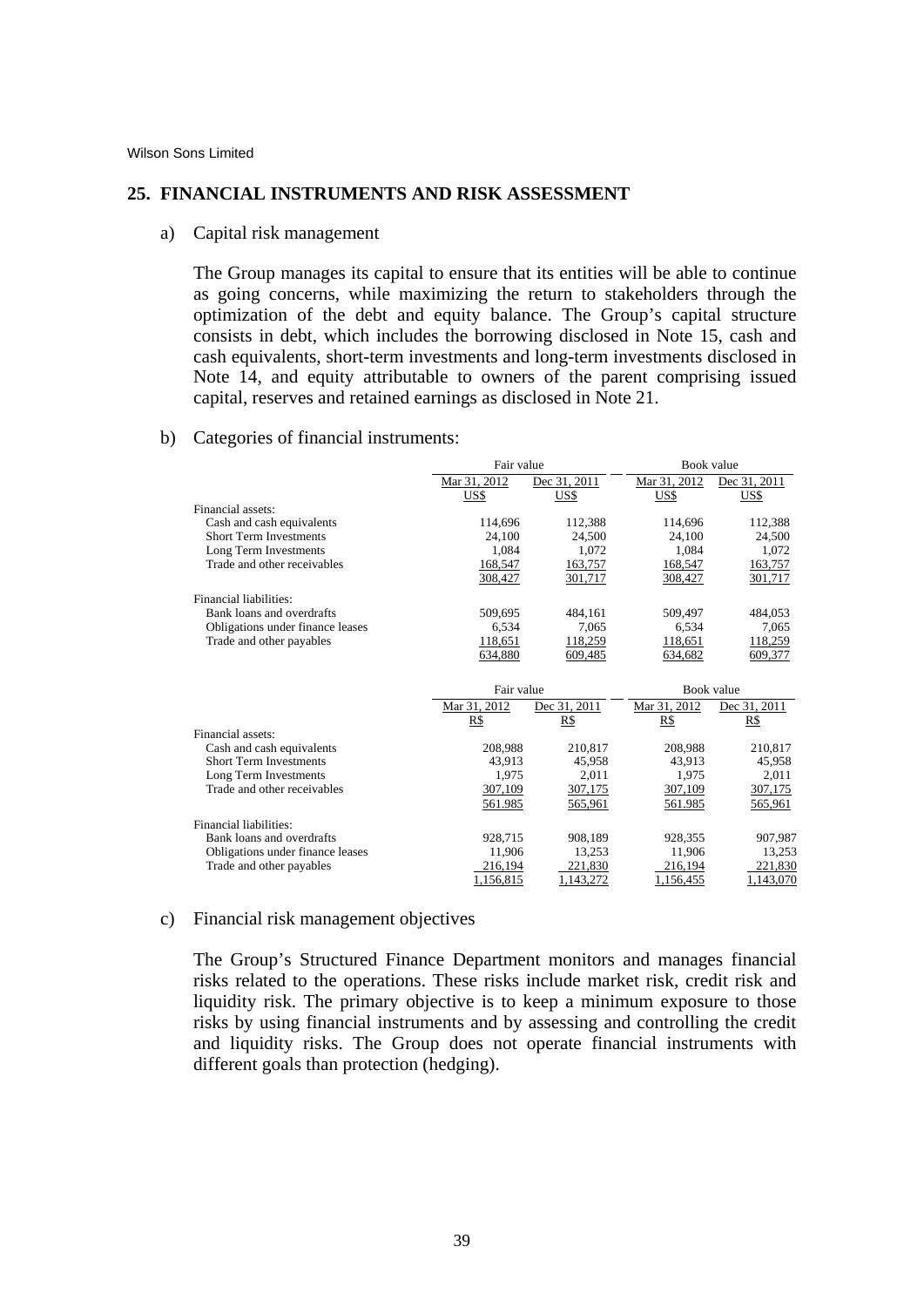d) Foreign currency risk management

The operating cash flows are exposed to currency fluctuations because they are denominated part in Brazilian Real and part in US Dollars. These proportions vary according to the characteristics of each business. In general terms, for operating cash flows, the Group seeks to neutralize the currency risk by matching assets (receivables) and liabilities (payments). Furthermore, the Group seeks to generate an operating cash surplus in the same currency in which the debt service of each business is denominated.

Cash flows from investments in fixed assets are denominated in Brazilian Real and U.S. Dollars. These investments are subject to currency fluctuations between the time that price of goods or services are settled and the actual payment date. The resources and their application are monitored with purpose of matching the currency cash flows and due dates.

The Group has contracted US Dollar-denominated and Brazilian Realdenominated debt, and the cash and cash equivalents balances are also US Dollar-denominated and Brazilian Real-denominated.

The carrying amounts of the Group's foreign currency denominated monetary assets and monetary liabilities at the reporting dates are as follows:

|                             |              | Assets       | Liabilities               |                           |  |
|-----------------------------|--------------|--------------|---------------------------|---------------------------|--|
|                             | Mar 31, 2012 | Dec 31, 2011 |                           | Mar 31, 2012 Dec 31, 2011 |  |
|                             | US\$         | US\$         | US\$                      | US\$                      |  |
| Amounts denominated in Real | 320,749      | 310,823      | 208,339                   | 207,637                   |  |
|                             | Assets       |              |                           | Liabilities               |  |
|                             | Mar 31, 2012 | Dec 31, 2011 | Mar 31, 2012 Dec 31, 2011 |                           |  |
|                             | <u>R\$</u>   | R\$          | R\$                       | R\$                       |  |
| Amounts denominated in Real | 584,437      | 583,042      | 379,614                   | 389,486                   |  |

#### Foreign currency sensitivity analysis

Sensitivity analysis in the following sections, referred to the position on March 31, 2012, seek to simulate how a stress on the risk variables may impact the Company. The first step was to identify the main factors that have potential to generate losses in the results, which in the case of the Company, summed up the exchange rate. The analysis was based on a baseline scenario, represented by the carrying value of the operations, considering the PTAX of March 31, 2012 and accrued interest. Additionally, three scenarios were drawn: the likely scenario (Probable) and two possible scenarios of deterioration of 25% (Possible) and 50% (Remote) in the exchange rate. The Group uses Focus BACEN to parameterize the probable scenario.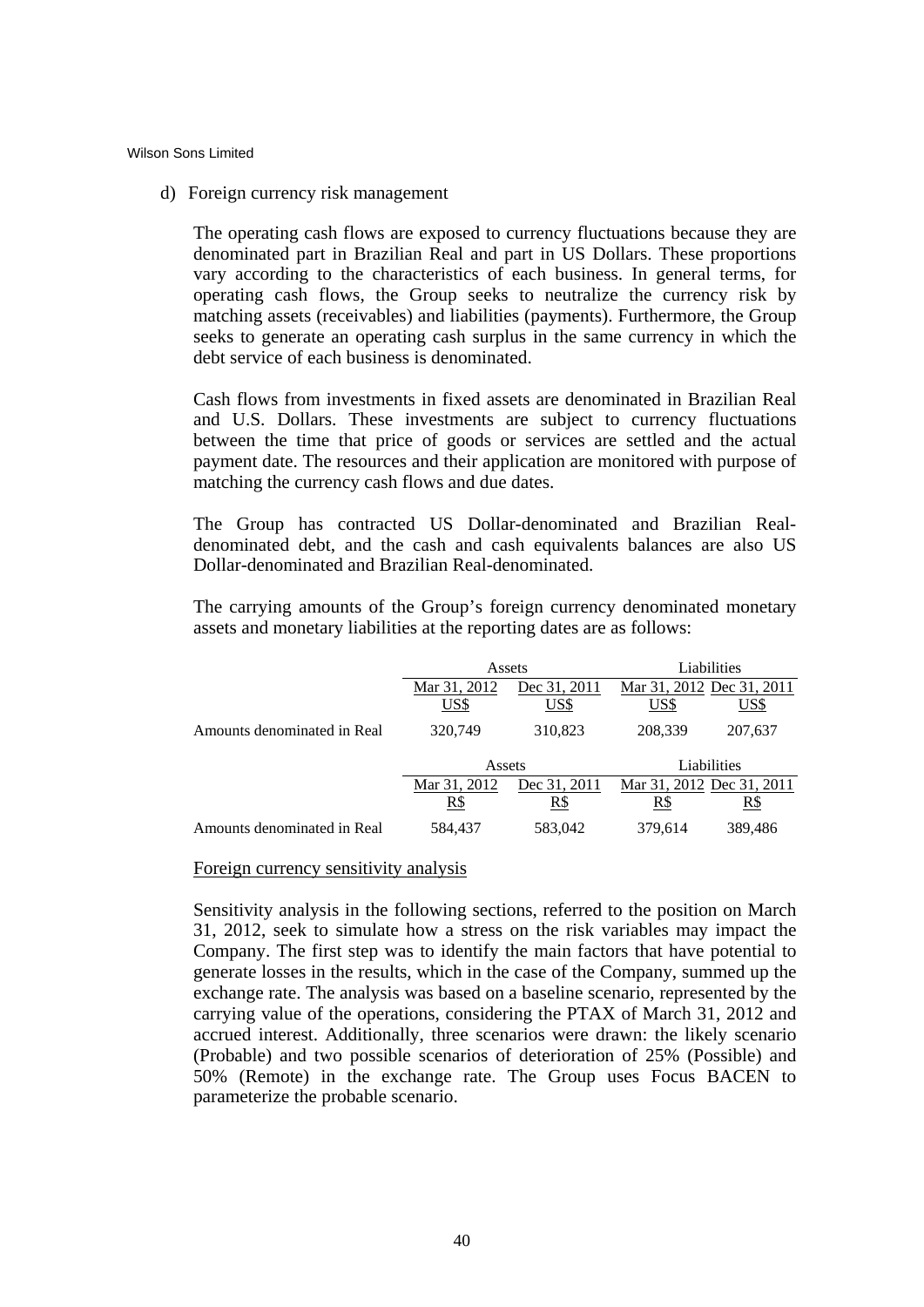| Exchange rates (i)                   |            |                  |                                |                  |                       |                      |  |
|--------------------------------------|------------|------------------|--------------------------------|------------------|-----------------------|----------------------|--|
| Probable scenario                    |            |                  | Possible scenario (25%)        |                  | Remote scenario (50%) |                      |  |
| R\$1.80/US\$1.00<br>R\$2.25/US\$1.00 |            | R\$2.70/US\$1.00 |                                |                  |                       |                      |  |
|                                      |            |                  |                                | Probable         | Possible              | Remote               |  |
| Operation                            | Risk       | Amount USD       | Result                         | scenario         | scenario $(25%)$      | scenario<br>$(50\%)$ |  |
| Total assets<br>Total                | <b>BRL</b> | 320,749          | Exchange effects               | 3,938            | (60,999)              | (104,291)            |  |
| liabilities                          | <b>BRL</b> | 208,339          | Exchange effects<br>Net effect | (2,558)<br>1,380 | 39,621<br>(21, 378)   | 67,741<br>(36, 550)  |  |

e) Interest rate risk management

Most of the Group's fixed rates loans with BNDES and Banco do Brasil as agents of the FMM.

Other loans are. exposed to floating rates, as follows:

 1) TJLP (Brazilian Long Term Interest Rate) for Brazilian Real-denominated funding through FINAME credit line to Port Operations and Logistics operations;

 2) DI (Brazilian Interbank Interest Rate) for Brazilian Real-denominated funding in Logistics operations;

 3) 6-month Libor (London Interbank Offered Rate) for U.S. Dollardenominated funding for Port Operations.

The Brazilian Real-denominated investments yield interest rates corresponding to the DI daily fluctuation for privately-issued securities and/or "Selic-Over" government-issued bonds. The U.S. Dollar-denominated investments are part deposits, with short-term maturities, and part linked to PTAX variation.

#### Interest rate sensitivity analysis

The Group does not account for any financial asset or liability interest rate at fair value through profit or loss, and the Group does not designate derivatives (interest rate swaps) as hedging instruments under a model using for fair value hedge accounting. Therefore, a change in interest rates at the reporting date would not change the result. Additionally, the Group uses two important information sources to estimate the probable scenario, BM&F (*Bolsa de Mercadorias e Futuros*) and Bloomberg.

The following analysis concerns a possible fluctuation of revenue or expenses linked to the transactions and scenarios shown, without considering their fair value.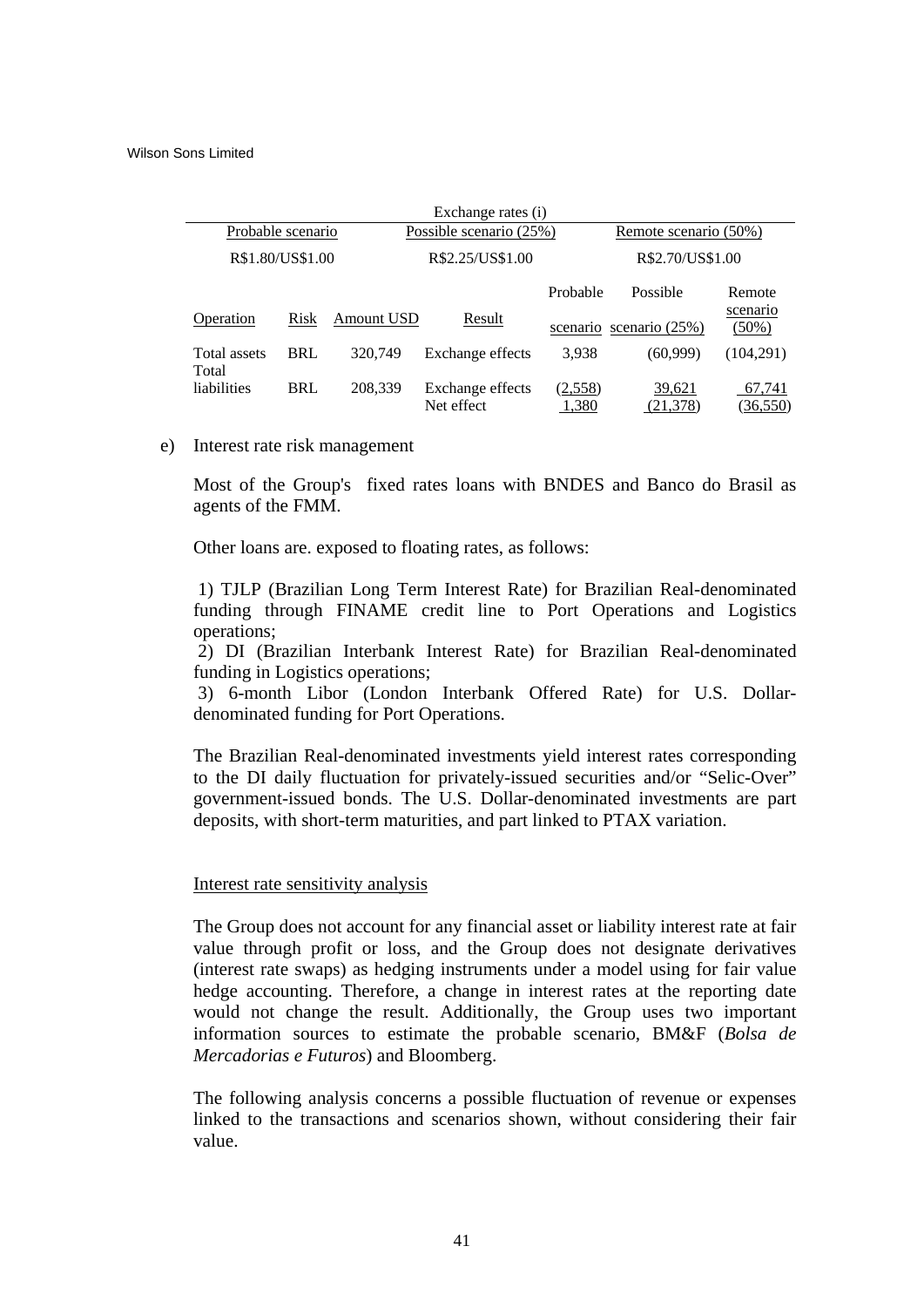|                    |            |                         | LIBOR(i)             |  |                       |  |                          |                                               |
|--------------------|------------|-------------------------|----------------------|--|-----------------------|--|--------------------------|-----------------------------------------------|
| <b>Transaction</b> |            | Probable scenario       |                      |  | Possible scenario 25% |  | Remote scenario 50%      |                                               |
| Loans              |            | 1,05%                   |                      |  | 1,31%                 |  |                          | 1,57%                                         |
| Investments        |            | 0,73%                   |                      |  | 0,91%                 |  |                          | 1,10%                                         |
| Transaction        | Risk       | Amount<br><b>USD</b>    | Result               |  | Probable<br>scenario  |  | Possible                 | Remote<br>scenario $(25\%)$ scenario $(50\%)$ |
| IFC loan           | Libor      | 69,174                  | Interest             |  | (113)                 |  | (211)                    | (309)                                         |
| Eximbank loan      | Libor      | 14,648                  | Interest             |  | (24)                  |  | (48)                     | (72)                                          |
| Finimp loan        | Libor      | 2,673                   | Interest             |  | (4)                   |  | (7)                      | (10)                                          |
| Investments        | Libor      | 24,100                  | Income               |  | (110)                 |  | (64)                     | (19)                                          |
|                    |            |                         | Net effect           |  | (251)                 |  | (330)                    | (410)                                         |
| $CDI$ (ii)         |            |                         |                      |  |                       |  |                          |                                               |
| Transaction        |            | Probable scenario       |                      |  | Possible scenario 25% |  |                          | Remote scenario 50%                           |
| Investments        |            | 8,19%                   |                      |  | 10,24%                |  |                          | 12,29%                                        |
| Transaction        | Risk       | Principal<br>US dollars | Result               |  | Probable<br>scenario  |  | Possible<br>scenario 25% | Remote<br>scenario 50%                        |
|                    |            |                         |                      |  |                       |  |                          |                                               |
| Investments        | <b>CDI</b> | 111,348                 | Income<br>Net effect |  | (631)                 |  | 1,806                    | <u>4,242</u>                                  |
|                    |            |                         |                      |  | (631)                 |  | 1,806                    | 4,242                                         |

The net effect was obtained by assuming a 12 month period starting March 31, 2012 in which interest rates vary and all other variables remain constant.

The investment rate risk mix is 17.7% Libor, 81.6% CDI, and 0.8% on exchange rate variation (PTAX).

f) Liquidity risk management

The Group manages liquidity risk by maintaining adequate cash reserves, banking facilities and reserve borrowing facilities, continuously monitoring forecast and actual cash flows, and matching the maturity profiles of financial assets and liabilities.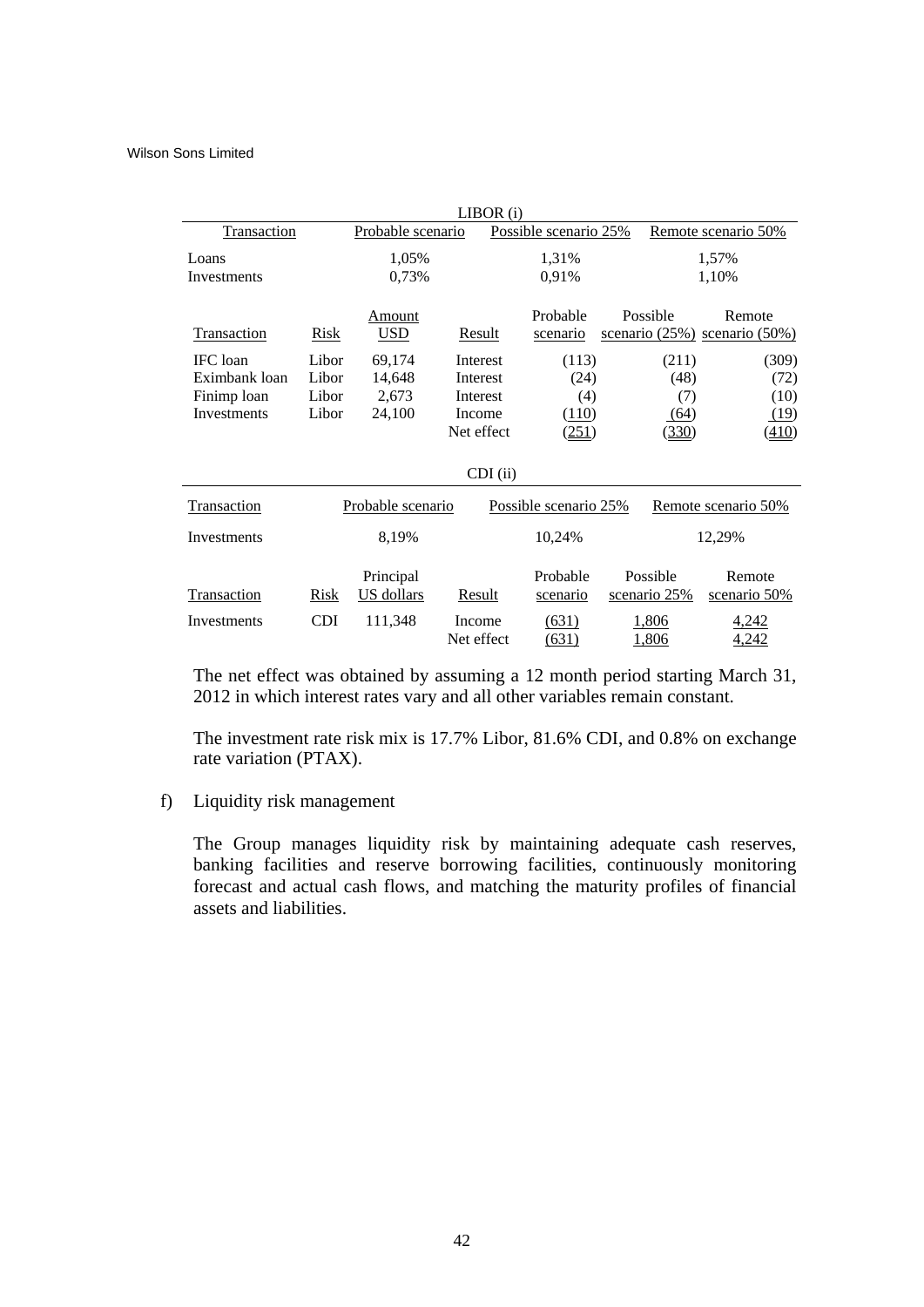Liquidity risk is the risk that the Group will encounter difficulty in fulfilling obligations associated with its financial liabilities that are settled with cash payments or other financial asset. The Group's approach in managing liquidity is to ensure, that the Group always has sufficient liquidity to fulfill the obligations that expire, under normal and stress condition, without causing unacceptable losses or risk damaging to the reputation of the Group.

The Group uses costing based on activities to price their products and services, which assists in monitoring cash flow requirements and optimizing the return on cash investments. Typically the Group ensures that the Group has enough cash to fulfill the expected operational expenses, including compliance with financial obligations, this excludes the potential impact of extreme circumstances that can not be reasonably foreseen, such as natural disasters.

The following tables detail the Group's remaining contractual maturity for its non-derivative financial liabilities. The tables have been drawn up based on the undiscounted cash flows of financial liabilities based on the earliest date on which the Group can be required to pay. The table includes both interest and principal cash flows.

|                                    | Weighted      |           |                |           |         |
|------------------------------------|---------------|-----------|----------------|-----------|---------|
|                                    | average       |           |                |           |         |
|                                    | effective     | Less than |                | More than |         |
|                                    | interest rate | 12 months | $1-5$ years    | 5 years   | Total   |
|                                    | $\frac{0}{0}$ | US\$      | US\$           | US\$      | US\$    |
| March 31, 2012                     |               |           |                |           |         |
| Finance lease liabilities          | 16,24%        | 3,489     | 2,616          | 428       | 6,533   |
| Variable interest rate instruments | 4,07%         | 9,042     | 54,900         | 35,183    | 99,125  |
| Fixed interest rate instruments    | 3,64%         | 27,927    | 119,106        | 263,336   | 410,369 |
|                                    |               | 40,458    | <u>176,622</u> | 298,947   | 516,027 |
|                                    | Weighted      |           |                |           |         |
|                                    | average       |           |                |           |         |
|                                    | effective     | Less than |                | More than |         |
|                                    | interest rate | 12 months | $1-5$ years    | 5 years   | Total   |
|                                    | %             | US\$      | US\$           | US\$      | US\$    |
| December 31, 2011                  |               |           |                |           |         |
| Finance lease liabilities          | 16.65%        | 3,787     | 2,865          | 413       | 7,065   |
| Variable interest rate instruments | 4.18%         | 6,268     | 52,183         | 27,723    | 86,174  |
| Fixed interest rate instruments    | 3.66%         | 26,404    | 116,362        | 255,110   | 397,876 |
|                                    |               | 36,459    | 171,410        | 283,246   | 491,115 |

# g) Credit Risk

The Group's credit risk can be attributed mainly to balances such as cash and cash equivalents and trade receivables. Trade and other receivables disclosed in the balance sheet are shown net of the allowance for doubtful debts. The valuation allowance is booked whenever a loss is detected, which, based on past experience, evidences impaired cash flows.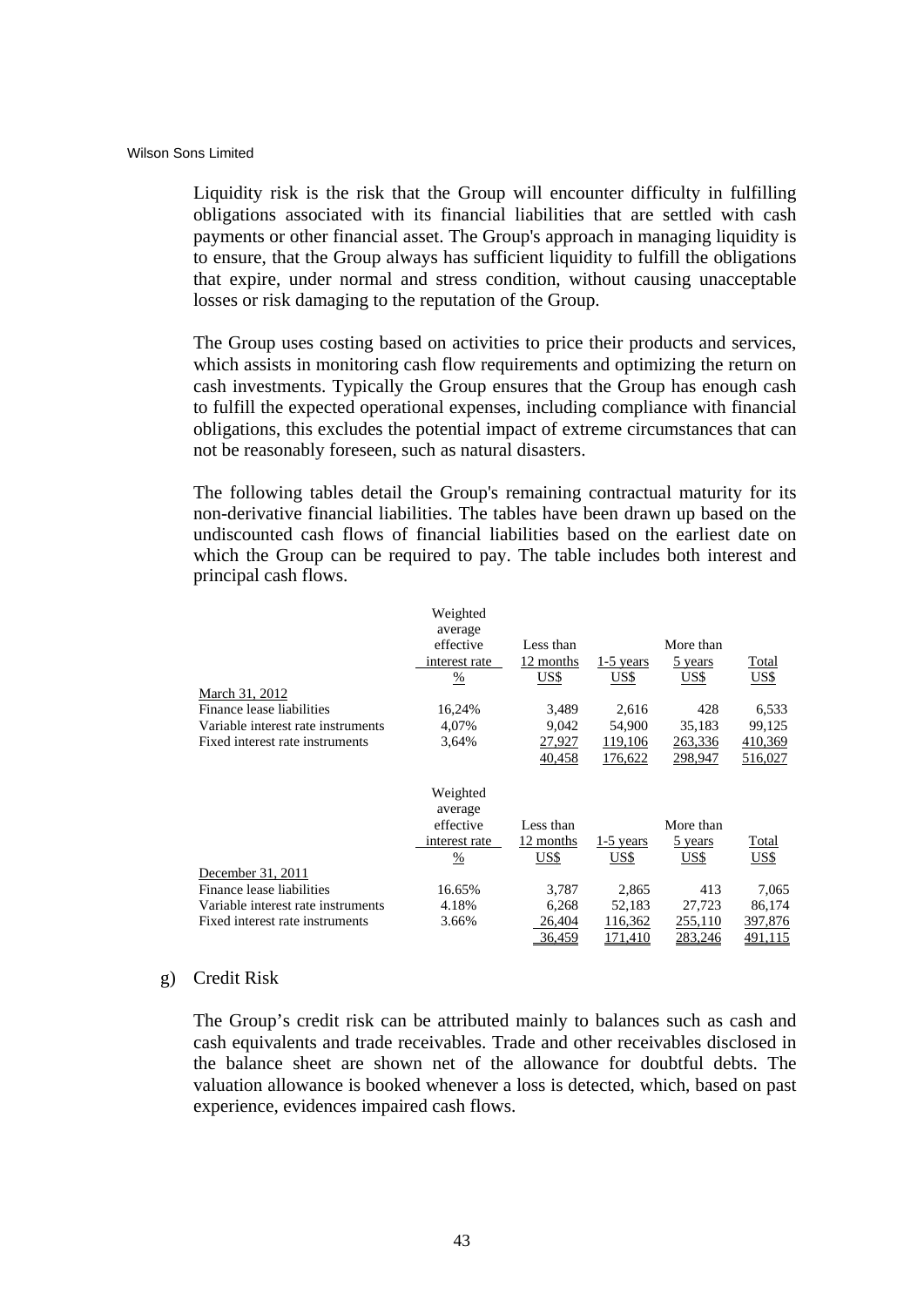The Group invests temporary cash surpluses in government and private bonds, according to regulations approved by management, which follow the Group policy on credit risk concentration. Credit risk on investments in nongovernment backed bonds is mitigated by investing only in assets issued by leading financial institutions.

The Group's sales policy follows the criteria for credit sales set by management, which seeks to mitigate any loss due to customer default.

h) Derivatives

The Group may enter into derivatives contracts to manage risks arising from exchange rate fluctuations and interest. At March 31, 2012 the Group did not have derivatives.

i) Fair value of financial instruments

The Group's financial instruments are recorded in balance sheet accounts at March 31, 2012 and December 31, 2011 at amounts similar to the fair value at those dates. These instruments are managed though operating strategies aimed to obtain liquidity, profitability and security. The control policy consists of an ongoing monitoring of rates agreed versus those in force in the market and confirmation as to whether its short-term financial investments are being properly marked to market by the institutions dealing with its funds.

The Group does not make speculative investments in derivatives or in any other risk assets. The determination of estimated realization values of Company's financial assets and liabilities relies on information available in the market and relevant assessment methodologies. Nevertheless, considerable judgment was required when interpreting market data to derive the most adequate estimated realization value.

j) Criteria, assumptions and limitations used when computing market values

#### Cash and cash equivalents

The market values of the bank current account balances are consistent with book balances.

#### Investments

The carrying amounts of short-term and long-term investments approximate their fair value.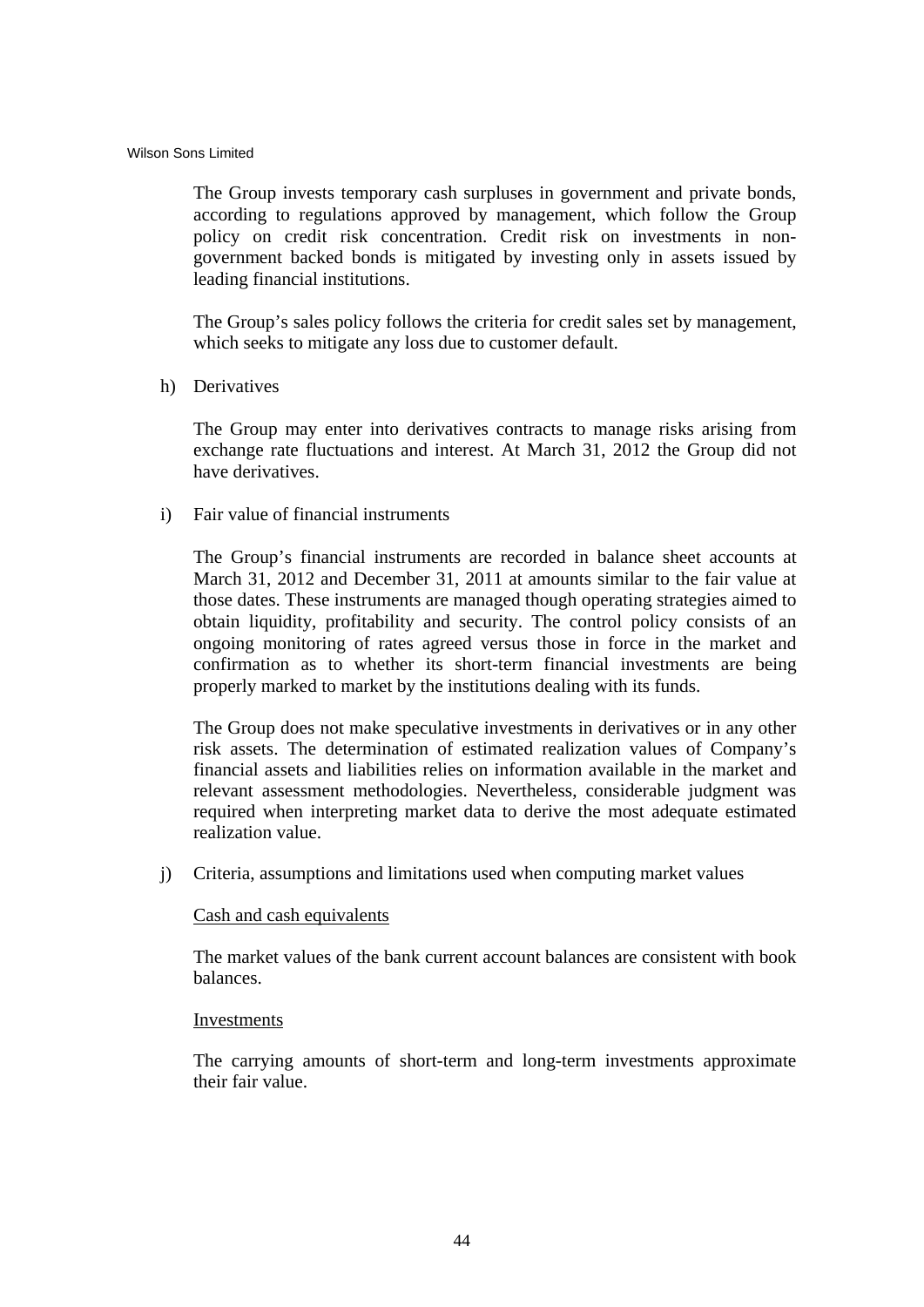#### Trade and other receivables/payables

According to the Group's management the book balances of trade and other receivables and payables approximate fair values.

#### Bank Overdrafts and Loans

Fair value of loans arrangements were calculated at their present value determined by future cash flows and at interest rates applicable to instruments of similar nature, terms and risks or at market quotations of these securities. Fair value measurements recognised in the condensed consolidated financial statements are grouped into levels based on the degree to which the fair value is observable, level 3.

The fair values of BNDES, Carterpillar, BB, Finimp, and Eximbank financing arrangements is similar to their carrying amounts since there are no similar instruments, with comparable maturity dates and interest rates.

As for the loan arrangement with IFC, fair value was obtained using the same spread as in the most recent agreement plus Libor.

# **26. RELATED-PARTY TRANSACTIONS**

Transactions between the company and its subsidiaries, which are related parties, have been eliminated on consolidation and are not disclosed in this note. Transactions between the group and its associates, joint ventures, other investments, and other related parties are disclosed below.

|                                            | Current        |               |              |
|--------------------------------------------|----------------|---------------|--------------|
|                                            | Assets         |               |              |
|                                            | (liabilities)  | Revenues      | Expenses     |
|                                            | US\$           | US\$          | US\$         |
| Joint ventures:                            |                |               |              |
| 1. Allink Transportes Internacionais Ltda. | 2              | 10            |              |
| 2. Consórcio de Rebocadores Barra de       | (44)           | 79            |              |
| Coqueiros                                  |                |               |              |
| 3. Consórcio de Rebocadores Baía de        | 1,774          | 4             | 414          |
| São Marcos                                 |                |               |              |
| 4. Wilson Sons Ultratug and subsidiaries   | 3,070          | 112           |              |
| Other:                                     |                |               |              |
| 5. Gouvêa Vieira Advogados                 | $\overline{2}$ |               | 65           |
| 6. CMMR Intermediação Comercial Ltda.      | 9              |               | 77           |
| 7. Transamérica Ag. Marítima               | (1,676)        |               | 50           |
| At March 31, 2012                          | 3,137          | <u>205</u>    | 606          |
| At December 31, 2011                       | 8,418          | <u>56,135</u> | <u>1,585</u> |
| At March 31, 2011                          | <u> 21,973</u> | <u>11,566</u> | .109         |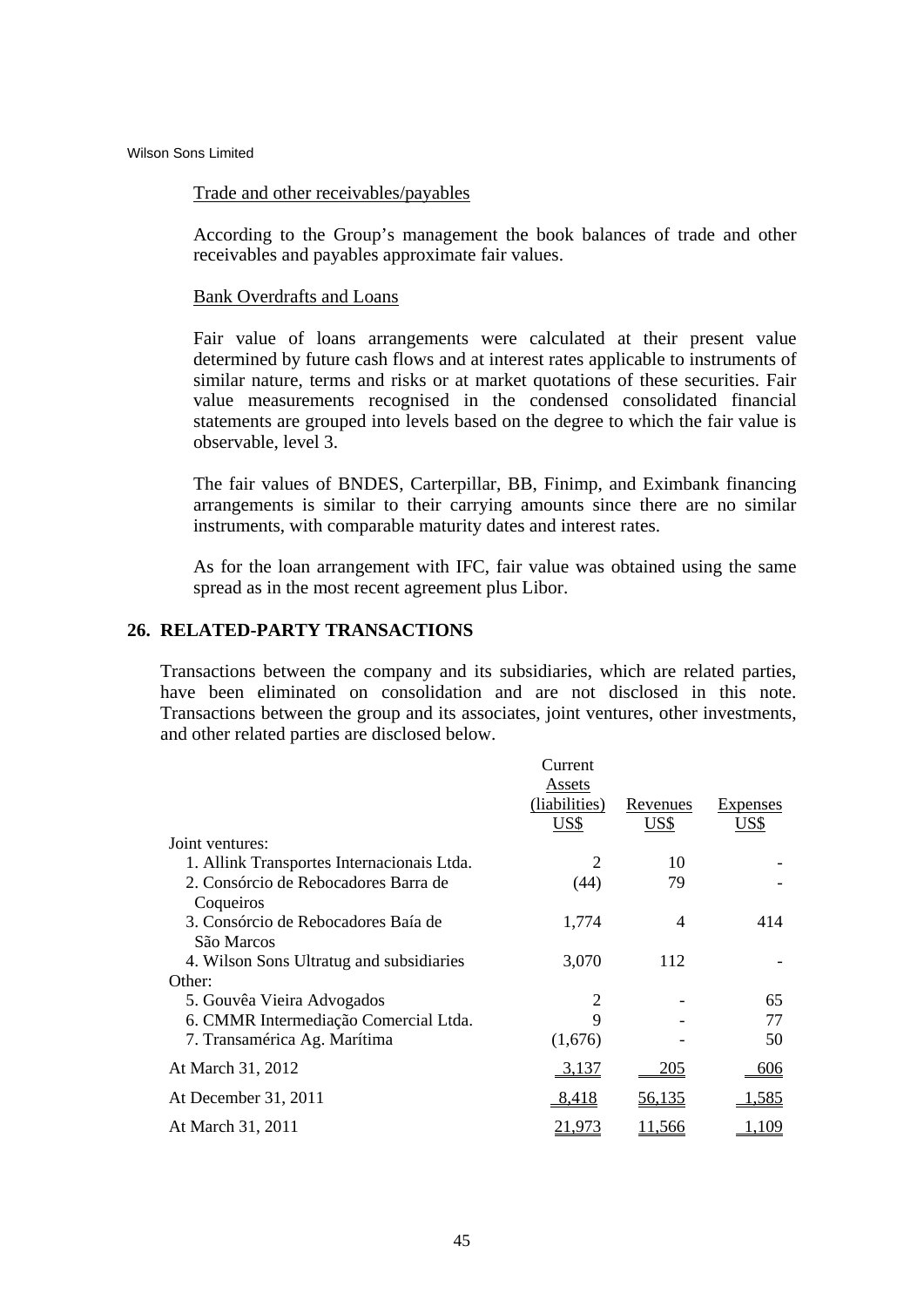|                                            | Current        |                 |                 |
|--------------------------------------------|----------------|-----------------|-----------------|
|                                            | Assets         |                 |                 |
|                                            | (liabilities)  | <u>Revenues</u> | <b>Expenses</b> |
|                                            | R\$            | $R\$            | $R\$            |
| Joint ventures:                            |                |                 |                 |
| 1. Allink Transportes Internacionais Ltda. | 4              | 18              |                 |
| 2. Consórcio de Rebocadores Barra de       | (80)           | 144             |                 |
| Coqueiros                                  |                |                 |                 |
| 3. Consórcio de Rebocadores Baía de        | 3,232          | 7               | 754             |
| São Marcos                                 |                |                 |                 |
| 4. Wilson Sons Ultratug and subsidiaries   | 5,594          | 204             |                 |
| Other:                                     |                |                 |                 |
| 5. Gouvêa Vieira Advogados                 | $\overline{4}$ |                 | 118             |
| 6. CMMR Intermediação Comercial Ltda.      | 16             |                 | 140             |
| 7. Transamérica Ag. Marítima               | (3,054)        |                 | 91              |
|                                            |                |                 |                 |
| At March 31, 2012                          | <u>5,716</u>   | <u>374</u>      | 1.103           |
|                                            |                |                 |                 |
| At December 31, 2011                       | <u>15,790</u>  | <u>105,298</u>  | 2,973           |
|                                            |                |                 |                 |
| At March 31, 2011                          | 35,787         | 18,840          | .808            |

- 1. Allink Transportes Internacionais Ltda. is 50% owned by the Group and rents office space and terminal warehousing from the Group.
- 2-3. The transactions with the joint ventures are disclosed as a result of proportionate amounts not eliminated on consolidation.
- 4. Intragroup loans with Wilson, Sons Ultratug (interest 0.3% per month; with no maturity) and trade payables from Wilson, Sons Offshore and Magallanes to Wilson, Sons shipyards relate to proportionate amounts of vessel construction not eliminated on consolidation
- 5. Mr. J.F. Gouvea Vieira is a managing partner with the law firm Gouvea Vieira Advogados. Fees were paid to Gouvea Vieira Advogados for legal services.
- 6. Mr. C. M. Marote is a shareholder and director of CMMR Intermediação Comercial Ltda., Fees were paid to CMMR Intermediação Comercial Ltda. for consultancy services to the Wilson, Sons towage segment.
- 7. Trade and other payables to Transamérica (interest 1% per month; with no maturity).

The Company adopted the policy of netting the assets and liabilities of the group related party transactions.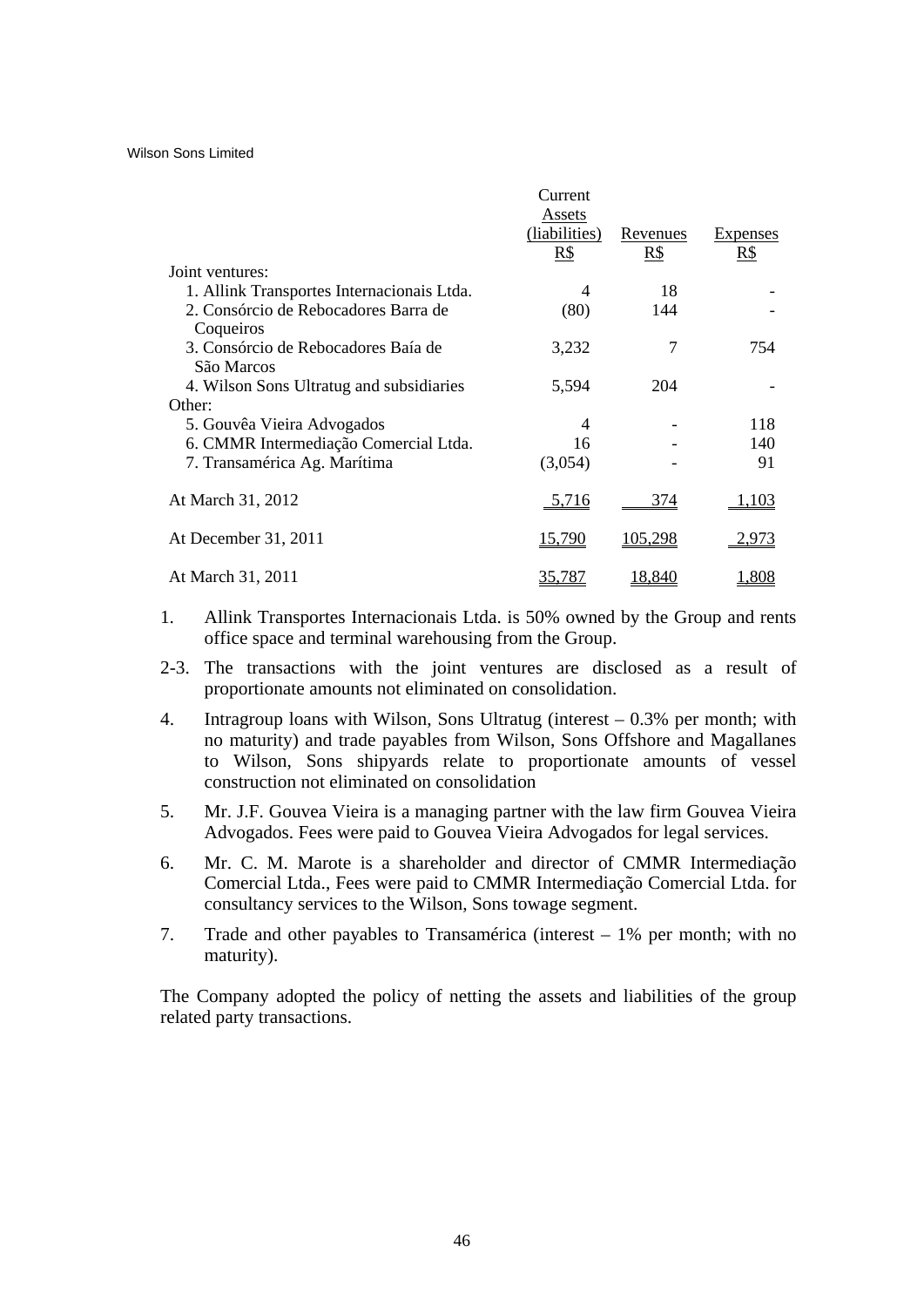# **27. NOTES TO THE CONSOLIDATED STATEMENT OF CASH FLOWS**

|                                                           | Mar 31,      | Mar 31,               | Mar 31,      | Mar 31,      |
|-----------------------------------------------------------|--------------|-----------------------|--------------|--------------|
|                                                           | 2012<br>US\$ | <u> 2011 </u><br>US\$ | 2012<br>$R\$ | 2011<br>$R\$ |
|                                                           |              |                       |              |              |
| Profit before tax                                         | 14,161       | 27,857                | 25,802       | 45,371       |
| Less: Investment revenues                                 | (7,203)      | (4,172)               | (13, 125)    | (6,795)      |
| Add: Finance costs                                        | 4,217        | 3,360                 | 7,684        | 5,472        |
| Operating profit from operations                          | 11,175       | 27,045                | 20,361       | 44,048       |
| Adjustments for:                                          |              |                       |              |              |
| Depreciation and amortization expenses                    | 17,436       | 12,871                | 31,769       | 20,963       |
| Gain on disposal of property, plant and equipment         | (14)         | (30)                  | (26)         | (49)         |
| Provision (reversal) for cash-settled share-based payment | 5,222        | (5,838)               | 9,518        | (9,508)      |
| Increase in provisions                                    | 1,873        | 879                   | 3,414        | 1,432        |
|                                                           | 35,692       | 34,927                | 65,036       | 56,886       |
|                                                           |              |                       |              |              |
| Decrease in inventories                                   | 8,752        | 1,103                 | 15,947       | 1,796        |
| Increase in trade and other receivables                   | (4,168)      | (6,656)               | (7, 599)     | (10, 841)    |
| Decrease in trade and other payables                      | (4,828)      | 5,522                 | (8,796)      | 8,994        |
| Decrease in other non-current assets                      | (888)        | (591)                 | (1,618)      | (963)        |
| Cash generated by operations                              | 34,560       | 34,305                | 62,970       | 55,872       |
| Income taxes paid                                         | (14, 119)    | (10, 842)             | (25, 724)    | (17,658)     |
| Interest paid                                             | (4,964)      | (2,708)               | (9,045)      | (4,410)      |
|                                                           |              |                       |              |              |
| Net cash from operating activities                        | 15,477       | 20,755                | 28,201       | 33,804       |

# Non-cash transactions:

During the current period, the Group entered into the following non-cash investing and financing activities which are not reflected in the consolidated statement of cash flows:

|                                              | Mar 31.     | Mar 31,     | Mar 31, | Mar 31. |
|----------------------------------------------|-------------|-------------|---------|---------|
|                                              | 2012        | 2011        | 2012    | 2011    |
|                                              | <b>US\$</b> | <u>US\$</u> | $R\$    | $R\$    |
| Additions to fixed assets                    |             |             |         |         |
| Equipment acquisition through finance leases |             | 1.374       |         | 2,238   |
| Fixed assets suppliers                       | 2.432       | 2,861       | 4.430   | 4,659   |
| Capitalized interest                         | 3,121       | 239         | 5,685   | 389     |
| <b>Taxes Settlement</b>                      |             |             |         |         |
| Income tax compensation                      | 577         | 273         | 1.051   | 444     |
| Receivables                                  |             |             |         |         |
| Receivables from Intermarítima transaction   |             | 6.405       |         | 10.431  |